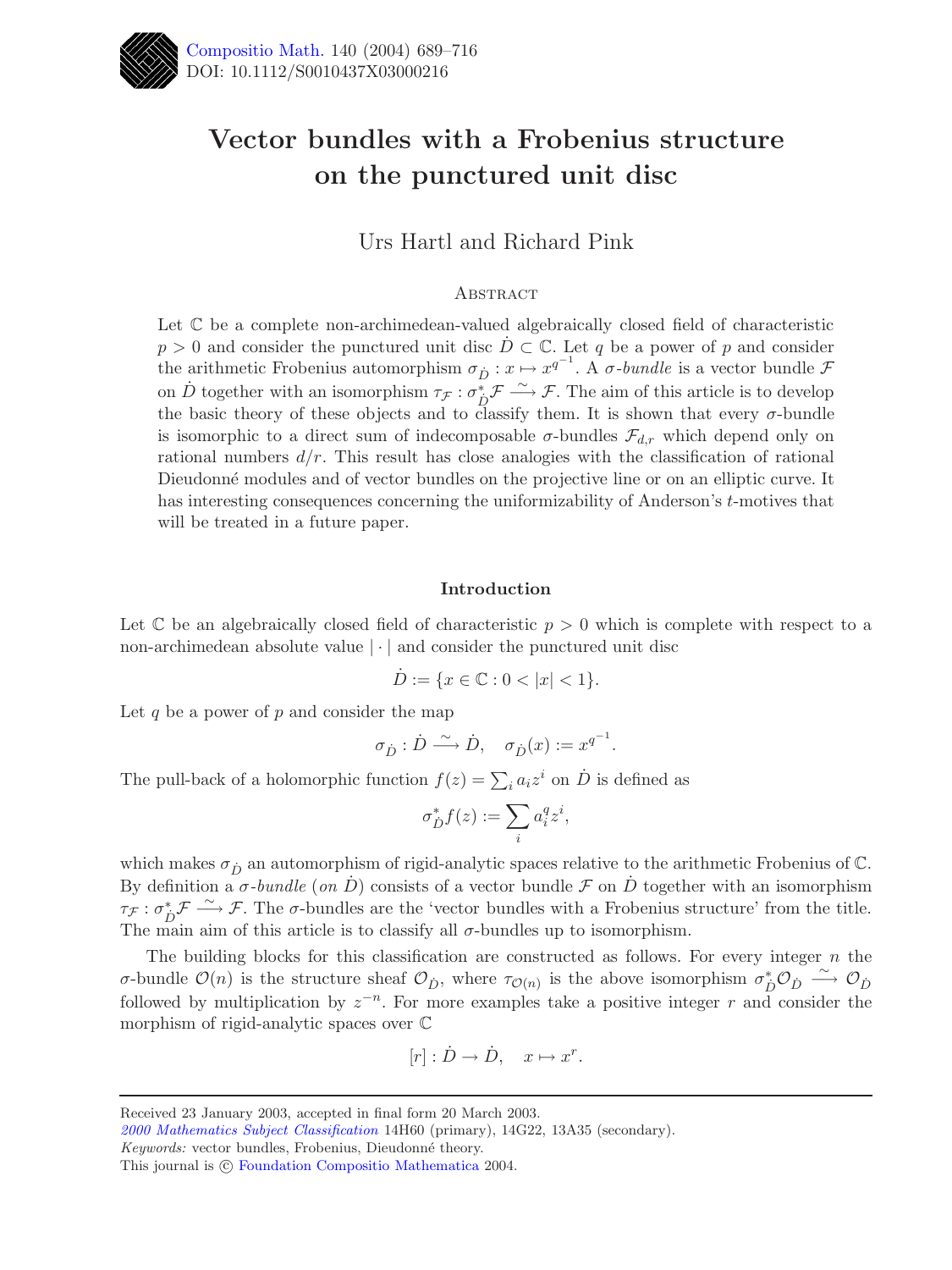# U. Hartl and R. Pink

For every integer d that is relatively prime to r we set  $\mathcal{F}_{d,r} := [r]_* \mathcal{O}(d)$  together with the induced isomorphism  $\tau_{\mathcal{F}_{d,r}} := [r]_* \tau_{\mathcal{O}(d)}$ . This defines a  $\sigma$ -bundle of rank r, having  $\mathcal{F}_{n,1} = \mathcal{O}(n)$  as a special case.

The Main Theorem [11.1](#page-24-0) states that every  $\sigma$ -bundle is isomorphic to one of the form  $\bigoplus_{i=1}^k \mathcal{F}_{d_i,r_i}$ , where the pairs  $(d_i, r_i)$  are uniquely determined up to a permutation by Corollary [11.8.](#page-26-0) In particular, every  $\sigma$ -bundle of rank one is isomorphic to  $\mathcal{O}(n)$  for a unique integer n, called its degree; see Theorem [5.4.](#page-11-0) Moreover, the  $\mathcal{F}_{d,r}$  are precisely the indecomposable  $\sigma$ -bundles up to isomorphism, and with a natural definition of stability they are also precisely the stable ones; see Corollary [11.6.](#page-25-0)

These results are reminiscent of two other well-known classifications. On the one hand, they resemble the facts about rational Dieudonné modules; see Dieudonné [\[Die57\]](#page-26-1) or Manin [\[Man63,](#page-26-2) Theorem 2.1]. This has to do with the presence of a Frobenius map as a common feature in both situations. In other aspects the results remind one of Grothendieck's classification [\[Gro57\]](#page-26-3) of vector bundles on the projective line. Indeed, the  $\sigma$ -bundle  $\mathcal{O}(1)$  enjoys many of the properties of ample twisting sheaves from algebraic and analytic geometry: see §§ [3](#page-4-0) and [4.](#page-7-0)

Furthermore, there are parallels to recent work of Kedlaya [\[Ked01\]](#page-26-4), who proves the analogous classification theorem for vector bundles with a Frobenius structure in mixed characteristic [\[Ked01,](#page-26-4) Theorem 4.16]. An intermediate result [\[Ked01,](#page-26-4) Proposition 4.8] corresponds to our Theorem [4.1](#page-7-1) and provided the inspiration for its proof. Although the rest of our work was done independently, another intermediate result [\[Ked01,](#page-26-4) Proposition 4.15] is a close analogue of our Proposition [9.1.](#page-16-0) It is interesting to note that the main technical complications of both articles arise in similar places.

The relation with geometry is explained further by the following interpretation. The group  $\sigma_{\vec{D}}^{\mathbb{Z}}$ acts properly discontinuously on  $\dot{D}$  and we can consider the quotient  $\dot{D}/\sigma_{\dot{D}}^{\mathbb{Z}}$ . Since  $\sigma_{\dot{D}}$  acts nontrivially on the field of coefficients C, this quotient does not carry a natural structure of rigid-analytic space over C. Nevertheless, most likely it can be endowed with a suitable Grothendieck topology so that giving a  $\sigma$ -bundle is equivalent to giving a vector bundle on  $\dot{D}/\sigma_{\dot{D}}^{\mathbb{Z}}$ . Our results can thus be viewed as the classification of vector bundles on a certain 'twisted rigid-analytic space'. Note that the situation resembles the non-archimedean uniformization of an elliptic curve with non-integral j-invariant.

The notion of  $\sigma$ -bundle was introduced by the second author to investigate the nature of uniformizability of Anderson's t-motives  $[And 86]$ . In brief, to any t-motive M of rank r over  $\mathbb C$  one can associate a natural  $\sigma$ -bundle  $\mathcal{Q}_M$  of rank r, such that M is uniformizable if and only if  $\mathcal{Q}_M \cong \mathcal{O}(0)^{\oplus r}$ . The Main Theorem [11.1](#page-24-0) of this article thus tells us precisely what happens instead, when M is not uniformizable. Its use lies in the fact that a non-existence statement is transformed into another existence statement. Conversely, the concept of  $\sigma$ -bundles allows one to construct new uniformizable t-motives out of local data, much like abelian varieties are constructed from their Hodge structure. This may play an important role in the study of moduli spaces of t-motives. The respective details will be explained in a future paper. For related results see also Gardeyn [\[Gar01,](#page-26-6) ch. 5].

## **1. The punctured unit disc**

Throughout this article we fix a complete non-archimedean valued algebraically closed field of characteristic  $p > 0$ . By analogy with the field of complex numbers we denote it by  $\mathbb{C}$ . The main example we have in mind is the completion of the algebraic closure of the field  $\mathbb{F}_p((\xi))$  of Laurent series in one variable over the finite field of p elements  $\mathbb{F}_p$ . The absolute value on  $\mathbb{C}$  is denoted by  $|\cdot|$ . Inside C we consider the punctured unit disc

$$
\dot{D} := \{ x \in \mathbb{C} : 0 < |x| < 1 \}.
$$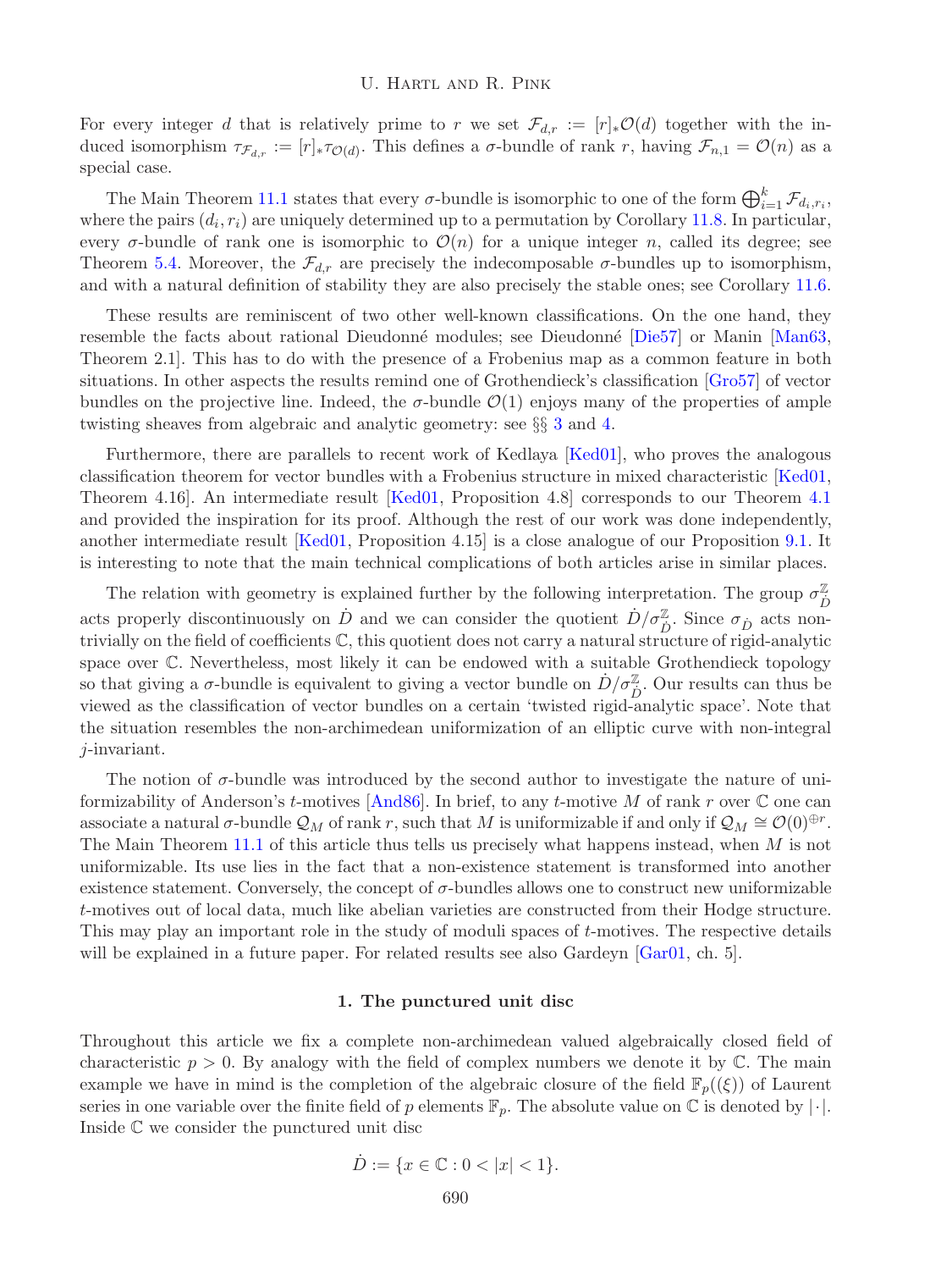#### Vector bundles with a Frobenius structure

We view it as a rigid-analytic space over  $\mathbb C$  in the usual way. (We do not require the full theory of rigid-analytic geometry here. For an overview of what we need see Lazard [\[Laz62\]](#page-26-7) or Fresnel and van der Put [\[FP81\]](#page-26-8). A general introduction would be that of Bosch *et al.* [\[BGR84\]](#page-26-9).) The ring R of *holomorphic functions on*  $\dot{D}$  consists of all Laurent series  $\sum_i a_i z^i$  with coefficients  $a_i \in \mathbb{C}$ , possibly infinite in both directions, that converge on  $D$ . The following proposition is straightforward to prove and therefore left as an exercise.

<span id="page-2-0"></span>PROPOSITION 1.1. *A Laurent series*  $\sum_i a_i z^i$  with  $a_i \in \mathbb{C}$  *lies in* R if and only if

$$
\limsup_{i \to \infty} \frac{\log |a_i|}{i} \leq 0 \quad \text{and} \quad \limsup_{i \to \infty} \frac{\log |a_{-i}|}{i} = -\infty.
$$

We are interested in *locally free coherent sheaves on* D. By a common abuse of terminology we call them *vector bundles* for short. It is known (see Gruson [\[Gru68,](#page-26-10) ch. V, Theorem 1]) that taking global sections defines an equivalence between the category of vector bundles on  $\ddot{D}$  and the category of finitely generated projective  $R$ -modules. If  $\mathbb C$  is maximally complete, then every vector bundle on  $\ddot{D}$  is free (see Lazard [\[Laz62,](#page-26-7) § 7, Theorem 2]), but otherwise there is no guarantee for that. Nevertheless, we note the following useful fact (see Bartenwerfer [\[Bar81\]](#page-26-11)).

<span id="page-2-1"></span>THEOREM 1.2. A vector bundle on  $\dot{D}$  is free if and only if its highest exterior power is free.

# **2.** *σ***-Bundles**

Once and for all we fix a power q of p and consider the field automorphism

$$
\sigma: \mathbb{C} \to \mathbb{C}, \quad a \mapsto \sigma(a) := a^q.
$$

The elements of C that are fixed by  $\sigma$  form the unique subfield  $\mathbb{F}_q$  of q elements. Next we let  $\sigma$  act on the coefficients of a Laurent series, obtaining a map

$$
R \to R, \quad f(z) = \sum_i a_i z^i \mapsto \sigma(f) := \sum_i a_i^q z^i,
$$

denoted again by  $\sigma$ . By Proposition [1.1](#page-2-0) this clearly defines an automorphism of R. The corresponding automorphism of  $\dot{D}$  is

$$
\sigma_{\dot{D}} : \dot{D} \to \dot{D}, \quad x \mapsto \sigma_{\dot{D}}(x) := x^{q^{-1}}.
$$

The reader should not confuse the automorphisms  $\sigma$  of  $\mathbb C$  and R with the automorphism  $\sigma_{\dot{D}}$  of  $\dot{D}$ . Actually they are related by the equation  $\sigma(f)(x) = f(\sigma_{\dot{D}}(x))^q$  for all  $f \in R$  and  $x \in D$ . In this sense  $\sigma_{\dot{D}}$  defines what must be called the *arithmetic Frobenius of*  $\dot{D}$ .

For any vector bundle  $\mathcal F$  on  $\dot D$  with space of global sections  $M$ , the pull-back  $\sigma^*_{\dot D}\mathcal F$  is the vector bundle with space of global sections  $R \otimes_{\sigma,R} M$ .

DEFINITION 2.1. A vector bundle F on  $\dot{D}$  together with an isomorphism  $\tau_{\mathcal{F}}: \sigma_{\dot{D}}^* \mathcal{F} \xrightarrow{\sim} \mathcal{F}$  is called a  $\sigma$ -*bundle* (on  $\dot{D}$ ).

Giving a  $\sigma$ -bundle F is equivalent to giving its space of global sections over D together with the automorphism induced by  $\tau_{\mathcal{F}}$ . By the preceding section this data amounts to a finitely generated projective R-module M together with a  $\sigma$ -linear automorphism  $\tau_M : M \longrightarrow M$ , that is, an additive automorphism satisfying  $\tau_M(fm) = \sigma(f) \cdot \tau_M(m)$  for all  $f \in R$  and all  $m \in M$ . To be precise  $\tau_M$  is obtained as follows. By adjunction between  $\sigma_D^*$  and  $(\sigma_D)_*$  we obtain from  $\tau_F$  the morphism  $(\sigma_{\dot{D}})_*\tau_{\mathcal{F}} : \mathcal{F} \longrightarrow (\sigma_{\dot{D}})_*\mathcal{F}$ , and the corresponding isomorphism of global sections is

$$
\tau_M = \Gamma(\dot{D}, (\sigma_{\dot{D}})_*\tau_{\mathcal{F}}) : M = \Gamma(\dot{D}, \mathcal{F}) \stackrel{\sim}{\longrightarrow} \Gamma(\dot{D}, (\sigma_{\dot{D}})_*\mathcal{F}) = M.
$$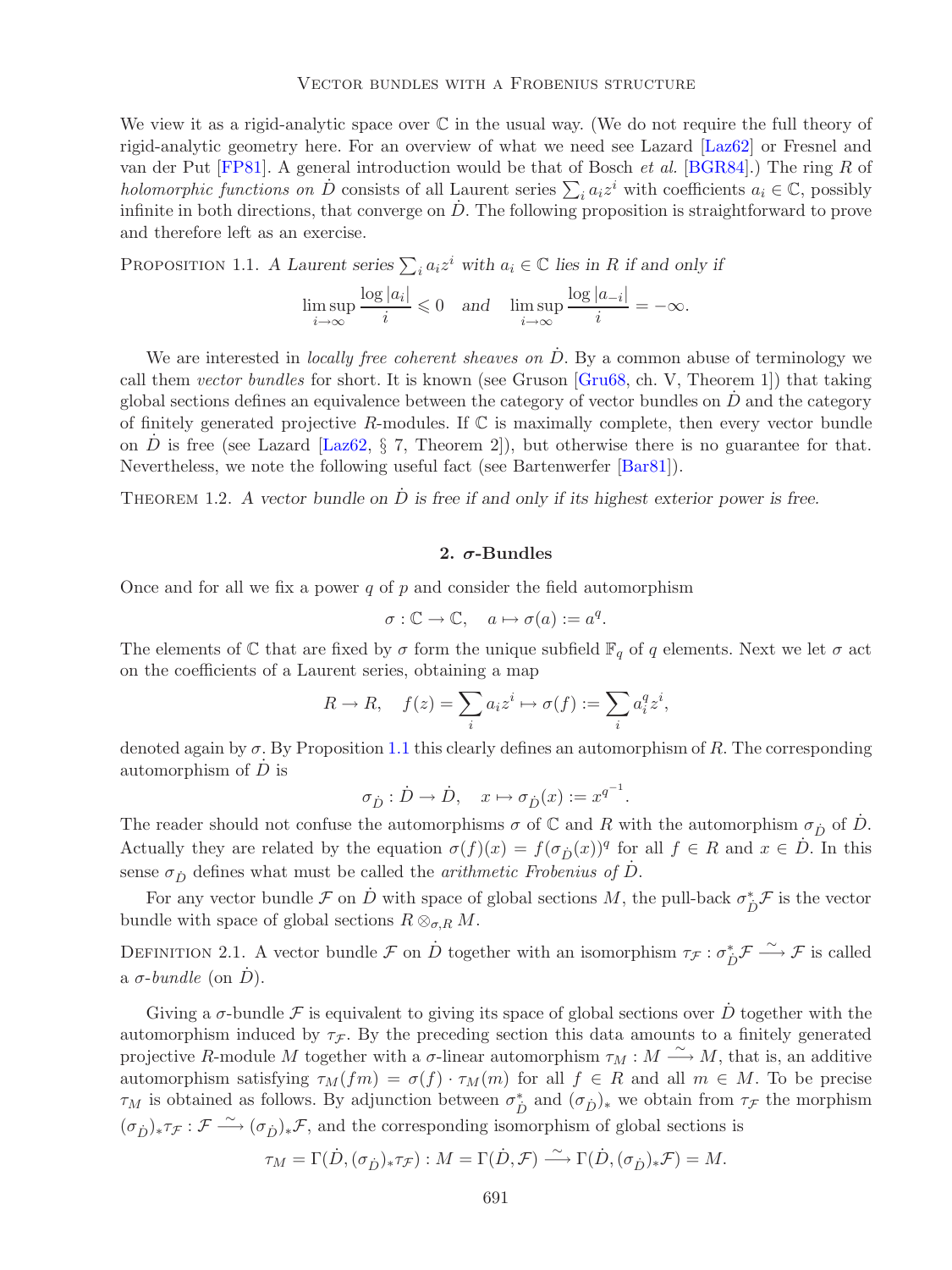*Remark* 2.2. For better geometric intuition, note that the group  $\sigma_{\vec{D}}^{\mathbb{Z}}$  acts properly discontinuously on  $\dot{D}$ , because any annulus

$$
\{x \in \mathbb{C} : \rho_1 \leqslant |x| \leqslant \rho_2\}
$$

with  $0 < \rho_2^q < \rho_1 \leq \rho_2 < 1$  is disjoint from all its translates. However,  $\sigma_{\dot{D}}$  is not an automorphism of  $\dot{D}$  as an analytic space *over*  $\mathbb{C}$ , because it acts non-trivially on the field of coefficients  $\mathbb{C}$ . Nevertheless, we can imagine the quotient  $\dot{D}/\sigma_{\dot{D}}^{\mathbb{Z}}$  as being obtained from an annulus

$$
\{x\in\mathbb{C}:\rho^q\leqslant|x|\leqslant\rho\}
$$

for  $\rho \in |\mathbb{C}|$  with  $0 < \rho < 1$  by gluing its two 'edges' via

$$
\sigma_{\dot{D}} : \{ x \in \mathbb{C} : |x| = \rho^q \} \xrightarrow{\sim} \{ x \in \mathbb{C} : |x| = \rho \}.
$$

Heuristically speaking, giving a  $\sigma$ -bundle is then equivalent to giving a vector bundle on the quotient  $\dot{D}/\sigma_{\dot{D}}^{\mathbb{Z}}$ .

The *tensor product*  $\mathcal{F} \otimes \mathcal{G}$  of two  $\sigma$ -bundles is defined in the obvious way as the tensor product of the underlying vector bundles together with the isomorphism  $\tau_{F\otimes G} := \tau_F \otimes \tau_G$ . The  $\sigma$ -bundle  $\mathcal O$ together with  $\tau_{\mathcal{O}} := \sigma$  is a unit object for the tensor product. Symmetric and alternating powers of  $\sigma$ -bundles are defined in the obvious way.

Similarly, the *inner hom*  $\mathcal{H}$ *om*( $\mathcal{F}, \mathcal{G}$ ) of two  $\sigma$ -bundles is defined as the inner hom of the underlying vector bundles together with its own natural  $\tau$  deduced from  $\tau_{\mathcal{F}}$  and  $\tau_{\mathcal{G}}$ . In particular, the *dual* of a  $\sigma$ -bundle is defined as  $\mathcal{F}^{\vee} := \mathcal{H}om(\mathcal{F}, \mathcal{O})$ . Clearly we have  $\mathcal{H}om(\mathcal{F}, \mathcal{G}) \cong \mathcal{F}^{\vee} \otimes \mathcal{G}$  and other compatibilities.

Next, a *global section of*  $F$  is a global section of the underlying vector bundle that is invariant under  $\tau_{\mathcal{F}}$ . The set of all global sections of  $\mathcal F$  is denoted as  $H^0(\mathcal{F})$ . It is a module over the ring  $H^0(\mathcal{O}) = \{f \in \mathbb{R} : \sigma(f) = f\}$ , which we denote by F.

<span id="page-3-0"></span>PROPOSITION 2.3.  $F = \mathbb{F}_q((z))$ .

*Proof.* By definition  $H^0(\mathcal{O})$  consists of all Laurent series  $f(z) = \sum_i a_i z^i \in R$  with  $a_i^q = a_i$ , that is, with  $a_i \in \mathbb{F}_q$ . Note that this implies that  $|a_i| = 1$  whenever  $a_i \neq 0$ . Thus, by Proposition [1.1](#page-2-0) the series converges on D if and only if its principal part is finite, that is, if  $f(z) \in \mathbb{F}_q((z))$ .  $\Box$ 

A *homomorphism*  $\varphi : \mathcal{F} \to \mathcal{G}$  of  $\sigma$ -bundles is a homomorphism of the underlying vector bundles which satisfies  $\tau_{\mathcal{G}} \circ \sigma_{\mathcal{D}}^* \varphi = \varphi \circ \tau_{\mathcal{F}}$ . The set of all homomorphisms  $\mathcal{F} \to \mathcal{G}$  is denoted  $\text{Hom}(\mathcal{F}, \mathcal{G})$ , and with these we obtain an F-linear category of  $\sigma$ -bundles. If we included arbitrary coherent sheaves instead of just locally free ones, the category would be abelian. Note that we have a natural isomorphism Hom $(\mathcal{F}, \mathcal{G}) \cong H^0(\mathcal{H}om(\mathcal{F}, \mathcal{G})).$ 

Next observe that  $H^0(\mathcal{F})$  is the kernel of the F-linear map id $-\tau_{\mathcal{F}}$  on the space of global sections of F over D. We define the *first cohomology group*  $H^1(\mathcal{F})$  to be the cokernel of this map. The higher cohomology groups  $H^i(\mathcal{F})$  for  $i \geq 2$  are set to zero. In other words, if M is the R-module associated to F, then the different  $H^i(\mathcal{F})$  are the homology groups of the complex

$$
\cdots \longrightarrow 0 \longrightarrow M \xrightarrow{\mathrm{id}-\tau_M} M \longrightarrow 0 \longrightarrow \cdots.
$$

By the snake lemma every short exact sequence of  $\sigma$ -bundles yields an obvious long exact cohomology sequence. Finally, we set  $\text{Ext}(\mathcal{F}, \mathcal{G}) := H^1(\mathcal{H}om(\mathcal{F}, \mathcal{G}))$ , and the higher Ext groups are set to zero.

PROPOSITION 2.4. *The group*  $Ext(\mathcal{F}, \mathcal{G})$  *classifies classes of extensions of*  $\sigma$ *-bundles* 

$$
0 \to \mathcal{G} \to \mathcal{E} \to \mathcal{F} \to 0
$$

*up to isomorphisms of short exact sequences that are the identity on* G *and* F*.*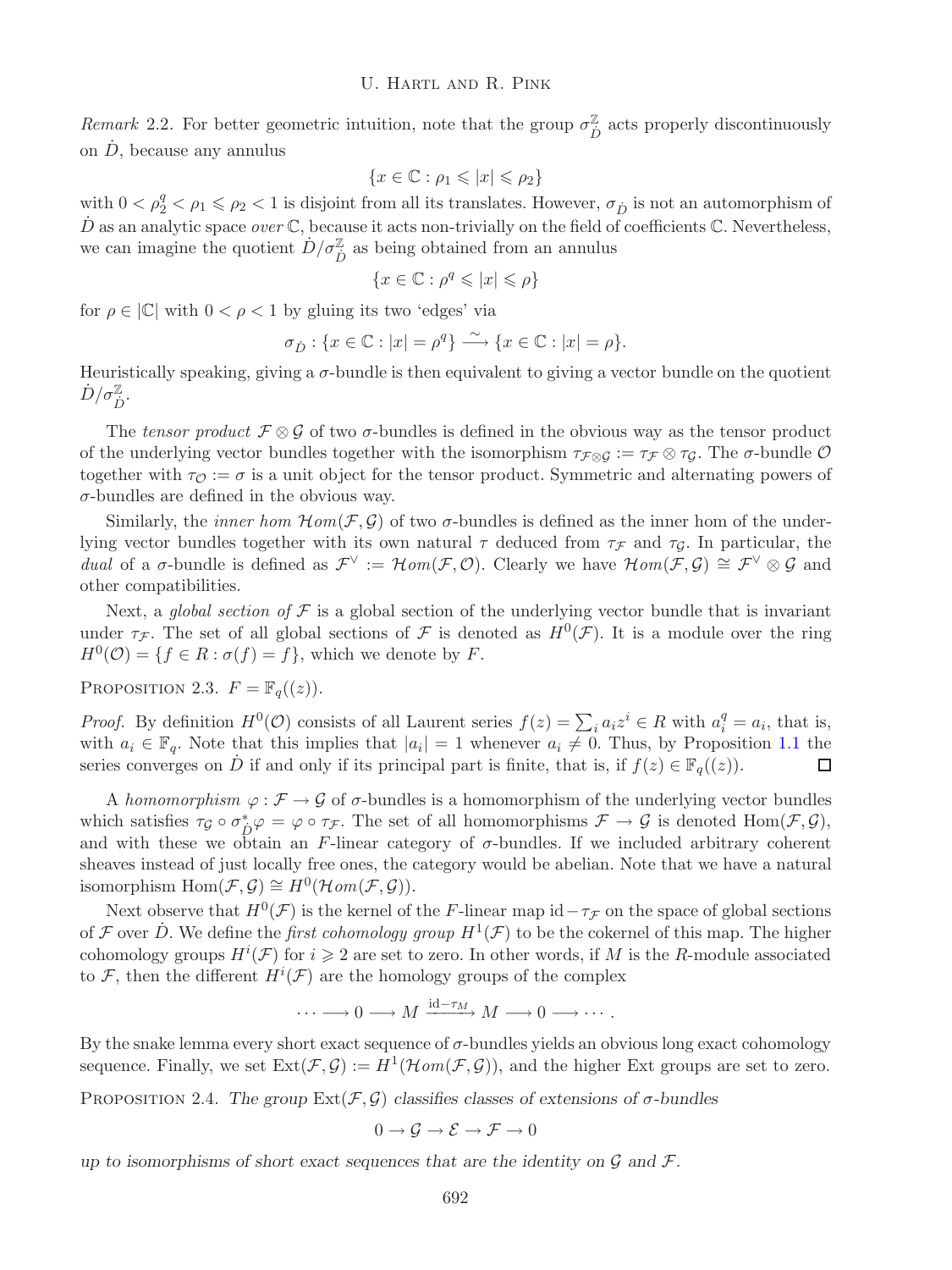*Proof.* This follows by the usual arguments in homological algebra; cf. MacLane [\[Mac75,](#page-26-12) ch. III]. We want to make this explicit. Let  $\mathcal F$  and  $\mathcal G$  correspond to the R-modules M and N with their respective  $\tau_M$  and  $\tau_N$ . Then  $\mathcal{H}om(\mathcal{F}, \mathcal{G})$  corresponds to the R-module  $H := \text{Hom}_R(M, N)$  with  $\tau_H(h) := \tau_N \circ h \circ \tau_M^{-1}$ . For any element  $h \in H$  we set  $E_h := N \oplus M$  with the  $\sigma$ -linear automorphism

$$
\tau_{E_h} := \begin{pmatrix} \tau_N & h \circ \tau_M \\ 0 & \tau_M \end{pmatrix}.
$$

The obvious inclusion and projection maps yield a short exact sequence  $0 \to N \to E_h \to M \to 0$ and therefore an extension of  $\sigma$ -bundles

$$
0 \to \mathcal{G} \to \mathcal{E}_h \to \mathcal{F} \to 0.
$$

Now, since any short exact sequence of projective R-modules splits, every extension of  $\mathcal F$  by  $\mathcal G$  is isomorphic to one of this form. On the other hand, the extensions associated to h,  $h' \in H$  are isomorphic if and only if

$$
\begin{pmatrix} \mathrm{id} & k \\ 0 & \mathrm{id} \end{pmatrix} \cdot \begin{pmatrix} \tau_N & h\circ \tau_M \\ 0 & \tau_M \end{pmatrix} \cdot \begin{pmatrix} \mathrm{id} & k \\ 0 & \mathrm{id} \end{pmatrix}^{-1} = \begin{pmatrix} \tau_N & h'\circ \tau_M \\ 0 & \tau_M \end{pmatrix}
$$

for some  $k \in H$ . This equation amounts to

$$
h \circ \tau_M + k \circ \tau_M - \tau_N \circ k = h' \circ \tau_M
$$
  

$$
\iff h' - h = k - \tau_N \circ k \circ \tau_M^{-1} = (\text{id} - \tau_H)(k).
$$

<span id="page-4-0"></span>Thus the extensions of F by G are classified by the cokernel of the homomorphism id $-\tau_H : H \to H$ , as desired. П

## **3. Twisting sheaves**

For every integer n we let  $\mathcal{O}(n)$  denote the following  $\sigma$ -bundle of rank one: the underlying coherent sheaf is simply the structure sheaf  $\mathcal{O}_{\dot{D}}$  of  $\dot{D}$ , and  $\tau_{\mathcal{O}(n)}$  is the isomorphism  $\sigma_{\dot{D}}^*\mathcal{O}_{\dot{D}} \xrightarrow{\sim} \mathcal{O}_{\dot{D}}$  furnished by  $\sigma$  followed by multiplication by  $z^{-n}$ . The corresponding R-module is simply R itself together with the  $\sigma$ -linear automorphism  $f(z) \mapsto z^{-n} \cdot \sigma(f)(z)$ . We will see that  $\mathcal{O}(1)$  enjoys many of the properties of ample twisting sheaves from algebraic and analytic geometry.

The tensor product of a  $\sigma$ -bundle with  $\mathcal{O}(n)$  is abbreviated by  $\mathcal{F}(n) := \mathcal{F} \otimes \mathcal{O}(n)$  and called a *twist of* F. Clearly we have  $\mathcal{F}(n)(m) \cong \mathcal{F}(n + m)$  and  $\mathcal{F}(n)^{\vee} \cong \mathcal{F}^{\vee}(-n)$  and various other compatibilities.

<span id="page-4-1"></span>PROPOSITION 3.1.  $H^0(\mathcal{O}(n))$  *is an F*-vector space of dimension

$$
\begin{cases}\n0 & \text{if } n < 0, \\
1 & \text{if } n = 0, \\
\infty & \text{if } n > 0.\n\end{cases}
$$

*Proof.* By definition  $H^0(\mathcal{O}(n))$  consists of all Laurent series  $f(z) = \sum_i a_i z^i \in R$  with

$$
\sum a_i^q z^{i-n} = z^{-n} \cdot \sum a_i^q z^i = z^{-n} \cdot \sigma(f)(z) = f(z) = \sum a_i z^i.
$$

This equation amounts to  $a_{i+nj} = a_i^{q^{-j}}$  for all i and j. Suppose first that  $n < 0$ . Then by Proposition  $1.1$  we need for any i that

$$
\frac{\log |a_{i+nj}|}{|i+nj|} = \frac{q^{-j}}{|i+nj|} \cdot \log |a_i|
$$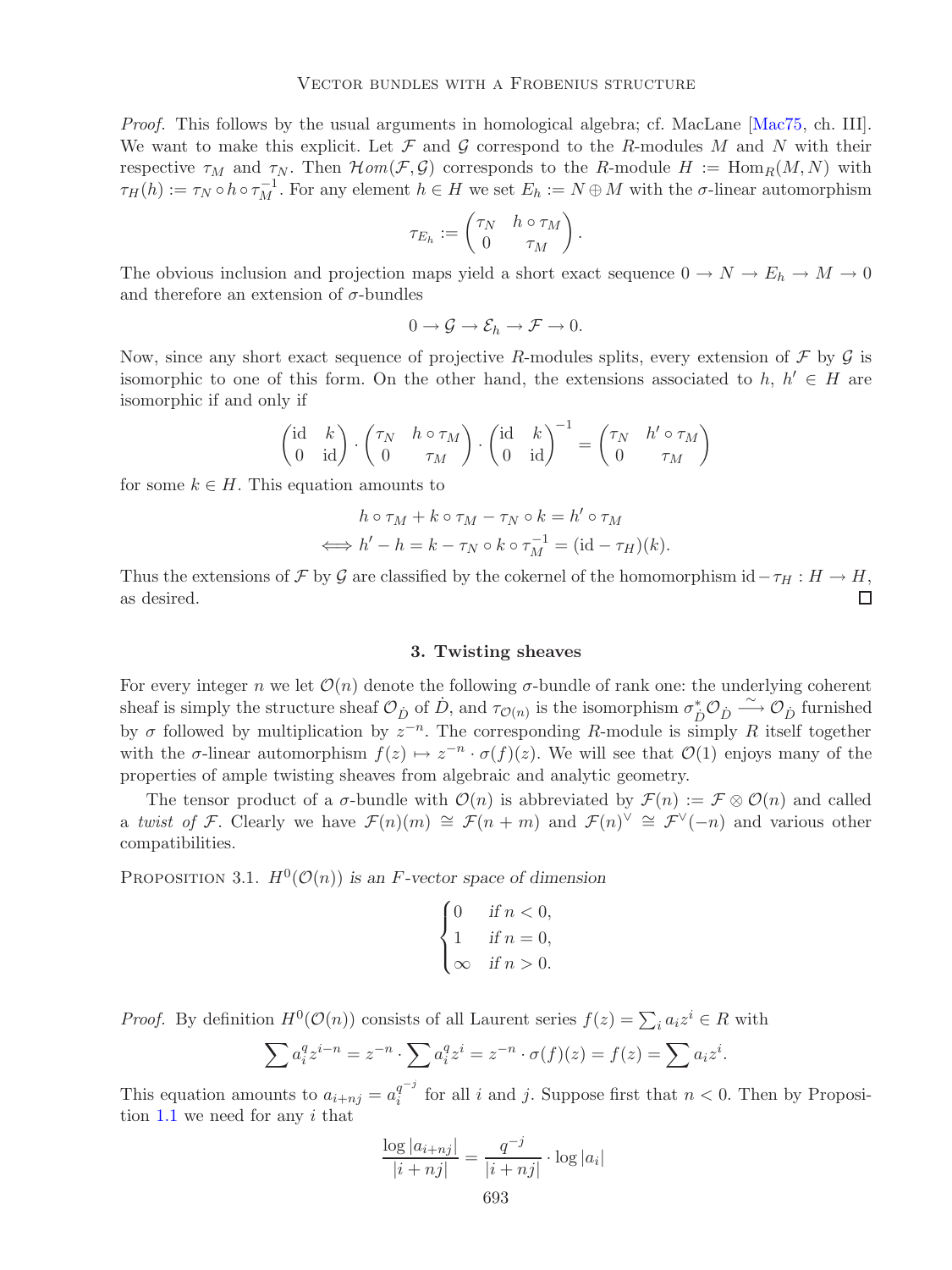## U. Hartl and R. Pink

tends to  $-\infty$  as  $j \to \infty$ . Since the first factor tends to zero, this can be only if  $a_i = 0$  for all i, that is, if  $f(z)$  vanishes identically. This finishes the case  $n < 0$ . The case  $n = 0$  is contained in Proposition [2.3.](#page-3-0)

Suppose now that  $n > 0$ . Then there is no convergence problem for  $j \to \infty$ , because by Proposi-tion [1.1](#page-2-0) it suffices that the lim sup is less than or equal to zero. For  $j \to -\infty$  the factor  $q^{-j}/|i + nj|$ tends to infinity, so by Proposition [1.1](#page-2-0) we have convergence if and only if  $\log |a_i| < 0$ . All in all we find that the functions in  $H^0(\mathcal{O}(n))$  correspond to the tuples  $(a_1,\ldots,a_n)$  in  $\mathbb C$  satisfying  $|a_i| < 1$ for all *i*. It remains to show that the dimension of this space over  $F = \mathbb{F}_q((z))$  is infinite. Since F is a finite extension of  $\mathbb{F}_q((z^n))$ , it suffices to prove the same over this subfield. Now

$$
\left(\sum_j b_j z^{nj}\right) \cdot \left(\sum_i a_i z^i\right) = \sum_k \left(\sum_j b_j a_{k-nj}\right) z^k = \sum_k \left(\sum_j b_j a_k^{q^j}\right) z^k;
$$

hence  $g(z) = \sum b_j z^{nj} \in \mathbb{F}_q((z^n))$  maps each coefficient  $a_i$  to  $\sum_j b_j a_i^{q^j}$ . Thus we must prove that  $m_{\mathbb{C}} := \{a \in \mathbb{C} : |a| < 1\}$  has infinite dimension as vector space over  $\mathbb{F}_q((z^n))$  via the action  $(\sum b_j z^{nj}) a := \sum_j b_j a^{q^j}$ . For this, note that

$$
\log \left| \sum b_j a^{q^j} \right| = \sup \{ \log |b_j| + q^j \log |a| : j \in \mathbb{Z} \}
$$
  
= 
$$
\sup \{ q^j \log |a| : j \in \mathbb{Z} \text{ with } b_j \neq 0 \}
$$
  
= 
$$
\inf \{ q^j : j \in \mathbb{Z} \text{ with } b_j \neq 0 \} \cdot \log |a|
$$
  

$$
\in q^{\mathbb{Z}} \cdot \log |a|.
$$

Thus in any non-trivial finite linear combination of elements  $a_{\nu} \in \mathfrak{m}_{\mathbb{C}}$ , whose  $\log |a_{\nu}|$  are pairwise inequivalent multiplicatively modulo  $q^{\mathbb{Z}}$ , no two non-zero summands have the same norm, and so the total sum is non-zero. Since  $\mathbb C$  is algebraically closed, its value group is  $\mathbb Q$ -divisible. We can therefore find infinitely many elements in  $m_{\mathbb{C}}$  whose logarithmic norms are pairwise inequivalent modulo  $q^{\mathbb{Z}}$ . Thus the dimension in question is infinite, as desired.  $\Box$ 

<span id="page-5-1"></span>Combining the isomorphism Hom $(\mathcal{O}(n), \mathcal{O}(n')) \cong H^0(\mathcal{O}(n' - n))$  with Proposition [3.1](#page-4-1) we obtain the following.

PROPOSITION 3.2.  $Hom(\mathcal{O}(n), \mathcal{O}(n'))$  *is an F-vector space of dimension* 

$$
\begin{cases}\n0 & \text{if } n > n', \\
1 & \text{if } n = n', \\
\infty & \text{if } n < n'.\n\end{cases}
$$

In particular,  $\mathcal{O}(n)$  and  $\mathcal{O}(n')$  are isomorphic if and only if  $n = n'$ .

Next we determine the size of  $H^1$ .

<span id="page-5-0"></span>PROPOSITION 3.3.  $H^1(\mathcal{O}(n))$  *is an F-vector space of dimension* 

$$
\begin{cases} \infty & \text{if } n < 0, \\ 0 & \text{if } n \geqslant 0. \end{cases}
$$

*Proof.* By definition  $H^1(\mathcal{O}(n))$  is the cokernel of the homomorphism

$$
R \to R, \quad \sum_i a_i z^i \mapsto \sum_i a_i z^i - \sum_i a_i^q z^{i-n} = \sum_i (a_i - a_{i+n}^q) z^i.
$$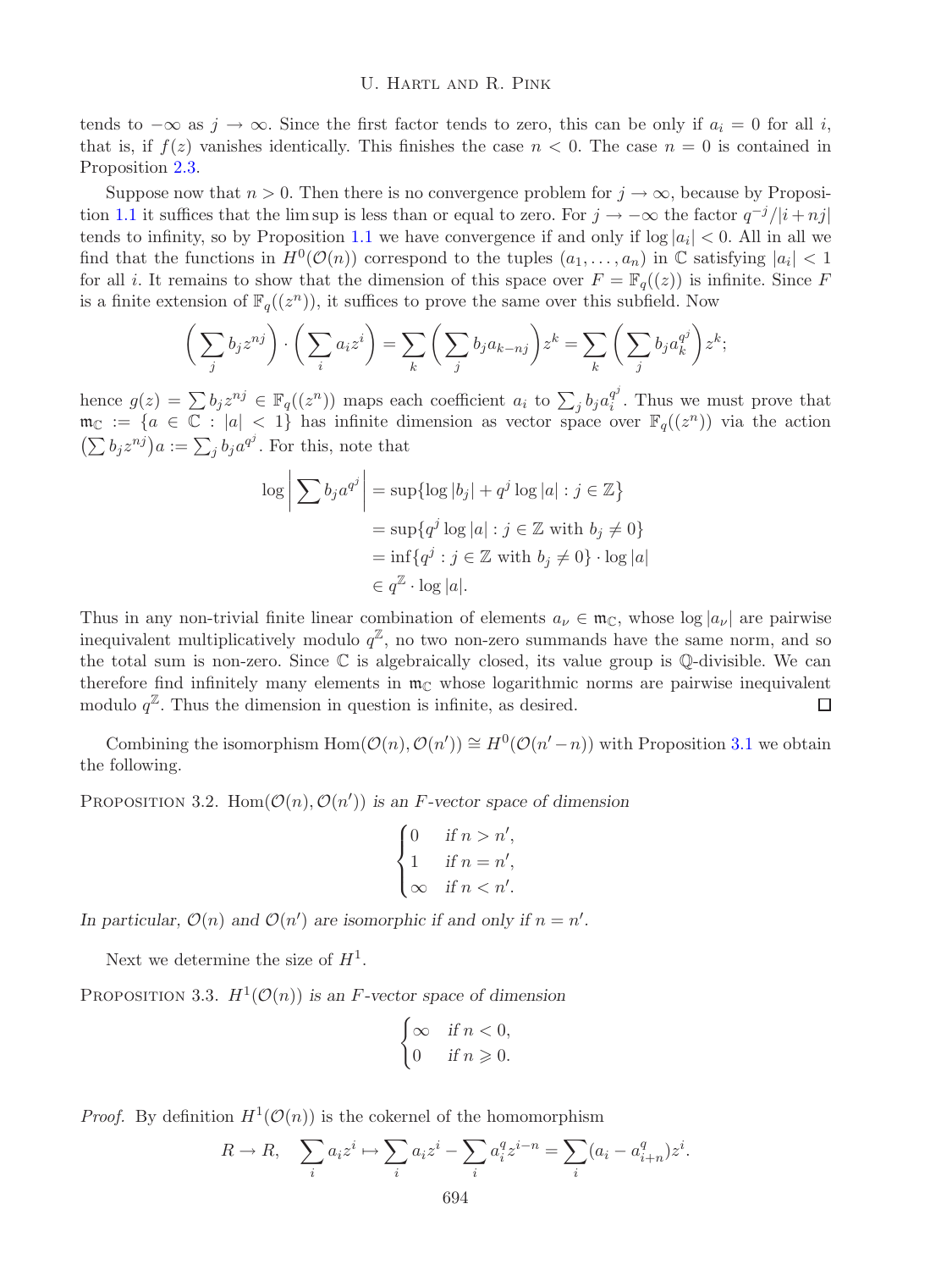So for  $n \geq 0$  we must show that this homomorphism is surjective. Consider a Laurent series  $\sum b_i z^i \in$ R and the resulting equations  $a_i - a_{i+n}^q = b_i$ . Assume first that  $n = 0$ ; then these are independent Artin–Schreier equations. Moreover, any solution  $a_i \in \mathbb{C}$  satisfies  $|a_i| = |b_i|^{1/q}$  if  $|b_i| \geq 1$ , and for  $|b_i| < 1$  there exists a solution satisfying  $|a_i| = |b_i|$ , namely  $a_i = \sum_{j\geqslant 0} b_i^{q^j}$ . In both cases we have  $|a_i| \leqslant |b_i|$ , so the convergence of  $\sum_i a_i z^i$  follows from the convergence of  $\sum_i b_i z^i$ ; hence the former series lies in R. This proves the surjectivity in the case  $n = 0$ .

For  $n > 0$  the equation  $a_i - a_{i+n}^q = b_i$  by induction yields the formulas

<span id="page-6-1"></span>
$$
a_{i+jn} = a_i^{q^{-j}} - b_i^{q^{-j}} - b_{i+n}^{q^{1-j}} - \dots - b_{i+(j-1)n}^{q^{-1}}
$$
\n(3.4)

<span id="page-6-0"></span>and

$$
a_{i-jn} = b_{i-jn} + b_{i-(j-1)n}^q + \dots + b_{i-n}^{q^{j-1}} + a_i^{q^j}
$$
\n(3.5)

for all  $j > 0$  and all i. Since  $\lim_{i\to-\infty} b_i = 0$  by Proposition [1.1,](#page-2-0) we may select  $i \leq -n$  in any residue class modulo n such that  $|b_{i'}| < 1$  for all  $i' \leq i$ . We set  $a_i := 0$  and define the  $a_{i \pm jn}$  according to the above formulas, and we will show that the resulting series  $\sum_i a_j z^j$  lies in R. First, formula [\(3.5\)](#page-6-0) shows that

$$
\frac{\log |a_{i-jn}|}{|i-jn|} \leqslant \sup \left\{ \frac{q^{j-k} \cdot \log |b_{i-kn}|}{|i-jn|} : 1 \leqslant k \leqslant j \right\}.
$$

Fix an  $N > 0$ . The convergence condition in Proposition [1.1](#page-2-0) then guarantees that  $\log |b_{i-kn}| \leq$  $-N \cdot |i - kn|$  for, say, all  $k > k_0$ . The terms for  $1 \leq k \leq k_0$  in the above supremum are bounded above by  $-\varepsilon \cdot q^j/|i - jn|$  for some fixed  $\varepsilon > 0$ , and this value tends to  $-\infty$  as  $j \to \infty$ . The terms for  $k_0 < k \leq j$  are bounded above by

$$
-N\cdot\frac{q^j}{|i-jn|}\cdot\frac{|i-kn|}{q^k}.
$$

Since  $k \mapsto q^k/|i - kn|$  is a monotone increasing function for  $k > 0$ , this value is bounded above by  $-N$ . It follows that  $\log |a_{i-jn}|/|i-jn| \leq N$  for all  $j \gg 0$ . As N was arbitrary, this shows that

$$
\limsup_{j \to \infty} \frac{\log |a_{i-jn}|}{|i - jn|} = -\infty,
$$

proving one half of the conditions in Proposition [1.1.](#page-2-0) For the other half, formula [\(3.4\)](#page-6-1) shows that

$$
\frac{\log |a_{i+jn}|}{|i+jn|} \leqslant \sup \left\{ \frac{q^{k-j} \cdot \log |b_{i+kn}|}{|i+jn|} : 0 \leqslant k < j \right\}.
$$

Fix an  $\varepsilon > 0$ . The convergence condition in Proposition [1.1](#page-2-0) then guarantees that  $\log |b_{i+kn}| \le$  $\varepsilon \cdot |i + kn|$  for, say, all  $k \geq k_0$ . The terms for  $0 \leq k \leq k_0$  in the maximum are bounded above by  $C/(q^j|i+jn|)$  for some fixed  $C > 0$ , and this value tends to zero as  $j \to \infty$ . The terms for  $k_0 \leq k < j$ are bounded above by

$$
\varepsilon \cdot \frac{q^k|i+kn|}{q^j|i+jn|} \leqslant \varepsilon.
$$

It follows that  $\log |a_{i+jn}|/|i+jn| \leq \varepsilon$  for all  $j \gg 0$ . As  $\varepsilon > 0$  was arbitrary, this shows that

$$
\limsup_{j \to \infty} \frac{\log |a_{i+jn}|}{|i+jn|} \leq 0,
$$

<span id="page-6-2"></span>proving the other half of the conditions in Proposition [1.1.](#page-2-0) Thus  $\sum_i a_j z^j$  lies in R, proving the surjectivity in the case  $n > 0$ .

It remains to show that  $\dim_F H^1(\mathcal{O}(-n)) = \infty$  for all  $n > 0$ . For this we use the following fact.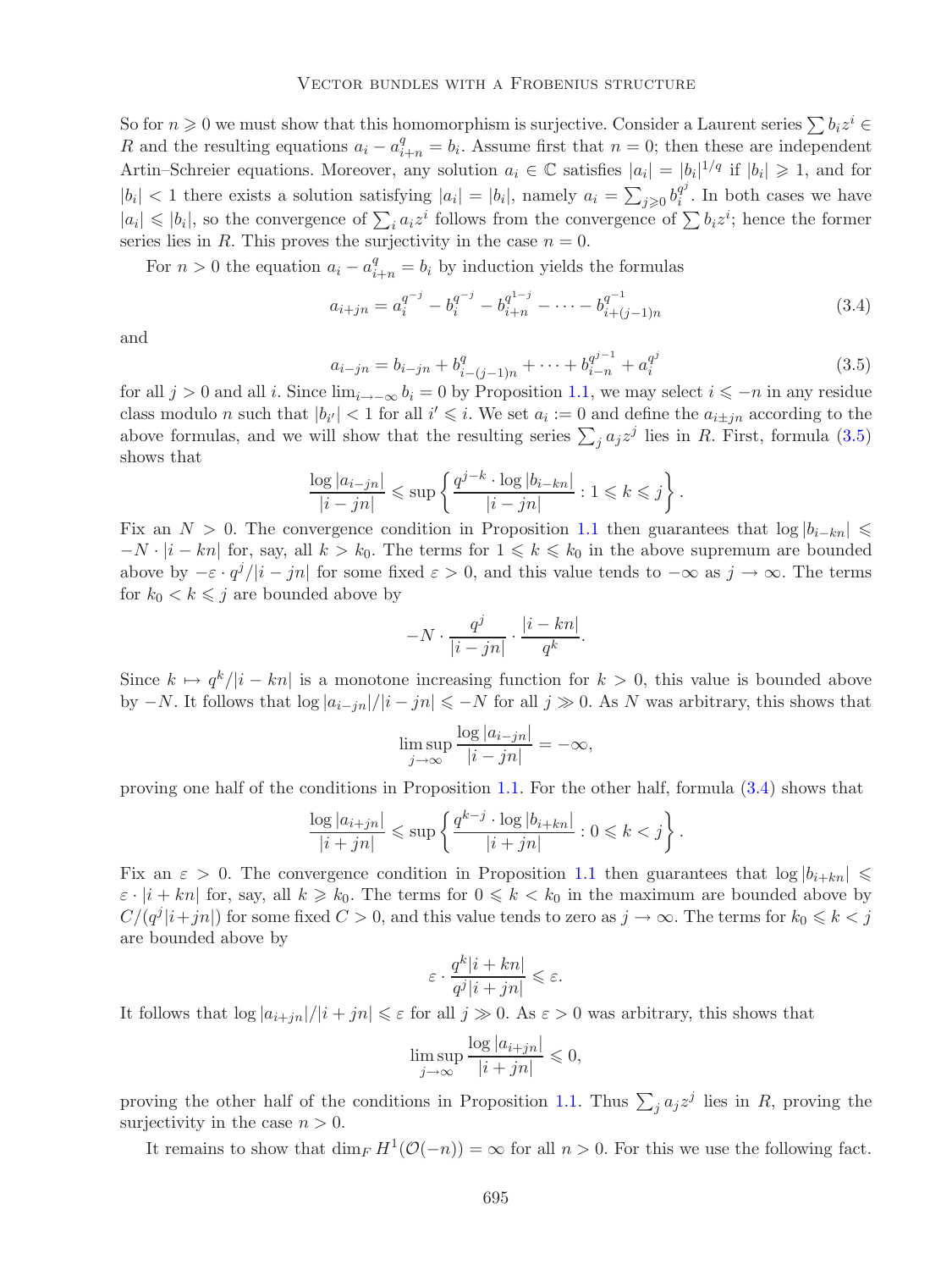LEMMA 3.6. *For any*  $n > 0$  *there exists a short exact sequence of*  $\sigma$ -bundles

$$
0 \longrightarrow \mathcal{O}(-n) \longrightarrow \mathcal{O}(0)^{\oplus 2} \longrightarrow \mathcal{O}(n) \longrightarrow 0.
$$

*Proof.* Fix two points  $a, b \in \dot{D}$  that are inequivalent under  $\sigma_{\dot{D}}^{\mathbb{Z}}$ . By Proposition [5.1](#page-10-0) below (whose proof does not depend on Lemma [3.6\)](#page-6-2), there exist non-zero functions  $f_a, f_b \in H^0(\mathcal{O}(1))$  which possess a zero of exact order one at  $a^{q_i}$ , respectively at  $b^{q_i}$ , for all  $i \in \mathbb{Z}$  and no other zeroes. Thus the vector bundle underlying  $\mathcal{O}(n)$  is generated everywhere by the two global sections  $f_a^n$  and  $f_h^n \in H^0(\mathcal{O}(n))$ . The homomorphism of  $\sigma$ -bundles  $(f_a^n, f_b^n) : \mathcal{O}(0)^{\oplus 2} \to \mathcal{O}(n)$  is therefore surjective, and its kernel F is a  $\sigma$ -bundle of rank one. The formula  $\mathcal{O}(0) \cong \bigwedge^2(\mathcal{O}(0)^{\oplus 2}) \cong \mathcal{F} \otimes \mathcal{O}(n)$  now implies that  $\mathcal{F} \cong \mathcal{O}(-n)$ , as desired.  $\Box$ 

To finish the proof of Proposition [3.3](#page-5-0) we consider the long exact cohomology sequence associated to the short exact sequence from Lemma [3.6.](#page-6-2) We obtain an exact sequence

$$
F^2 = H^0(\mathcal{O}(0)^{\oplus 2}) \longrightarrow H^0(\mathcal{O}(n)) \longrightarrow H^1(\mathcal{O}(-n)).
$$

As the dimension of  $H^0(\mathcal{O}(n))$  is infinite by Proposition [3.1,](#page-4-1) the same follows for  $H^1(\mathcal{O}(-n))$ , as desired.  $\Box$ 

Combining the isomorphism  $\text{Ext}(\mathcal{O}(n), \mathcal{O}(n')) \cong H^1(\mathcal{O}(n' - n))$  with Proposition [3.3](#page-5-0) yields the following.

PROPOSITION 3.7.  $Ext(\mathcal{O}(n), \mathcal{O}(n'))$  *is an F*-vector space of dimension

$$
\begin{cases} \infty & \text{if } n > n', \\ 0 & \text{if } n \leq n'. \end{cases}
$$

#### **4. Upper and lower bounds**

<span id="page-7-1"></span><span id="page-7-0"></span>In this section we prove the following results.

THEOREM 4.1. For any  $\sigma$ -bundle  $\mathcal F$  of rank r there exists an integer  $n_0$  such that  $\mathcal F$  contains a  $\sigma$ -subbundle isomorphic to  $\mathcal{O}(-n)^{\oplus r}$  for every  $n \geq n_0$ .

<span id="page-7-2"></span>THEOREM 4.2. *For every*  $\sigma$ -bundle  $\mathcal F$  of rank r there exists an integer  $n_0$  such that  $\mathcal F$  can be *embedded as a*  $\sigma$ -subbundle into  $\mathcal{O}(n)^{\oplus r}$  for every  $n \geq n_0$ .

*Proof of Theorem [4.2.](#page-7-2)* Theorem [4.2](#page-7-2) follows by applying Theorem [4.1](#page-7-1) to the dual  $\sigma$ -bundle  $\mathcal{F}^{\vee}$ . Indeed, there exists an  $n_0 \in \mathbb{Z}$  such that for every  $n \geq n_0$  there is a  $\sigma$ -subbundle  $\mathcal{O}(-n)^{\oplus r} \subset \mathcal{F}^{\vee}$ , and therefore  $\mathcal{F} \subset (\mathcal{O}(-n)^{\oplus r})^{\vee} \cong \mathcal{O}(n)^{\oplus r}$ .  $\Box$ 

Before proving Theorem [4.1](#page-7-1) we note also the following consequence. Its proof is left to the interested reader, because in any case it results from the classification Theorem [11.1](#page-24-0) together with Propositions [8.4](#page-15-0) and [8.7,](#page-15-1) in whose proofs it is not used.

THEOREM 4.3.

- a) For any  $\sigma$ -bundle  $\mathcal F$  there exists an integer  $n_0$  such that  $\mathcal F(n)$  is generated by global sections *for every*  $n \geq n_0$ *.*
- b) For any  $\sigma$ -bundle  $\mathcal F$  there exists an integer  $n_0$  such that  $H^1(\mathcal F(n))$  vanishes for every  $n \geq n_0$ .

*Remark.* One standard way of proving such a result in algebraic or analytic geometry is to first show that all higher cohomology groups  $H^{i}(\mathcal{F})$  are finitely generated and then to make them vanish by explicit construction after a sufficiently high twist. In our case we cannot follow this path, because  $H^1(\mathcal{F})$  may be infinite dimensional over F by Proposition [3.3.](#page-5-0)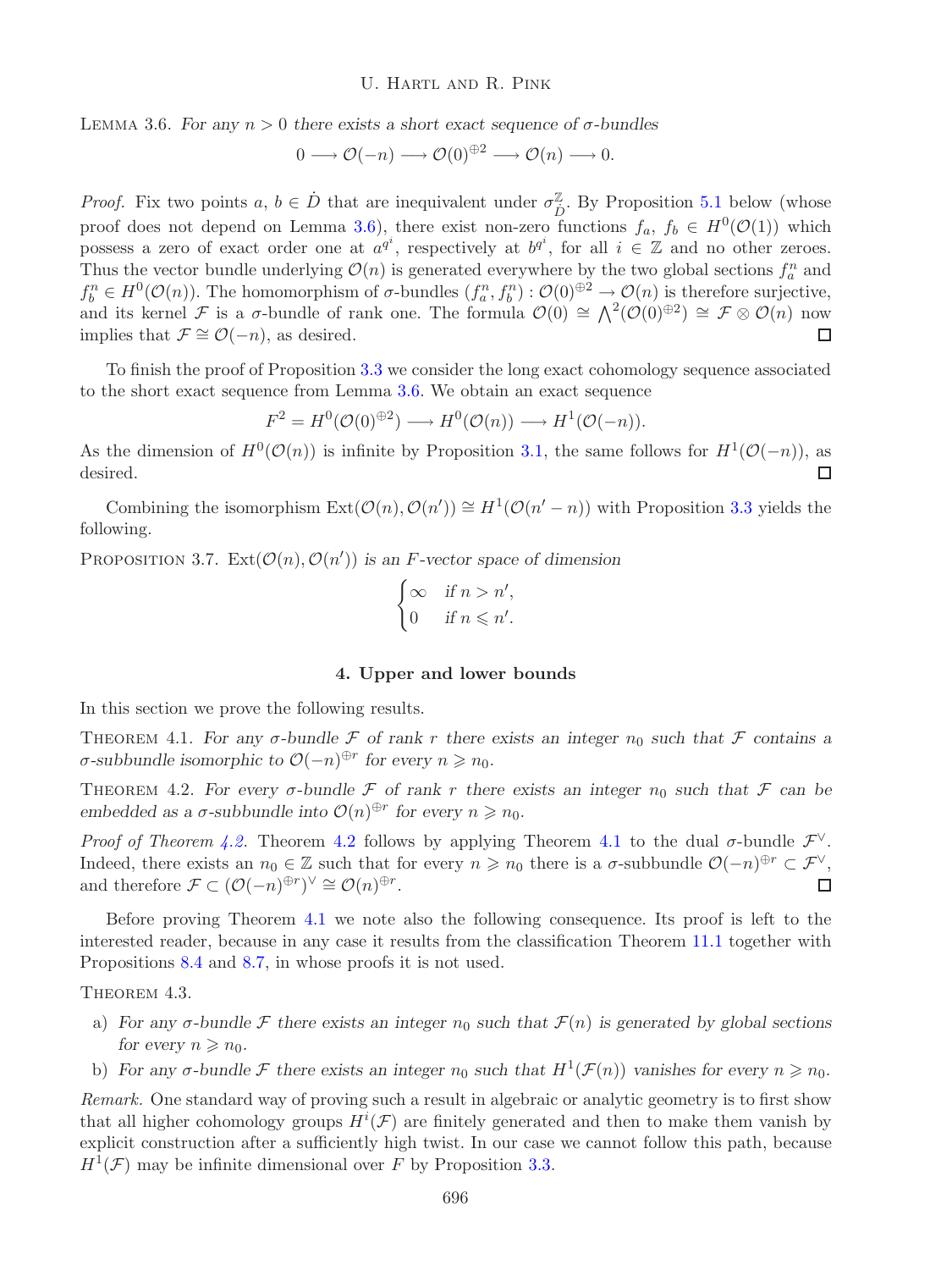*Proof of Theorem [4.1.](#page-7-1)* We fix a radius  $\rho \in |\mathbb{C}|$  with  $0 < \rho < 1$  and consider the following annuli in  $\dot{D}$  and their affinoid C-algebras:

$$
\begin{aligned} A&:=\{x\in\mathbb{C}:|x|=\rho\}, &\qquad R_\rho:=\mathcal{O}_D(A),\\ A_+&:=\{x\in\mathbb{C}:\rho\leqslant|x|\leqslant\rho^{1/q}\}, &\qquad R_{\rho+}:=\mathcal{O}_D(A_+),\\ A_-&:=\{x\in\mathbb{C}:\rho^q\leqslant|x|\leqslant\rho\}, &\qquad R_{\rho-}:=\mathcal{O}_D(A_-),\\ A_\pm&:=\{x\in\mathbb{C}:\rho^q\leqslant|x|\leqslant\rho^{1/q}\}, &\quad R_{\rho\pm}:=\mathcal{O}_D(A_\pm). \end{aligned}
$$

Any vector bundle on a closed annulus is free. We may therefore choose an isomorphism  $\varphi : \mathcal{F}|_{A_{\pm}} \longrightarrow$  $\mathcal{O}_{A_{\pm}}^{\oplus r}$ . Then there is a matrix  $T \in GL_r(R_{\rho-})$  such that  $\varphi \circ \tau_{\mathcal{F}} = (T \cdot \sigma) \circ \varphi$  as a map  $\mathcal{F}(A_+) \to \mathcal{F}(A_-)$ .

We denote by  $|\cdot|_{\rho}$  the supremum norm on  $R_{\rho}$ . For every  $(r \times r)$ -matrix  $W = (w_{\mu\nu}) \in M_r(R_{\rho})$ we set  $|W|_{\rho} := \sup\{|w_{\mu\nu}|_{\rho} : \text{all } \mu, \nu\}$ . Now let  $C := \sup\{|T|_{\rho}, |\sigma^{-1}(T^{-1})|_{\rho}\}$ , which is greater than or equal to one. Fix a constant  $\varepsilon \in |\mathbb{C}|$  with  $0 < \varepsilon < 1$ . Since  $0 < \rho < 1$ , we may fix  $n_0 \in \mathbb{N}$  such that  $(\varepsilon/C)^{q+1} \geqslant \rho^{(q-1)n_0}$ . We claim that Theorem [4.1](#page-7-1) holds with this choice of  $n_0$ . To show this consider any  $n \geq n_0$  and choose a constant  $d \in \mathbb{C}$  with  $|d| = \rho^{-n} \varepsilon / C$ . Then the monomial  $\lambda := dz^n \in R$ satisfies  $|\lambda|_pC = |d|_p^nC = \varepsilon$  and

$$
|\sigma(\lambda^{-1})|_{\rho}C = |d|^{-q}\rho^{-n}C = \frac{C^{q+1}}{\varepsilon^q}\rho^{(q-1)n} \leqslant \varepsilon.
$$

We are going to describe an iteration process which produces the desired σ-subbundle. The idea for this is based on a p-adic argument of Kedlaya [\[Ked01,](#page-26-4) Prop. 4.8]. For every Laurent series  $w = \sum_{i \in \mathbb{Z}} a_i z^i \in R_\rho$  we define

$$
g(w):=\sum_{i\text{ with }|a_i|>1}a_iz^i\in R_{\rho-}\quad\text{and}\quad h(w):=\sum_{i\text{ with }|a_i|\leqslant 1}a_iz^i\in R_{\rho+}.
$$

Obviously we have  $w = q(w) + h(w)$ . The use of this decomposition lies in the fact that  $\sigma$  has better approximation properties on  $h(w)$ , while its inverse  $\sigma^{-1}$  has better approximation properties on  $g(w)$ . By applying g and h to the entries of matrices we extend them to maps  $g: M_r(R_o) \to M_r(R_{o-})$ and  $h: M_r(R_o) \to M_r(R_{o+})$ . Consider the map

$$
f: M_r(R_\rho) \to M_r(R_{\rho+}), \quad f(W) := \lambda^{-1}h(W) - \sigma^{-1}(T^{-1}g(W)).
$$

This is well defined, because  $\sigma^{-1}(R_{\rho-}) = R_{\rho+}$ . Now we define sequences  $(W_l)$  in  $M_r(R_{\rho})$  and  $(V_l)$ in  $M_r(R_{\rho+})$  by

$$
V_0 := \lambda^{-1} \mathrm{Id}_r + \sigma^{-1} (T^{-1}),
$$
  
\n
$$
W_l := T \sigma(V_l) - \lambda V_l,
$$
  
\n
$$
V_{l+1} := V_l + f(W_l),
$$

<span id="page-8-0"></span>for all  $l \geq 0$ . We claim that  $W_l \to 0$  in the supremum norm  $|\cdot|_\rho$  and that  $V_l$  converges in  $M_r(R_\rho)$ . First we need some estimates.

LEMMA 4.4. *For every*  $W \in M_r(R_o)$  *we have* 

a) 
$$
|\lambda \sigma^{-1}(T^{-1}g(W))|_{\rho} \leq \varepsilon |g(W)|_{\rho},
$$

- b)  $|\sigma(\lambda^{-1})T\sigma(h(W))|_{\rho} \leq \varepsilon |h(W)|_{\rho}$ ,
- c)  $|f(W)|_{\rho} \leqslant |\lambda|_{\rho}^{-1}|W|_{\rho}$ , and
- d)  $|T\sigma(f(W)) \lambda f(W) + W|_{\rho} \leq \varepsilon |W|_{\rho}$ .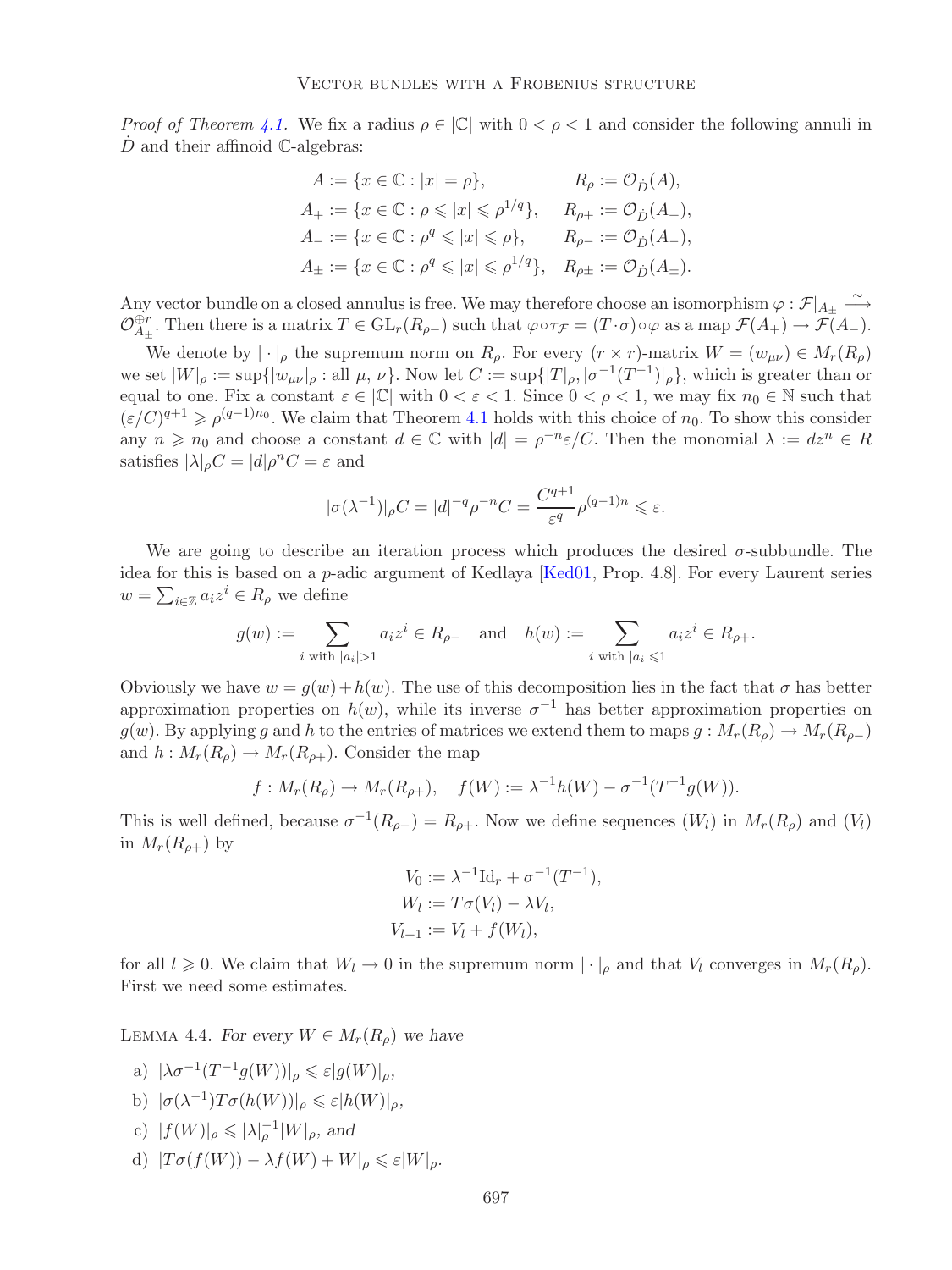U. Hartl and R. Pink

*Proof.* For 
$$
w = \sum_i a_i z^i \in R_\rho
$$
 we observe that  $|w|_\rho = \sup\{|a_i|\rho^i : i \in \mathbb{Z}\}\)$ , and so  
\n
$$
|\sigma^{-1}(g(w))|_\rho = \sup\{|a_i|^{1/q} \rho^i : i \in \mathbb{Z} \text{ with } |a_i| > 1\}
$$
\n
$$
\leq \sup\{|a_i|\rho^i : i \in \mathbb{Z} \text{ with } |a_i| > 1\}
$$
\n
$$
= |g(w)|_\rho
$$

and

$$
|\sigma(h(w))|_{\rho} = \sup\{|a_i|^q \rho^i : i \in \mathbb{Z} \text{ with } |a_i| \leq 1\}
$$
  
\$\leq\$ sup{ $|a_i| \rho^i : i \in \mathbb{Z} \text{ with } |a_i| \leq 1$ }  

$$
= |h(w)|_{\rho}.
$$

Thus we find

$$
|\lambda \sigma^{-1}(T^{-1}g(W))|_{\rho} \leqslant |\lambda|_{\rho} C |\sigma^{-1}(g(W))|_{\rho} \leqslant \varepsilon |g(W)|_{\rho}
$$

and

$$
|\sigma(\lambda^{-1})T\sigma(h(W))|_{\rho} \leqslant |\sigma(\lambda^{-1})|_{\rho}C|\sigma(h(W))|_{\rho} \leqslant \varepsilon |h(W)|_{\rho},
$$

proving items a and b. Furthermore,

$$
|f(W)|_{\rho} = |\lambda^{-1}h(W) - \sigma^{-1}(T^{-1}g(W))|_{\rho}
$$
  
\$\leq\$ sup{|\lambda^{-1}h(W)|\_{\rho}, |\lambda^{-1}|\_{\rho}|\lambda\sigma^{-1}(T^{-1}g(W))|\_{\rho}\$}  
\$\leqslant \lambda|\_{\rho}^{-1}\sup\{|h(W)|\_{\rho}, \varepsilon|g(W)|\_{\rho}\}  
\$\leqslant \lambda|\_{\rho}^{-1}|W|\_{\rho}\$

shows item c and

$$
|T\sigma(f(W)) - \lambda f(W) + W|_{\rho}
$$
  
=  $|\sigma(\lambda^{-1})T\sigma(h(W)) - g(W) - h(W) + \lambda \sigma^{-1}(T^{-1}g(W)) + W|_{\rho}$   
=  $|\sigma(\lambda^{-1})T\sigma(h(W)) + \lambda \sigma^{-1}(T^{-1}g(W))|_{\rho}$   
 $\leq \sup\{|\sigma(\lambda^{-1})T\sigma(h(W))|_{\rho}, |\lambda \sigma^{-1}(T^{-1}g(W))|_{\rho}\}$   
 $\leq \varepsilon \sup\{|h(W)|_{\rho}, |g(W)|_{\rho}\}$   
=  $\varepsilon|W|_{\rho}$ 

shows item d.

Continuing with the proof of Theorem [4.1,](#page-7-1) we see that Lemma [4.4](#page-8-0) item d implies

$$
|W_{l+1}|_{\rho} = |T\sigma(V_{l+1}) - \lambda V_{l+1}|_{\rho}
$$
  
=  $|T\sigma(V_l) + T\sigma(f(W_l)) - \lambda V_l - \lambda f(W_l)|_{\rho}$   
=  $|T\sigma(f(W_l)) - \lambda f(W_l) + W_l|_{\rho}$   
 $\leq \varepsilon |W_l|_{\rho}.$ 

Therefore,  $W_l$  converges to zero in the supremum norm  $|\cdot|_\rho$ , and so by Lemma [4.4](#page-8-0) item c the same holds for  $V_{l+1} - V_l = f(W_l)$ . Thus the sequence  $(V_l)$  converges to a matrix  $V \in M_r(R_\rho)$ . Using Lemma [4.4](#page-8-0) item c again we also deduce that

$$
|V_{l+1} - V_l|_{\rho} = |f(W_l)|_{\rho}
$$
  
\n
$$
\leq |\lambda|_{\rho}^{-1} |W_l|_{\rho}
$$
  
\n
$$
\leq |\lambda|_{\rho}^{-1} |W_0|_{\rho}
$$
  
\n
$$
= |\lambda|_{\rho}^{-1} |\sigma(\lambda^{-1})T + \mathrm{Id}_r - \mathrm{Id}_r - \lambda \sigma^{-1} (T^{-1})|_{\rho}
$$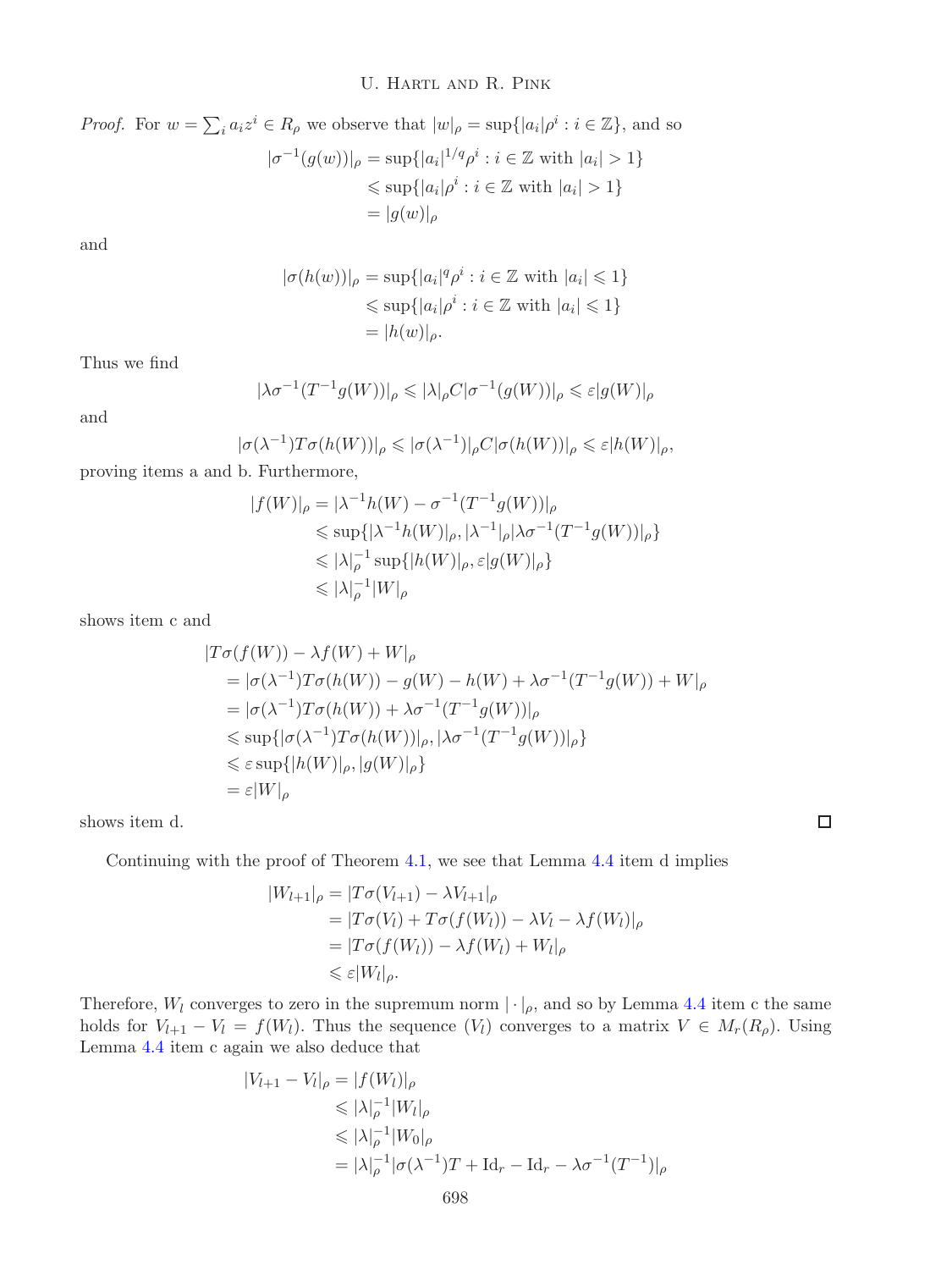$$
\leqslant |\lambda|_{\rho}^{-1} \sup \{ |\sigma(\lambda^{-1})T|_{\rho}, |\lambda \sigma^{-1}(T^{-1})|_{\rho} \}
$$
  

$$
\leqslant |\lambda|_{\rho}^{-1} \sup \{ |\sigma(\lambda^{-1})|_{\rho} C, |\lambda|_{\rho} C \}
$$
  

$$
= \varepsilon |\lambda|_{\rho}^{-1}
$$

for all  $l \geqslant 0$ . Since, on the other hand,

$$
|V_0-\lambda^{-1} \text{Id}_r|_\rho=|\sigma^{-1}(T^{-1})|_\rho\leqslant C=\varepsilon |\lambda|_\rho^{-1},
$$

we deduce that

$$
|V-\lambda^{-1}\text{Id}_r|_\rho\leqslant \sup\{\varepsilon|\lambda|_\rho^{-1},|V_0-\lambda^{-1}\text{Id}_r|_\rho\}=\varepsilon|\lambda|_\rho^{-1}<|\lambda|_\rho^{-1}
$$

and therefore  $V \in GL_r(R_\rho)$ . Next consider the equation

$$
T\sigma V_l = \lambda V + W_l + \lambda (V_l - V)
$$

in  $M_r(R_\rho)$  for  $l \to \infty$ . The second and the third terms on the right-hand side converge to zero in the norm  $|\cdot|_p$ ; and hence also coefficientwise. The left-hand side lies in  $M_r(R_{p-})$  and converges to  $T\sigma(V)$  in the supremum norm on the annulus  $\{x \in \mathbb{C} : |x| = \rho^q\}$ , and thus again coefficientwise. Thus in the limit we obtain the Laurent series identity  $T\sigma(V) = \lambda V$ . This identity implies that  $V = \lambda^{-1}T\sigma(V)$  converges on the annulus  $\{x \in \mathbb{C} : |x| = \rho^q\}$  as well as on A; and so we see that actually  $V \in M_r(R_{\rho-})$ .

Finally, choose  $e \in \mathbb{C}$  such that  $e^{q-1} = d$ . Then

$$
T\sigma(e^{-1}V) = e^{-q}\lambda V = e^{-q} dz^n V = z^n \cdot e^{-1}V.
$$

Thus  $U_0 := \varphi^{-1}(e^{-1}V)$  is an r-tuple of sections in  $\mathcal{F}(A_-)$  which over A generates  $\mathcal F$  and satisfies  $\tau_{\mathcal{F}}U_0 = z^n U_0$ . If we define  $U_k := (z^{-n}\tau_{\mathcal{F}})^k(U_0) \in \mathcal{F}(\sigma_{\mathcal{D}}^k A_-)$  for all  $k \in \mathbb{Z}$ , the  $U_k$  glue to give a linearly independent r-tuple U of global sections in  $\mathcal{F}(D)$  that satisfies  $\tau_{\mathcal{F}}U = z^nU$ . Thus U defines the desired injection  $\mathcal{O}(-n)^{\oplus r} \hookrightarrow \mathcal{F}$ . the desired injection  $\mathcal{O}(-n)^{\oplus r} \hookrightarrow \mathcal{F}$ .

#### **5.** *σ***-Bundles of rank one**

<span id="page-10-0"></span>To classify  $\sigma$ -bundles of rank one we will need to construct functions with prescribed divisors.

PROPOSITION 5.1. *For any*  $a \in \dot{D}$  *there exists a non-zero function*  $f_a \in H^0(\mathcal{O}(1))$  *which possesses a zero of exact order one at*  $a^{q^i}$  *for all*  $i \in \mathbb{Z}$  *and no other zeroes.* 

*Proof.* Set

$$
g_a := \prod_{i \geqslant 0} \left( 1 - \frac{a^{q^i}}{z} \right).
$$

<span id="page-10-2"></span>As  $a^{q^i}$  converges to zero at exponential speed, this infinite product converges to a function in R which has a zero of exact order one at  $a^{q^i}$  for all  $i \geqslant 0$  and no other zeroes. By construction we also have

$$
\sigma(g_a)(z) = \left(1 - \frac{a}{z}\right)^{-1} \cdot g_a(z). \tag{5.2}
$$

<span id="page-10-1"></span>On the other hand, we will construct a function  $h_a(z) = \sum_{i\geqslant 0} b_i z^i \in R$  with non-zero constant coefficient and which satisfies

$$
\sigma(h_a)(z) = (z - a) \cdot h_a(z). \tag{5.3}
$$

This equation amounts to the equations  $b_0^q = -ab_0$  and  $b_i^q = b_{i-1} - ab_i$  for all  $i > 0$ . These equations can be solved inductively for all i, by letting  $b_0$  be any  $(q-1)$ th root of  $-a$  and solving an Artin–Schreier equation for every remaining coefficient, using the fact that  $\mathbb C$  is algebraically closed.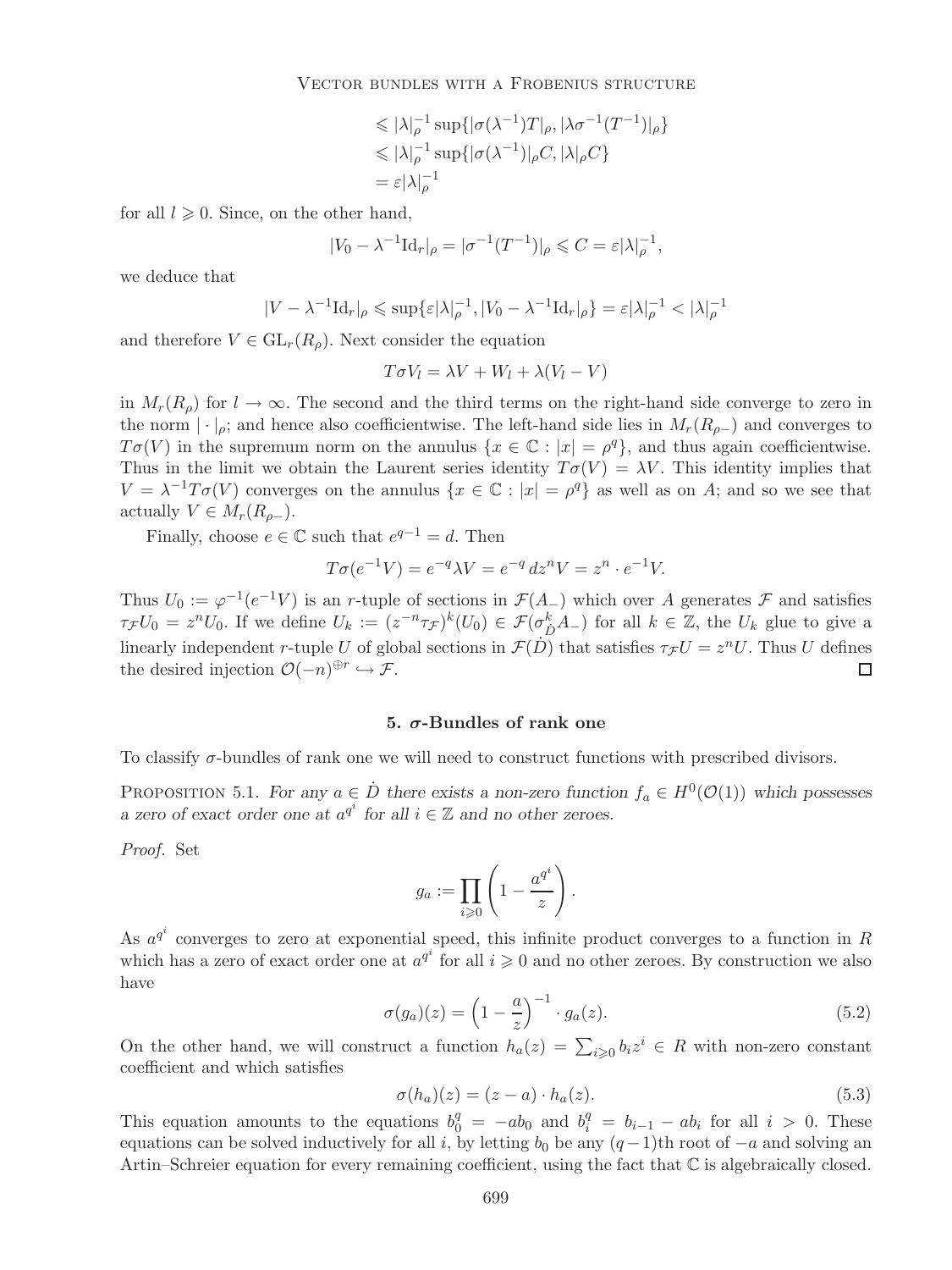#### U. Hartl and R. Pink

By induction on i one easily proves  $|b_i| = |a|^{q^{-i}/(q-1)}$ . In particular, the coefficients are bounded, and so  $h_a$  indeed defines a holomorphic function on  $\dot{D}$ , which is also holomorphic at zero. Now consider the divisor  $\Delta := \text{div}(h_a) - \sum_{i<0}^{\mathfrak{t}} (a^{q^i})$  on  $\dot{D}$ . Equation [\(5.3\)](#page-10-1) implies

$$
\sigma_{\dot{D}}^* \Delta - \Delta = \text{div}\left(\frac{\sigma(h_a)}{h_a}\right) - \sum_{i < 0} (a^{q^{i+1}}) + \sum_{i < 0} (a^{q^i}) = (a) - (a) = 0.
$$

Thus if supp( $\Delta$ ) contains a point  $c \in \dot{D}$ , it contains  $c^{q^i}$  for every  $i \in \mathbb{Z}$ . But this is impossible, because  $h_a$  is holomorphic and non-zero at 0 and so 0 is not an accumulation point of supp( $\Delta$ ). Therefore,  $\Delta = 0$  and  $h_a$  has a zero of exact order one at  $a^{q^i}$  for all  $i < 0$  and no other zeroes.

Combining all this information, the function  $f_a := g_a \cdot h_a \in R$  now has a zero of exact order one at  $a^{q^i}$  for all  $i \in \mathbb{Z}$  and no other zeroes, and by Equations [\(5.2\)](#page-10-2) and [\(5.3\)](#page-10-1) it satisfies  $\sigma(f_a)(z) = z \cdot f_a(z)$ , that is, it is an element of  $H^0(\mathcal{O}(1))$ .  $\Box$ 

<span id="page-11-0"></span>THEOREM 5.4. *Every*  $\sigma$ -bundle of rank one is isomorphic to  $\mathcal{O}(n)$  for a unique integer n.

*Proof.* The uniqueness of n is contained in Proposition [3.2.](#page-5-1) For the existence let us fix a  $\sigma$ -bundle F of rank one. By Theorem [4.2](#page-7-2) we can identify F with a  $\sigma$ -subbundle of  $\mathcal{O}(m)$  for some integer m. Then  $\mathcal{F}(-m) \subset \mathcal{O}$  is the ideal sheaf of a  $\sigma$ -invariant divisor  $\Delta$  on D. Since the support of any divisor on  $\dot{D}$  contains only finitely many points of any closed annulus  $\{x \in \mathbb{C} : \rho^q \leq |x| \leq \rho\},\$ the set supp $(\Delta)/\sigma_{\tilde{D}}^{\mathbb{Z}}$  is finite. Let  $a_i \in \tilde{D}$  be representatives with multiplicities  $\ell_i$  for  $1 \leqslant i \leqslant k$ . Letting  $f_{a_i}$  be the associated functions from Proposition [5.1,](#page-10-0) we find that  $\Delta$  is also the divisor of the function  $f := \prod_{i=1}^k f_{a_i}^{\ell_i}$ . Therefore, multiplication by f induces an isomorphism of the underlying vector bundles  $\mathcal{O} \longrightarrow \mathcal{F}(-m) \subset \mathcal{O}$ . Since f is a section in  $H^0(\mathcal{O}(\ell))$  for  $\ell := \sum_{i=1}^k \ell_i$ , this defines an isomorphism of  $\sigma$ -bundles  $\mathcal{O}(0) \stackrel{\sim}{\longrightarrow} \mathcal{F}(-m+\ell) \subset \mathcal{O}(\ell)$ . Therefore,  $\mathcal{F} \cong \mathcal{O}(m-\ell)$ , as desired.

Corollary 5.5. *The vector bundle underlying any* σ*-bundle is free.*

*Proof.* Let F be a  $\sigma$ -bundle of rank r. Then by Theorem [5.4](#page-11-0) and the definition of  $\mathcal{O}(n)$  the line bundle underlying  $\bigwedge^r \mathcal{F}$  is free. From Theorem [1.2](#page-2-1) it now follows that the vector bundle underlying  ${\mathcal F}$  is free.  $\Box$ 

### **6. Semi-stability**

The *rank of* a  $\sigma$ -bundle  $\mathcal F$  is the rank of the underlying vector bundle and is denoted rank  $\mathcal F$ . By Theorem [5.4](#page-11-0) the highest exterior power  $\Lambda^{\text{rank}\mathcal{F}}$  F is isomorphic to  $\mathcal{O}(d)$  for a unique integer d. This integer is called the *degree of*  $\mathcal F$  and denoted deg  $\mathcal F$ .

<span id="page-11-2"></span>PROPOSITION 6.1. *The degree is additive in short exact sequences.* 

*Proof.* Let  $0 \to \mathcal{F}' \to \mathcal{F} \to \mathcal{F}'' \to 0$  be a short exact sequence of  $\sigma$ -bundles, of respective ranks r', r and r''. Then there is a natural isomorphism  $\bigwedge^r \mathcal{F} \cong \bigwedge^{r'} \mathcal{F}' \otimes \bigwedge^{r''} \mathcal{F}''$ , and hence an isomorphism

$$
\mathcal{O}(\deg \mathcal{F}) \cong \mathcal{O}(\deg \mathcal{F}') \otimes \mathcal{O}(\deg \mathcal{F}'') \cong \mathcal{O}(\deg \mathcal{F}' + \deg \mathcal{F}'').
$$

<span id="page-11-1"></span>The additivity thus results from the uniqueness in Theorem [5.4.](#page-11-0)

PROPOSITION 6.2. Let F be a  $\sigma$ -bundle and  $\mathcal{G} \subset \mathcal{F}$  a  $\sigma$ -subbundle with rank  $\mathcal{G} = \text{rank } \mathcal{F}$ . Then  $\deg \mathcal{G} \leq \deg \mathcal{F}$ , and equality holds if and only if  $\mathcal{G} = \mathcal{F}$ .

*Proof.* Let  $r := \text{rank } \mathcal{F}$ . Then  $\mathcal{O}(\deg \mathcal{G}) \cong \bigwedge^r \mathcal{G} \subset \bigwedge^r \mathcal{F} \cong \mathcal{O}(\deg \mathcal{F})$  is a non-zero  $\sigma$ -subbundle. By Proposition [3.2](#page-5-1) it follows that  $\deg \mathcal{G} \leq \deg \mathcal{F}$ . If the degrees are equal, the determinant of the inclusion morphism  $\mathcal{G} \subset \mathcal{F}$  is an isomorphism; hence the inclusion itself is an isomorphism.  $\Box$ 

```
\Box
```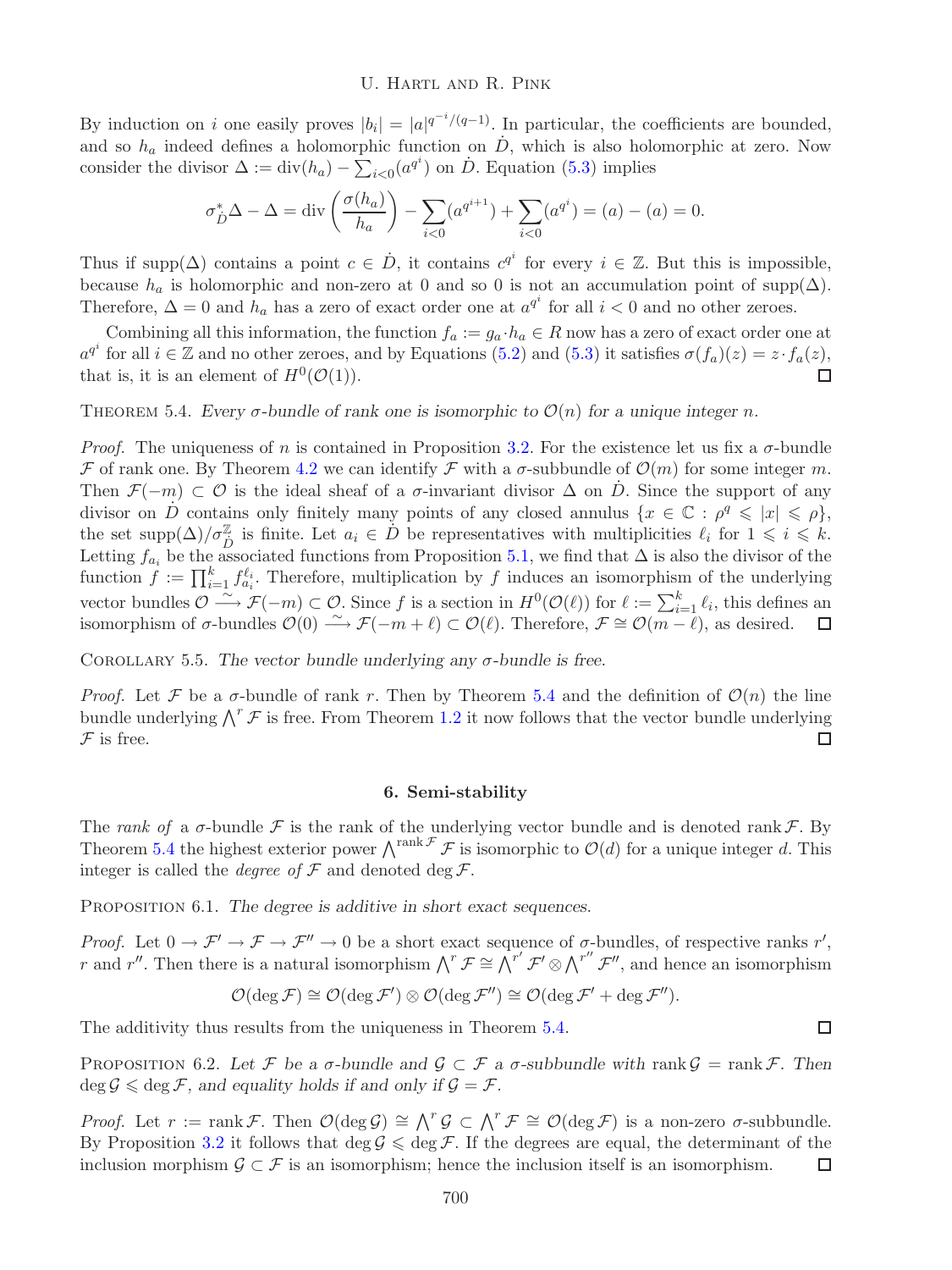Next, if rank  $\mathcal{F} > 0$ , the *weight of*  $\mathcal{F}$  is defined as

$$
\mu(\mathcal{F}) := \frac{\deg \mathcal{F}}{\operatorname{rank} \mathcal{F}}.
$$

A non-zero *σ*-bundle F is said to be *semi-stable* if  $\mu(G) \leq \mu(F)$  for all non-zero *σ*-subbundles G of F. It is said to be *stable* if  $\mu(G) < \mu(F)$  for all non-zero proper  $\sigma$ -subbundles G of F. These notions make sense because of the following fact.

<span id="page-12-0"></span>PROPOSITION 6.3.

- a) *The weights of all non-zero* σ*-subbundles of any non-zero* σ*-bundle are bounded above. Moreover, there exists a non-zero* σ*-subbundle of maximal weight, and any such* σ*-subbundle is semi-stable.*
- b)  $\mathcal{O}(n)^{\oplus r}$  *is semi-stable of weight n.*

*Proof.* First we prove item b. Consider a non-zero  $\sigma$ -subbundle  $\mathcal{G} \subset \mathcal{O}(n)^{\oplus r}$  of rank s. Then we have

$$
\mathcal{O}(\deg \mathcal{G}) \cong \bigwedge^s \mathcal{G} \subset \bigwedge^s(\mathcal{O}(n)^{\oplus r}) \cong \mathcal{O}(sn)^{\oplus {r \choose s}}.
$$

At least one of the coefficients therefore yields a non-zero homomorphism of  $\sigma$ -bundles  $\mathcal{O}(\deg G) \to$  $\mathcal{O}(sn)$ . From Proposition [3.2](#page-5-1) it thus follows that deg  $\mathcal{G} \leqslant sn$ , and hence  $\mu(\mathcal{G}) \leqslant n$ , as desired.

To prove item a we may assume by Theorem [4.2](#page-7-2) that  $\mathcal{F} \subset \mathcal{O}(n)^{\oplus r}$  for some r and n. Then every  $\sigma$ -subbundle of  $\mathcal F$  is also a  $\sigma$ -subbundle of  $\mathcal O(n)^{\oplus r}$  and therefore of weight less than or equal to n. Next the weights of all non-zero  $\sigma$ -subbundles are rational numbers with denominator less than or equal to r. Thus they form a discrete subset of  $\mathbb R$  which is non-empty and bounded above; hence it contains a maximum. By construction, any non-zero  $\sigma$ -subbundle of maximal weight is semi-stable.  $\Box$ 

Using Proposition [6.3](#page-12-0) one can easily show that every  $\sigma$ -bundle possesses a unique Harder– Narasimhan filtration (compare with Harder and Narasimhan [\[HN75,](#page-26-13) § 1.3]). Indeed, for non-zero F let  $\mu \in \mathbb{Q}$  be the largest possible weight of a non-zero  $\sigma$ -subbundle; then the first non-zero step of this filtration is the unique largest  $\sigma$ -subbundle of weight  $\mu$ . The remaining filtration steps are obtained by induction, repeating the procedure with the quotient. See also Corollary [11.7](#page-26-14) below.

## **7. Finite maps**

For any positive integer n let us now consider the morphism  $[n]: \dot{D} \to \dot{D}$ ,  $x \mapsto x^n$  which on the underlying ring is defined as

$$
[n]^* : R \to R, \quad f(z) = \sum_i a_i z^i \mapsto \sum_i a_i z^{ni}.
$$

Note that this map is given by substituting  $z^n$  for z and is therefore a homomorphism of C-algebras, while  $\sigma$  was given by its action on the coefficients. This map induces the following two operations. The *pull-back*  $[n]^* \mathcal{F}$  of a  $\sigma$ -bundle  $\mathcal{F}$  is the pull-back of the associated vector bundle together with the induced isomorphism

$$
\sigma_{\dot{D}}^*[n]^* \mathcal{F} = [n]^* \sigma_{\dot{D}}^* \mathcal{F} \stackrel{[n]^* \tau_{\mathcal{F}}}{\longrightarrow} [n]^* \mathcal{F}.
$$

On R-modules this operation maps M to  $R \otimes_{nR} M$  with the  $\sigma$ -linear automorphism  $\tau_{n}$  := σ ⊗ τM. The *push-forward* [n]∗F is the push-forward of the associated vector bundle together with the induced isomorphism

$$
\sigma_{\dot{D}}^*[n]_*\mathcal{F} = [n]_*\sigma_{\dot{D}}^*\mathcal{F} \stackrel{[n]_*\tau_{\mathcal{F}}}{\longrightarrow} [n]_*\mathcal{F}.
$$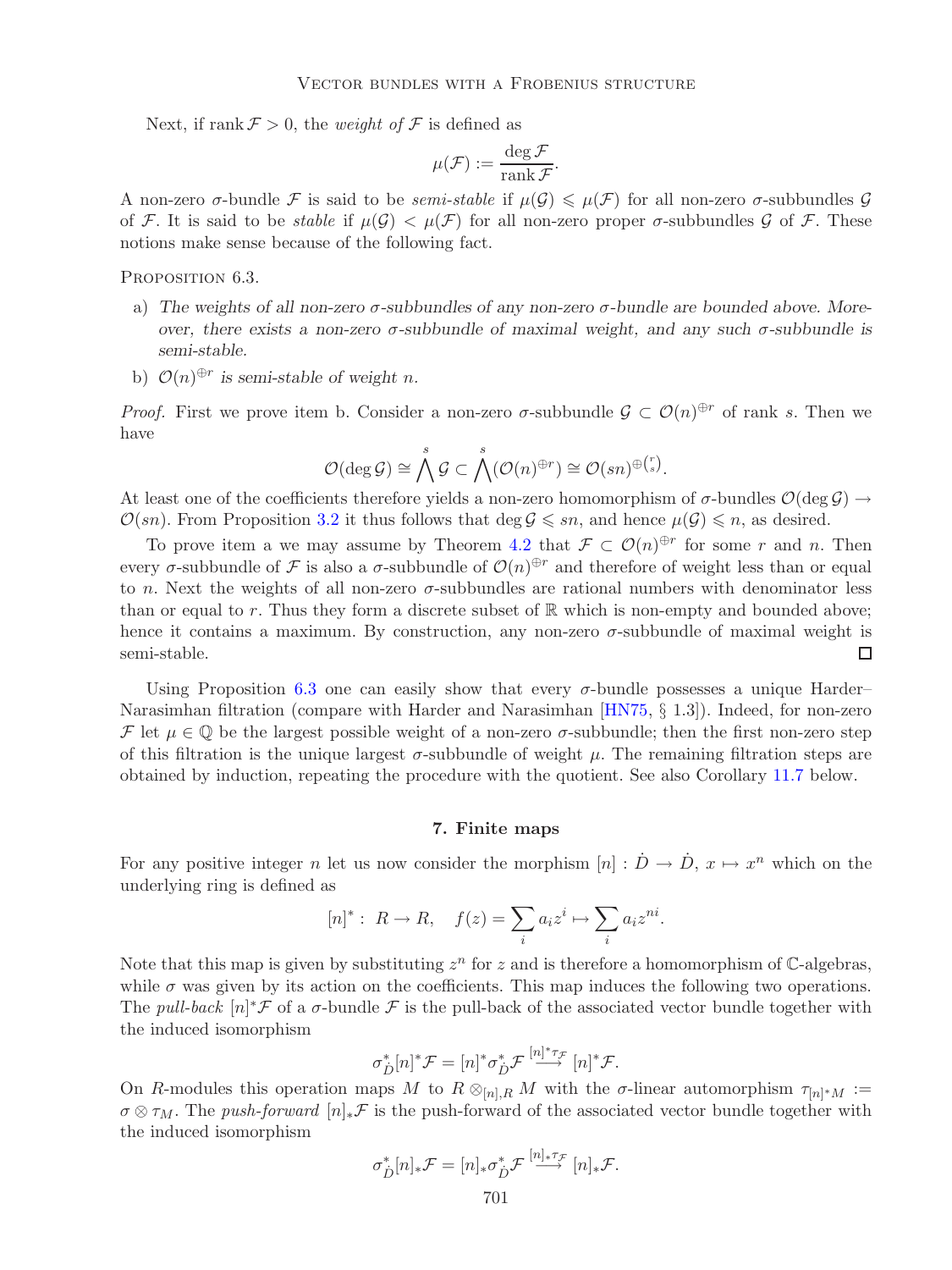On R-modules this operation maps M to itself, viewed as a new R-module via  $[n]: R \to R$ , and with  $\tau_{[n]*M} := \tau_M$ . Clearly both operations define functors from the category of  $\sigma$ -bundles to itself, and  $[n]_*$  is a right adjoint of  $[n]^*$ .

<span id="page-13-0"></span>PROPOSITION 7.1.

- a)  $[n]^* \mathcal{O}(m) \cong \mathcal{O}(nm)$ .
- b)  $\deg[n]^* \mathcal{F} = n \cdot \deg \mathcal{F}$ .
- c)  $\text{rank}[n]^* \mathcal{F} = \text{rank } \mathcal{F}.$
- d)  $\mu([n]^*\mathcal{F}) = n \cdot \mu(\mathcal{F}).$

*Proof.* Assertions a and c follow directly from the definitions of  $[n]^*$  and  $\mathcal{O}(m)$ . Assertion b follows from a and the fact that  $[n]^*$  commutes with exterior powers. Finally, assertions b and c together imply assertion d.  $\Box$ 

<span id="page-13-1"></span>PROPOSITION 7.2.  $\text{Hom}([n]^*\mathcal{F}, [n]^*\mathcal{G}) \cong F \otimes_{[n], F} \text{Hom}(\mathcal{F}, \mathcal{G})$ .

<span id="page-13-4"></span>*Proof.* This follows directly from the definitions and the isomorphism  $R \otimes_{[n],R} M \cong F \otimes_{[n],F} M$ .  $\Box$ 

PROPOSITION 7.3.  $\mathcal{F} \cong \mathcal{G}$  if and only if  $[n]^* \mathcal{F} \cong [n]^* \mathcal{G}$ .

*Proof.* The 'only if' part follows from the fact that  $[n]^*$  is a functor. For the 'if' part suppose that there exists an isomorphism  $\varphi : [n]^* \mathcal{F} \longrightarrow [n]^* \mathcal{G}$ . Then Proposition [7.1](#page-13-0) shows that  $r := \text{rank } \mathcal{F} =$ rank G and deg  $\mathcal{F} = \deg \mathcal{G}$ . By Proposition [7.2](#page-13-1) we can select a finite-dimensional F-subspace  $V \subset \text{Hom}(\mathcal{F}, \mathcal{G})$  such that  $\varphi \in F \otimes_{[n], F} V$ . Now by Proposition [6.2](#page-11-1) any injective homomorphism  $\psi \in V$  is an isomorphism. Thus  $\psi \in V$  is an isomorphism if and only if its determinant det  $\psi \in \text{Hom}(\bigwedge^r \mathcal{F}, \bigwedge^r \mathcal{G}) \cong F$  is non-zero. This determinant is given by a homogeneous polynomial map  $V \to F$ , which after base change via  $F \otimes_{[n],F} (\cdot)$  induces the corresponding determinant map for homomorphisms  $[n]^* \mathcal{F} \to [n]^* \mathcal{G}$ . The fact that  $\varphi$  is an isomorphism means that  $\det \varphi \neq 0$ , and so the map det :  $V \to F$  is not identically zero. Therefore, there exists  $\psi \in V$  with det  $\psi \neq 0$ , and this  $\psi$  is the desired isomorphism  $\mathcal{F} \to \mathcal{G}$ .  $\Box$ 

<span id="page-13-5"></span>PROPOSITION 7.4.  $[n]_*[n]^* \mathcal{F} \cong \mathcal{F}^{\oplus n}$ .

*Proof.*  $[n]_*[n]^*M$  is obtained from M by adjoining  $z^{1/n}$ , with the obvious module structure over R. Thus

$$
[n]_*[n]^*M \cong \bigoplus_{i=1}^n z^{i/n} \otimes M \cong M^{\oplus n},
$$

<span id="page-13-2"></span>as desired.

PROPOSITION 7.5.  $[n]^*[n]_*\mathcal{O}(m) \cong \mathcal{O}(m)^{\oplus n}$ .

<span id="page-13-3"></span>*Proof.* (For the generalization to arbitrary  $\sigma$ -bundles see Corollary [11.5.](#page-25-1)) By definition  $\mathcal{O}(m)$  corresponds to the R-module R together with the map  $\tau = z^{-m} \cdot \sigma$ . The operation  $[n]^*[n]_*$  amounts to tensoring over the subring  $R_n := [n](R)$  with a new copy of R. Thus the module corresponding to  $[n]^*[n]_*\mathcal{O}(m)$  is isomorphic to  $R[w]/(w^n - z^n)$  together with  $\tau = w^{-m} \cdot \sigma$ . Since z is invertible in R, we may rewrite this in terms of the new variable  $u := w/z$  as  $R[u]/(u<sup>n</sup> - 1)$  together with  $\tau = u^{-m}z^{-m} \cdot \sigma$ . Thus  $\mathcal{H}om(\mathcal{O}(m), [n]^*[n]_*\mathcal{O}(m))$  corresponds to the module  $R[u]/(u^n - 1)$ together with  $\tau = u^{-m} \cdot \sigma$ . This is the base change via  $R \otimes_{\mathbb{C}}$  of the finite-dimensional C-vector space  $\mathbb{C}[u]/(u^{n}-1)$  together with the  $\sigma$ -linear automorphism  $\tau = u^{-m} \cdot \sigma$ . By Artin–Schreier theory (see Katz [\[Gro72,](#page-26-15) exp. XXII, Proposition 1.1]), or by an easy explicit calculation, this vector space possesses a  $\tau$ -invariant basis. This basis induces the desired isomorphism.  $\Box$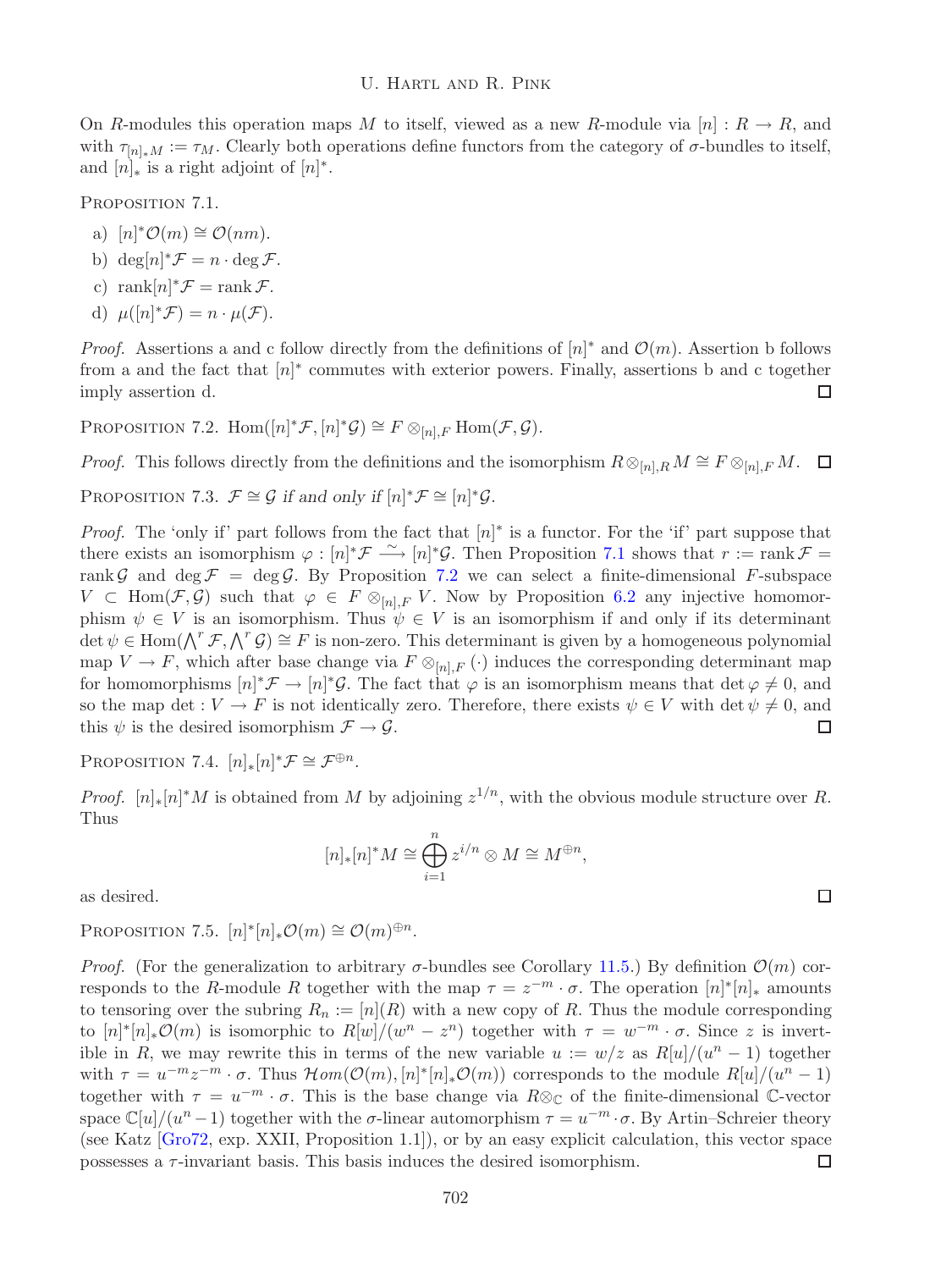PROPOSITION 7.6.  $[n]_{*}\mathcal{O}(m)$  is semi-stable of rank n, degree m, and weight  $m/n$ .

*Proof.* Propositions [6.3](#page-12-0) (item b) and [7.5](#page-13-2) show that  $[n]^*[n]_*\mathcal{O}(m)$  is semi-stable of rank n and weight m. Consider a non-zero  $\sigma$ -subbundle  $\mathcal{G} \subset [n]_* \mathcal{O}(m)$ . Then  $[n]^* \mathcal{G}$  is a non-zero  $\sigma$ -subbundle of  $[n]^*[n]_*\mathcal{O}(m)$ , so by the latter's semi-stability its weight satisfies  $\mu([n]^*\mathcal{G}) \leq m = \mu([n]^*[n]_*\mathcal{O}(m))$ . Proposition [7.1](#page-13-0) item d now shows that  $\mu(\mathcal{G}) \leq m/n = \mu([n], \mathcal{O}(m))$ , as desired.

#### <span id="page-14-1"></span>**8. Building blocks**

For any pair of relatively prime integers d, r with  $r > 0$ , and only for those, we now set  $\mathcal{F}_{d,r} :=$  $[r]_*\mathcal{O}(d)$ . By Proposition [7.6](#page-13-3) this is a  $\sigma$ -bundle of rank r and weight  $d/r$ . The assumption on d and  $r$  thus implies that the rank is precisely the denominator of the weight. Of course we have  $\mathcal{F}_{n,1} \cong \mathcal{O}(n)$  for every integer n. In the general case consider the  $(r \times r)$ -matrix

$$
A_{d,r} := \begin{pmatrix} 0 & 1 & 0 & \cdots & 0 \\ \vdots & \ddots & \ddots & \ddots & \vdots \\ \vdots & & \ddots & \ddots & 0 \\ 0 & \cdots & \cdots & 0 & 1 \\ z^{-d} & 0 & \cdots & \cdots & 0 \end{pmatrix} .
$$
 (8.1)

Then the vector bundle underlying  $\mathcal{F}_{d,r}$  can be identified with  $\mathcal{O}^{\oplus r}$  such that  $\tau_{\mathcal{F}_{d,r}}$  is the isomorphism  $\sigma : \sigma_D^* \mathcal{O}^{\oplus r} \longrightarrow \mathcal{O}^{\oplus r}$  followed by multiplication by  $A_{d,r}$ . The corresponding R-module is then  $R^{\oplus r}$ together with the  $\sigma$ -linear automorphism

$$
A_{d,r} \cdot \sigma: R^{\oplus r} \longrightarrow R^{\oplus r}, \quad m \mapsto A_{d,r} \cdot \sigma(m),
$$

<span id="page-14-2"></span>where  $\sigma$  acts on m componentwise.

PROPOSITION 8.2.  $\mathcal{F}_{d,r}$  *is stable.* 

*Proof.* By Proposition [7.6](#page-13-3) it is semi-stable. To show that it is stable, consider a non-zero  $\sigma$ -subbundle  $\mathcal{G} \subset \mathcal{F}_{d,r}$  with  $\mu(\mathcal{G}) = \mu(\mathcal{F}_{d,r}) = d/r$ . Since d and r are relatively prime, the denominator rank  $\mathcal{G}$ of  $\mu(\mathcal{G})$  must be divisible by r. Thus  $\mathcal{G}$  is a  $\sigma$ -subbundle of equal rank r and degree d. With Proposition [6.2](#page-11-1) we conclude that  $\mathcal{G} = \mathcal{F}_{d,r}$ , as desired.  $\Box$ 

<span id="page-14-0"></span>PROPOSITION 8.3.

a) 
$$
\mathcal{F}_{d,r} \otimes \mathcal{F}_{d',r'} \cong \mathcal{F}_{d'',r''}^{\oplus rr'/r''}
$$
, where  $d/r + d'/r' = d''/r''$  with each fraction in lowest terms.  
b)  $\mathcal{F}_{d,r}(n) \cong \mathcal{F}_{d+rn,r}$ .

$$
\sum_{i=1}^{n} a_i r^{(i)} = \sum_{i=1}^{n} a_i + r n
$$

c) 
$$
\mathcal{F}_{d,r}^{\vee} \cong \mathcal{F}_{-d,r}.
$$

d) 
$$
\mathcal{H}om(\mathcal{F}_{d,r}, \mathcal{F}_{d',r'}) \cong \mathcal{F}_{d'',r''}^{\oplus rr'/r''}
$$
, where  $d'/r' - d/r = d''/r''$  with each fraction in lowest terms.

*Proof.* To prove assertion a we note that by Proposition [7.3](#page-13-4) it suffices to prove the isomorphy after applying  $[rr']^*$ . Using Propositions [7.5](#page-13-2) and [7.1](#page-13-0) (item a) the left-hand side then becomes

$$
[rr']^*(\mathcal{F}_{d,r} \otimes \mathcal{F}_{d',r'}) \cong [r']^*[r]^*\mathcal{F}_{d,r} \otimes [r]^*[r']^*\mathcal{F}_{d',r'}
$$

$$
\cong [r']^*\mathcal{O}(d)^{\oplus r} \otimes [r]^*\mathcal{O}(d')^{\oplus r'}
$$

$$
\cong \mathcal{O}(r'd)^{\oplus r} \otimes \mathcal{O}(rd')^{\oplus r'}
$$

$$
\cong \mathcal{O}(r'd + rd')^{\oplus rr'}.
$$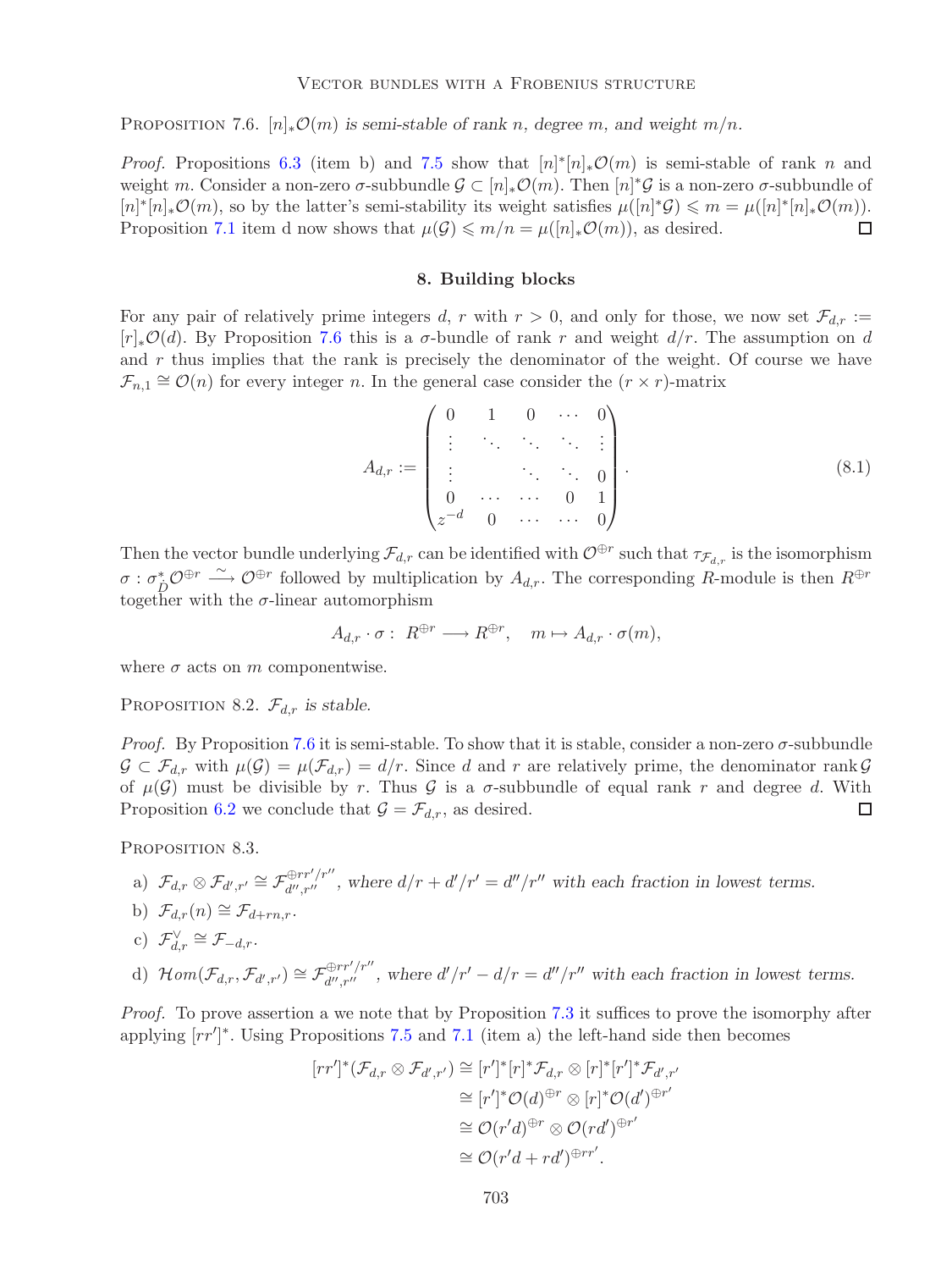Similarly, since  $r''|rr'$  the right-hand side becomes

$$
[rr']^* \mathcal{F}_{d'',r''}^{\oplus rr'/r''} \cong [rr'/r'']^* \mathcal{O}(d'')^{\oplus rr'}
$$

$$
\cong \mathcal{O}(rr'd''/r'')^{\oplus rr'}
$$

$$
= \mathcal{O}(r'd + rd')^{\oplus rr'},
$$

as desired. Assertion b is the special case of assertion a with  $(d', r') = (n, 1)$ . Assertion c can be seen easily from the explicit description of  $\mathcal{F}_{d,r}$  above. Finally, assertion d results from assertions a and c.  $\Box$ 

<span id="page-15-0"></span>PROPOSITION 8.4.  $H^0(\mathcal{F}_{d,r})$  *is an F-vector space of dimension* 

$$
\begin{cases}\n0 & \text{if } d/r < 0, \\
1 & \text{if } d/r = 0 \text{ and hence } r = 1, \\
\infty & \text{if } d/r > 0.\n\end{cases}
$$

*Proof.* This follows from Proposition [3.1](#page-4-1) together with the fact that  $H^0(\mathcal{F}_{d,r}) = H^0([r]_*\mathcal{O}(d)) \cong H^0(\mathcal{O}(d))$  with the new *F*-vector space structure via [r] :  $F \to F$ ,  $\sum a_i z^i \mapsto \sum a_i z^{ri}$ .  $H^0(\mathcal{O}(d))$  with the new F-vector space structure via  $[r]: F \to F$ ,  $\sum a_i z^i \mapsto \sum a_i z^{ri}$ .

<span id="page-15-2"></span>PROPOSITION 8.5. Hom $(\mathcal{F}_{d,r}, \mathcal{F}_{d',r'})$  *is an F-vector space of dimension* 

$$
\begin{cases}\n0 & \text{if } d/r > d'/r', \\
r^2 & \text{if } d/r = d'/r', \\
\infty & \text{if } d/r < d'/r'.\n\end{cases}
$$

In particular,  $\mathcal{F}_{d,r}$  and  $\mathcal{F}_{d',r'}$  are isomorphic if and only if  $(d,r) = (d',r').$ 

*Proof.* This results from Propositions [8.3](#page-14-0) (item d) and [8.4](#page-15-0) by taking  $H^0$ .

For the sake of completeness we determine the endomorphism ring precisely.

PROPOSITION 8.6. End $(\mathcal{F}_{d,r}) := \text{Hom}(\mathcal{F}_{d,r}, \mathcal{F}_{d,r})$  *is a central division algebra over* F of dimension  $r^2$  *and invariant*  $-d/r \mod \mathbb{Z}$ .

*Proof.* The  $\sigma$ -bundle  $\mathcal{F}_{d,r}$  can be described by the R-module  $R^{\oplus r}$  together with the automorphism  $\tau = A_{d,r} \cdot \sigma$ , where  $A_{d,r}$  is the matrix [\(8.1\)](#page-14-1). Thus End( $\mathcal{F}_{d,r}$ ) corresponds to the ring of matrices  $B = (b_{i,j}) \in M_r(R)$  satisfying  $BA_{d,r} = A_{d,r} \sigma(B)$ . One easily checks that on the coefficients this means that

$$
b_{i,r} = \sigma^r(b_{i,r}) \quad \text{for all } i,
$$

and

$$
b_{i,j} = \begin{cases} \sigma^{r-j}(b_{i+r-j,r}) & \text{for } i \leq j, \\ z^{-d} \sigma^{r-j}(b_{i-j,r}) & \text{for } i > j. \end{cases}
$$

The first equation means that  $b_{i,r} \in \mathbb{F}_{q^r}((z))$ ; hence the map  $(b_{i,j})_{i,j=1}^r \mapsto (b_{i,r})_{i=1}^r$  induces an isomorphism of additive groups  $\text{End}(\mathcal{F}_{d,r}) \longrightarrow \mathbb{F}_{q^r}((z))^{\oplus r}$ . The second equation means that the product on  $\text{End}(\mathcal{F}_{d,r})$  corresponds to

$$
(b_{i,r})_{i=1}^r \cdot (c_{i,r})_{i=1}^r = \bigg(\sum_{j=i}^r c_{j,r} \sigma^{r-j}(b_{r+i-j,r}) + z^{-d} \sum_{j=1}^{i-1} c_{j,r} \sigma^{r-j}(b_{i-j,r})\bigg)_{i=1}^r.
$$

<span id="page-15-1"></span>These equations describe the cyclic central simple  $F$ -algebra of degree  $r$  associated to the element  $z^{-d}$  according to Reiner [\[Rei75,](#page-26-16) § 30]. By definition it has invariant  $-d/r \mod \mathbb{Z}$ ; see [Rei75, p. 266].

 $\Box$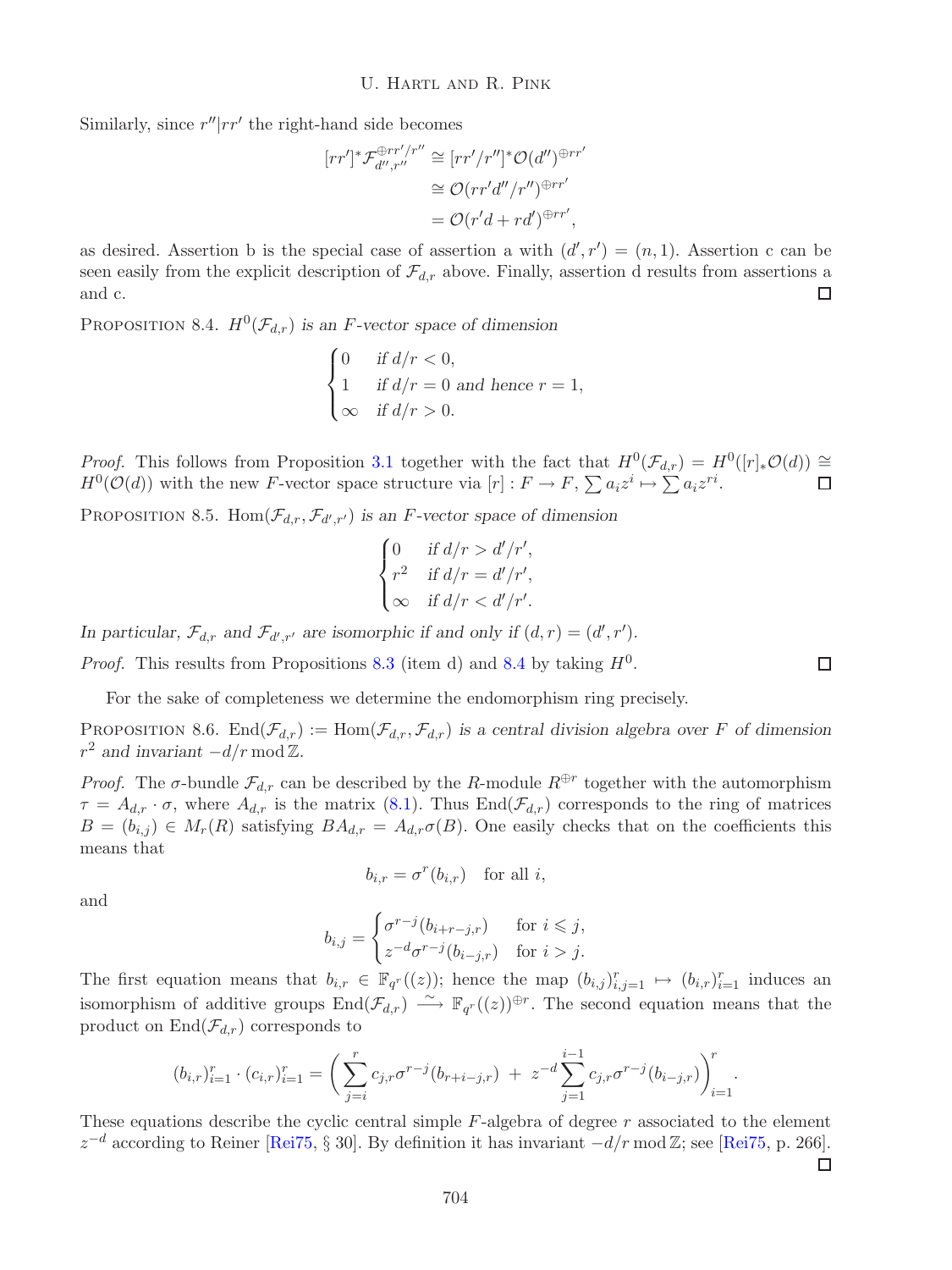PROPOSITION 8.7.  $H^1(\mathcal{F}_{d,r})$  *is an F-vector space of dimension* 

$$
\begin{cases} \infty & \text{if } d/r < 0, \\ 0 & \text{if } d/r \geqslant 0. \end{cases}
$$

<span id="page-16-2"></span>*Proof.* This follows from Proposition [3.3](#page-5-0) as in the proof of Proposition [8.4.](#page-15-0)

PROPOSITION 8.8. Ext $(\mathcal{F}_{d,r}, \mathcal{F}_{d',r'})$  *is an F-vector space of dimension* 

$$
\begin{cases} \infty & \text{if } d/r > d'/r', \\ 0 & \text{if } d/r \leq d'/r'. \end{cases}
$$

*Proof.* This results from Propositions [8.3](#page-14-0) (item d) and [8.7](#page-15-1) by taking  $H^1$ .

#### $\Box$

 $\Box$ 

#### **9. Global sections**

<span id="page-16-0"></span>As a preliminary step for the classification of  $\sigma$ -bundles in § [11](#page-24-1) we prove the following.

PROPOSITION 9.1. For every extension  $0 \to \mathcal{O}(-1) \to \mathcal{F} \to \mathcal{F}_{1,r} \to 0$  of  $\sigma$ -bundles we have  $H^0(\mathcal{F}) \neq 0.$ 

First we derive a corollary from this.

<span id="page-16-1"></span>COROLLARY 9.2. For every extension  $0 \to \mathcal{O}(-n) \to \mathcal{F} \to \mathcal{O}(n) \to 0$  of  $\sigma$ -bundles we have  $H^0(\mathcal{F}) \neq 0.$ 

*Proof of Corollary* [9.2.](#page-16-1) For  $n \leq 0$  this follows from Proposition [3.1,](#page-4-1) and for  $n = 1$  from Propo-sition [9.1.](#page-16-0) So let  $n > 1$ . We proceed by induction on n. Choose any non-zero homomorphism  $\mathcal{O}(n-1) \rightarrow \mathcal{O}(n+1)$  using Proposition [3.2](#page-5-1) and consider the commutative diagram

$$
0 \longrightarrow \mathcal{O}(-n+1) \longrightarrow \mathcal{F}(1) \longrightarrow \mathcal{O}(n+1) \longrightarrow 0
$$
  
||   
 
$$
\bigcup \bigcup \bigcup \bigcup
$$
  

$$
0 \longrightarrow \mathcal{O}(-n+1) \longrightarrow \widetilde{\mathcal{F}} \longrightarrow \mathcal{O}(n-1) \longrightarrow 0
$$

where the second row is constructed via pull-back from the first row. The induction hypothesis implies that  $H^0(\widetilde{\mathcal{F}}) \neq 0$ ; hence Hom $(\mathcal{O}(-1), \mathcal{F}) = H^0(\mathcal{F}(1)) \neq 0$ . So there exists a subbundle  $\mathcal{O}(-1) \cong \mathcal{F}' \subset \mathcal{F}$ . If  $\mathcal{F}'$  is not saturated, its saturation has degree greater than or equal to zero by Proposition [6.2](#page-11-1) and thus possesses non-trivial global sections by Proposition [3.1;](#page-4-1) hence  $H^0(\mathcal{F}) \neq 0$ , as desired. If  $\mathcal{F}'$  is saturated, Proposition [6.1](#page-11-2) shows that  $\deg(\mathcal{F}/\mathcal{F}')=1$ ; hence  $\mathcal F$  fits into an exact sequence

$$
0 \longrightarrow \mathcal{O}(-1) \longrightarrow \mathcal{F} \longrightarrow \mathcal{O}(1) \longrightarrow 0,
$$
  
we that  $H^0(\mathcal{F}) \neq 0$ 

and again Proposition [9.1](#page-16-0) shows that  $H^0(\mathcal{F}) \neq 0$ .

*Proof of Proposition* [9.1.](#page-16-0) The  $\sigma$ -bundle  $\mathcal F$  can be given by the free R-module  $M = R^{\oplus (r+1)}$  together with

$$
\tau_M = \begin{pmatrix} z & b \\ 0 & A \end{pmatrix} \cdot \sigma,
$$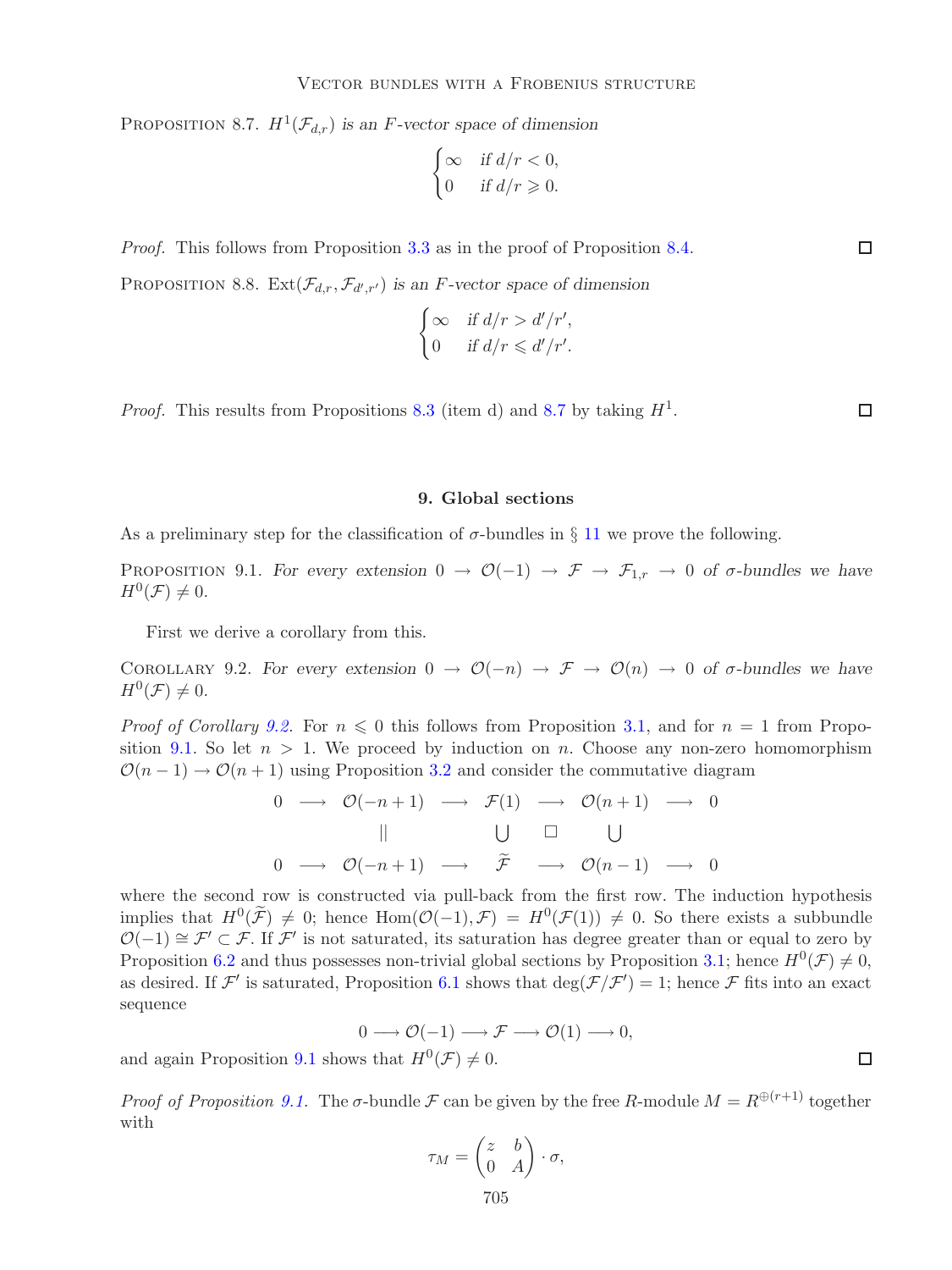where  $A = A_{1,r}$  is the matrix  $(8.1)$  and  $b = (b_t)_{t=1}^r \in R^r$  is a row vector. We must find an element  $u \in R$  and a column vector  $v = (v_t)_{t=1}^r \in R^r$ , not both zero, such that

$$
\begin{pmatrix} u \\ v \end{pmatrix} = \begin{pmatrix} z & b \\ 0 & A \end{pmatrix} \cdot \sigma \begin{pmatrix} u \\ v \end{pmatrix} = \begin{pmatrix} z\sigma(u) + b\sigma(v) \\ A\sigma(v) \end{pmatrix}.
$$

If v were zero, then u would be a non-zero section of  $\mathcal{O}(-1)$ , contradicting Proposition [3.1.](#page-4-1) Thus  $v \neq 0$ . The equation  $v = A\sigma(v)$  amounts to  $v_t = \sigma^{r-t}(v_r)$  for all  $1 \leq t < r$  and  $v_r = z^{-1}\sigma^r(v_r)$ . As in the proof of Proposition [3.1](#page-4-1) we see that the non-zero solutions of these equations are given precisely by

$$
v_t = \sum_{i \in \mathbb{Z}} z^{-i} w^{q^{ir-t}}
$$

for some  $w \in \mathbb{C}$  with  $0 < |w| < 1$ . For any such choice of w we have  $f := b\sigma(v) \in R$ , and  $u \in R$ must satisfy  $u = z\sigma(u) + f$ . By induction on m this is equivalent to

$$
u = zm \sigmam(u) + \sum_{j=0}^{m-1} zj \sigmaj(f)
$$

for all  $m \geq 1$ . Writing  $f = \sum_i f_i z^i$  and  $u = \sum_i u_i z^i$  this means that

$$
u_i = u_{i-m}^{q^m} + \sum_{j=0}^{m-1} f_{i-j}^{q^j}
$$

for all  $i \in \mathbb{Z}$ . By Proposition [1.1](#page-2-0) we may take the limit as  $m \to \infty$ , and so the unique choice for  $u_i$ is given by the convergent series

$$
u_i = \sum_{j \ge 0} f_{i-j}^{q^j}.
$$

The only remaining problem is to find  $w \in \mathbb{C}$  with  $0 < |w| < 1$  such that  $u \in R$ . This problem is difficult to solve for the following reason. Since deg  $\mathcal{F} = 0$ , the classification Theorem [11.1](#page-24-0) which we are going to prove implies that for typical b we have  $\mathcal{F} \cong \mathcal{O}(0)^{\oplus (r+1)}$ . Thus the F-vector space  $H^0(\mathcal{F})$  will tend to have finite dimension, whereas  $\{w \in \mathbb{C} : |w| < 1\}$  is infinite-dimensional. Finding a non-zero element in that finite-dimensional subspace is somewhat tricky. We study the two sides of the convergence problem separately.

LEMMA 9.3. The part of u with negative powers of z always converges on  $\dot{D}$ .

*Proof.* The fact that  $f \in R$  implies that  $(1/i) \log |f_{-i}| \to -\infty$  for  $i \to \infty$  by Proposition [1.1.](#page-2-0) If  $N \in \mathbb{N}$  is chosen such that  $\log |f_{-i}| \leq 0$  for all  $i \geq N$ , we deduce for  $i \geq N$  that

$$
\frac{\log |u_{-i}|}{i} \leqslant \sup \left\{ \frac{q^j \log |f_{-i-j}|}{i} : j \geqslant 0 \right\}
$$

$$
\leqslant \sup \left\{ \frac{\log |f_{-i-j}|}{i+j} : j \geqslant 0 \right\}
$$

$$
\to -\infty \quad \text{for } i \to \infty.
$$

By Proposition [1.1](#page-2-0) this proves the claim.

Lemma 9.4. *The part of* u *with positive powers of* z *converges on* D˙ *if and only if*

$$
\limsup_{i \to \infty} \frac{\log |u_i|}{q^i} \leqslant 0.
$$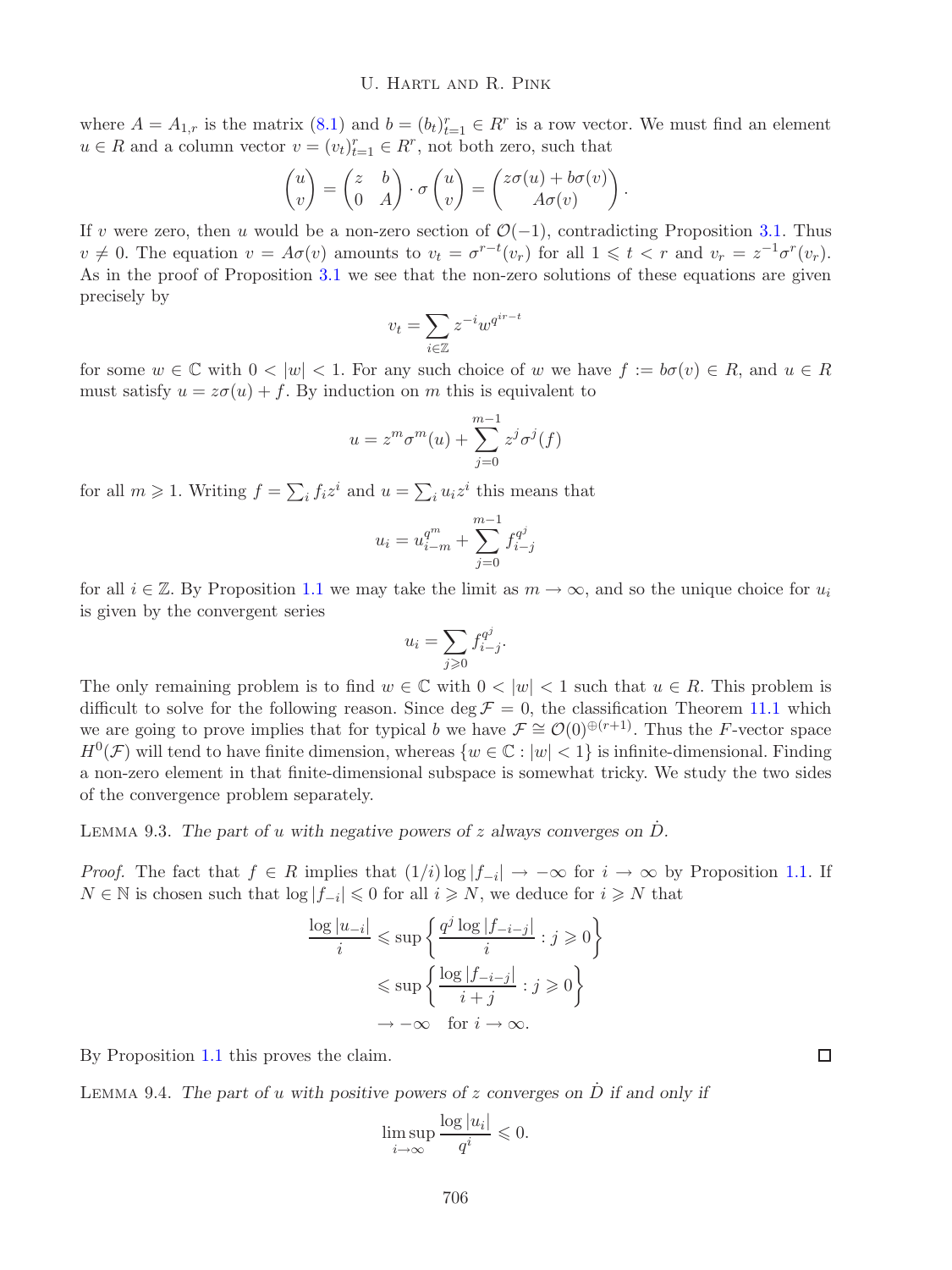*Proof.* The respective condition in Proposition [1.1](#page-2-0) requires that

$$
\limsup_{i \to \infty} \frac{\log |u_i|}{i} \leq 0.
$$

Both conditions depend only on the terms with  $log |u_i| > 0$  and, since  $q^i \geq i$  for all i, the condition in the lemma is clearly necessary. To show that it is also sufficient note that for all i and  $k \geqslant 1$  we have  $u_i = u_{i+k}^{q^{-k}} - \sum_{j=1}^{k} f_{i+j}^{q^{-j}}$ . Therefore,

$$
\frac{\log|u_i|}{q^i} \leqslant \sup\left\{\frac{\log|u_{i+k}|}{q^{i+k}}, \frac{\log|f_{i+j}|}{q^{i+j}} : 1 \leqslant j \leqslant k\right\}.
$$

Fixing i and letting  $k \to \infty$ , the condition in the lemma implies that

$$
\frac{\log|u_i|}{q^i} \leqslant \sup\left\{0, \frac{\log|f_{i+j}|}{q^{i+j}} : j \geqslant 1\right\}.
$$

Therefore,

$$
\limsup_{i \to \infty} \frac{\log |u_i|}{i} \leq \limsup_{i \to \infty} \left( \sup \left\{ 0, \frac{\log |f_{i+j}|}{iq^j} : j \geq 1 \right\} \right)
$$
  

$$
\leq \limsup_{i \to \infty} \left( \sup \left\{ 0, \frac{\log |f_{i+j}|}{i+j} : j \geq 1 \right\} \right)
$$
  

$$
= \sup \left\{ 0, \limsup_{k \to \infty} \frac{\log |f_k|}{k} \right\}.
$$

Since  $f \in R$ , this is less than or equal to zero by Proposition [1.1,](#page-2-0) as desired.

Now we expand  $u_i$  explicitly in terms of  $w$ . From

$$
f = b\sigma(v) = \sum_{t=1}^{r} b_t \sigma(v_t)
$$
  
= 
$$
\sum_{t=1}^{r} \left( \sum_{j \in \mathbb{Z}} b_{t,j} z^j \right) \cdot \left( \sum_{i \in \mathbb{Z}} z^{-i} w^{q^{ir-t+1}} \right)
$$
  
= 
$$
\sum_{i,j \in \mathbb{Z}} \sum_{t=1}^{r} b_{t,j} w^{q^{ir-t+1}} z^{j-i}
$$

we obtain

$$
f_k = \sum_{j \in \mathbb{Z}} \sum_{t=1}^r b_{t,j} w^{q^{(j-k)r-t+1}}.
$$

Therefore,

$$
u_i^{q^{-i}} = \sum_{j\geqslant 0} f_{i-j}^{q^{j-i}} = \sum_{k\leqslant i} f_k^{q^{-k}} = \sum_{k\leqslant i} \sum_{j\in \mathbb{Z}} \sum_{t=1}^r b_{t,j}^{q^{-k}} w^{q^{(j-k)r-k-t+1}}.
$$

We abbreviate  $n := r + 1$  and  $m_{rj-t+1} := b_{t,j}$ . Then  $m := \sum_{\ell} m_{\ell} z^{\ell} \in R$  and

$$
u_i^{q^{-i}} = \sum_{k \leqslant i} \sum_{\ell \in \mathbb{Z}} m_{\ell}^{q^{-k}} w^{q^{\ell - nk}}.
$$

<span id="page-18-0"></span>So by the preceding lemmas Proposition [9.1](#page-16-0) is reduced to the following assertion, whose proof occupies the next section.  $\Box$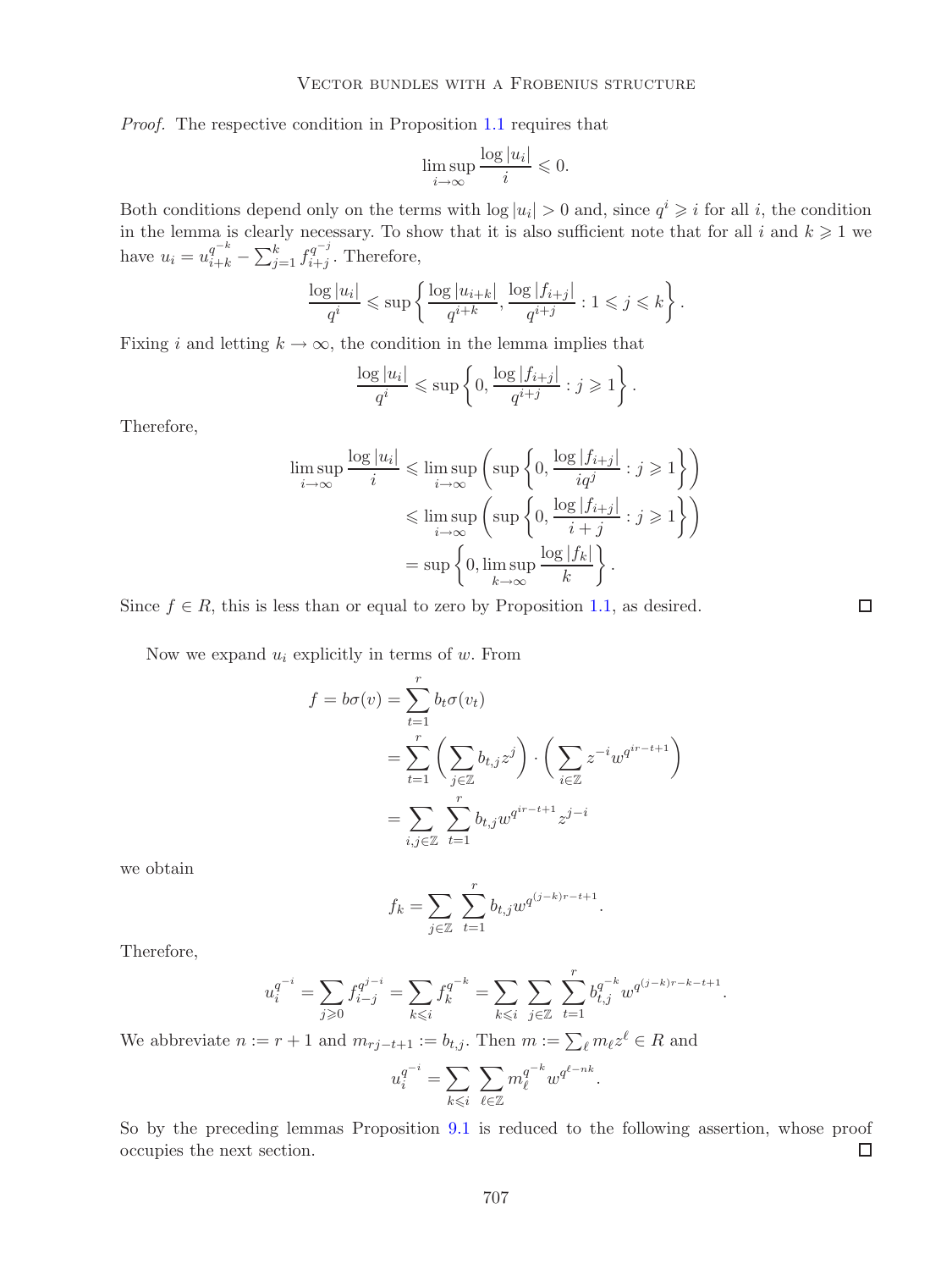PROPOSITION 9.5. For every  $n \geq 2$  and every  $m = \sum_{\ell} m_{\ell} z^{\ell} \in R$  there exists  $w \in \mathbb{C}$  with  $0 < |w| < 1$ *such that*

$$
\limsup_{i \to \infty} \log \left| \sum_{k \leq i} \sum_{\ell \in \mathbb{Z}} m_{\ell}^{q^{-k}} w^{q^{\ell - nk}} \right| \leq 0.
$$

# **10. The fundamental estimate**

In this section we prove Proposition [9.5.](#page-18-0)

**10.1** The convergence of the double series in Proposition [9.5](#page-18-0) was shown implicitly in the preceding section. Note that the terms with  $|m_{\ell}| \leq 1$  do not affect the desired inequality. Thus after removing them we may assume that the principal part of  $m$  is finite. Moreover, the lim sup does not change if m is replaced by  $z^{nr}\sigma^{r}(m)$  for any  $r \gg 0$ . Therefore, we may assume that

$$
m = \sum_{\ell > 0} m_{\ell} z^{\ell}.
$$

<span id="page-19-0"></span>**10.2** Since now m converges in a neighborhood of 0 and vanishes at 0, there exists a constant  $c > 0$  such that  $\log |m_\ell| \leqslant c\ell$  for all  $\ell$ . Since  $x \leqslant q^x$  for all  $x \in \mathbb{R}$ , this implies that for all  $\ell$  we have  $\log |m_{\ell}| \leqslant c nq^{\ell/n}.$ 

**10.3** We will choose w with  $\log |w| \leq -cn$ . This has the effect that

$$
\log |m_{\ell}^{q^{-k}} w^{q^{\ell - nk}}| = q^{-k} \log |m_{\ell}| + q^{\ell - nk} \log |w|
$$
  

$$
\leq q^{-k} q^{\ell/n} c n + q^{\ell - nk} (-c n)
$$
  

$$
= c n (q^{(\ell - nk)/n} - q^{\ell - nk}),
$$

which is less than or equal to zero if  $\ell - nk \geqslant 0$ . So only the terms with  $\ell < nk$  contribute to our condition.

**10.4** To deal with the remaining terms we set  $j := nk - \ell$  and write

$$
F_i(z) := \sum_{k \leq i} \sum_{0 < \ell < nk} m_{\ell}^{q^{-k}} z^{q^{\ell - nk}}
$$
\n
$$
= \sum_{0 < k \leq i} \sum_{0 < j < nk} m_{nk-j}^{q^{-k}} z^{q^{-j}}
$$
\n
$$
= \sum_{0 < j < ni} F_{i,j} z^{q^{-j}}
$$

with

$$
F_{i,j} := \sum_{j/n < k \leq i} m_{nk-j}^{q^{-k}} \in \mathbb{C}.
$$

<span id="page-19-1"></span>We need to find w with  $\limsup_{i\to\infty}$  log  $|F_i(w)| \leq 0$ . We begin with some estimates.

**10.5** For all  $0 < j < ni$  we set

$$
\varphi_{i,j} := \log |F_{i,j}|,
$$

and for all  $j > 0$  we set

$$
\varphi_j := \limsup_{i \to \infty} \varphi_{i,j}.
$$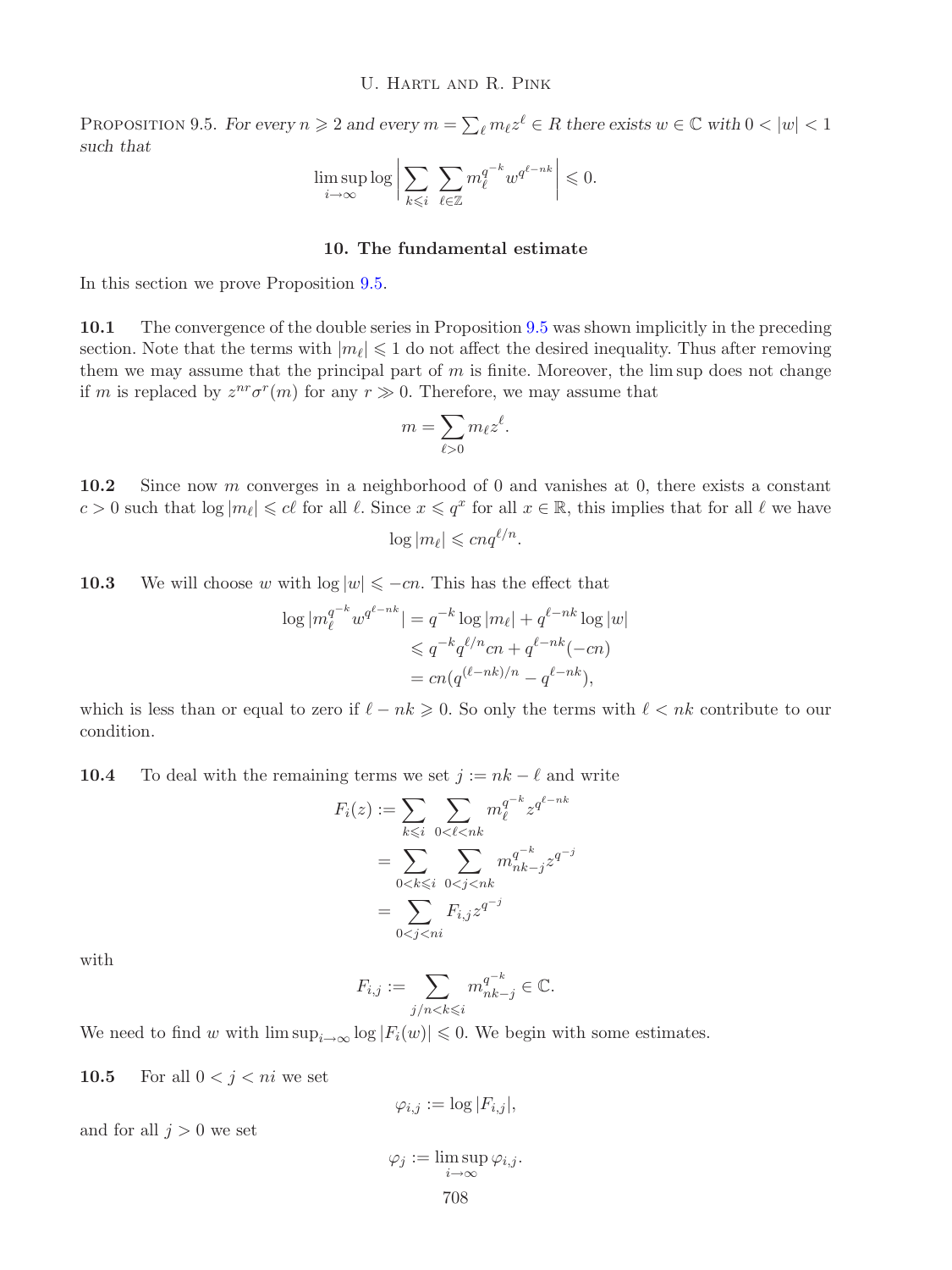A direct calculation shows that  $F_{i+\ell,j+n\ell} = F_{i,j}^{q^{-\ell}}$  for all  $\ell$ . Therefore,

$$
\varphi_{i+\ell,j+n\ell} = q^{-\ell} \varphi_{i,j}
$$

and hence

$$
\varphi_{j+n\ell} = q^{-\ell} \varphi_j.
$$

<span id="page-20-2"></span>**10.6** Also, the estimate § [10.2](#page-19-0) implies

$$
\varphi_{i,j} \leqslant \sup \{ q^{-k} \log |m_{nk-j}| : j/n < k \leqslant i \} \leqslant q^{-j/n}cn
$$

and hence

$$
\varphi_j \leqslant q^{-j/n}cn.
$$

<span id="page-20-0"></span>**10.7** Next we estimate the difference 
$$
F_{i'} - F_i
$$
. Take  $0 < j < ni \leq n^i$ . Then by § 10.2 we have

$$
\log |F_{i',j} - F_{i,j}| \le \sup\{q^{-k}\log |m_{nk-j}| : i < k \le i'\}
$$
\n
$$
\le \sup\{q^{-k}c(nk - j) : i < k \le i'\}
$$
\n
$$
\le c n \sup\{q^{-k}k : i < k \le i'\}.
$$

The function  $x \mapsto q^{-x}x$  has derivative  $q^{-x}(1-x \log q)$ ; hence, it is monotone decreasing for  $x \geq$  $2 > 1/\log q$ . Thus we deduce that for  $i' \geq i \geq 2$  we have

$$
\log |F_{i',j} - F_{i,j}| \leqslant cniq^{-i}.
$$

**10.8** Now we distinguish two cases. Suppose first that  $\varphi_i \leq 0$  for all j. Then the estimate in  $\S$  [10.7](#page-20-0) implies for all  $i \geq 2$  and all  $0 < j < ni \leq ni'$  that

$$
\varphi_{i,j} = \log |F_{i',j} + (F_{i,j} - F_{i',j})|
$$
  
\$\leq \sup\{\varphi\_{i',j}, cniq^{-i}\}\$  
\$\leq cniq^{-i}\$

by taking  $i' \gg 0$ . So for all  $i \geq 2$  and all  $w \in \mathbb{C}$  with  $|w| < 1$  we deduce that

$$
\log |F_i(w)| < \sup \{ \varphi_{i,j} : 0 < j < ni \} \leqslant cniq^{-i}.
$$

This goes to zero as  $i \to \infty$ . Therefore, every w as above with  $\log |w| \leq -cn$  satisfies the condition in Proposition [9.5.](#page-18-0) (One can show that in this case the extension in Proposition [9.1](#page-16-0) splits, and the only other possibility is that  $\mathcal{F} \cong \mathcal{O}(0)^{\oplus (r+1)}$ ; cf. Theorem [11.1.](#page-24-0))

<span id="page-20-1"></span>**10.9** In the rest of the proof we assume that there exists  $j > 0$  with  $\varphi_j > 0$ . From § [10.5](#page-19-1) we see that this must then be so for some  $0 < j \le n$ . Using § [10.7](#page-20-0) and the fact that  $cniq^{-i}$  becomes arbitrarily small as  $i \to \infty$  we deduce that  $\varphi_{i,j} = \varphi_j$  for all sufficiently large  $i > j/n$ . Let  $i_0 \geq 2$ be such that  $\varphi_{i,j} = \varphi_j$  for all  $i \geq i_0$  and for all  $0 < j \leq n$  with  $\varphi_j > 0$ . Applying § [10.5](#page-19-1) and the transformation  $(i, j) \rightarrow (i + \ell, j + n\ell)$  implies

$$
\forall j > 0, \ \forall i \geqslant i_0 + \frac{j}{n} : \varphi_j > 0 \Longrightarrow \varphi_{i,j} = \varphi_j.
$$

**10.10** Observe now that every  $F_i(z)$  is a fractional q-polynomial, meaning that the exponents of z are of the form  $q^j$  for  $j \in \mathbb{Z}$ . We cannot simply go to the limit of the  $F_i$ . Instead, we will construct a sequence  $w_i$  of zeroes of the respective  $F_i$  which converges to the desired w as  $i \to \infty$ . The first step is to find zeroes of a single  $F_i$  of the right absolute value. This depends on the slopes of the Newton polygon of  $F_i$ .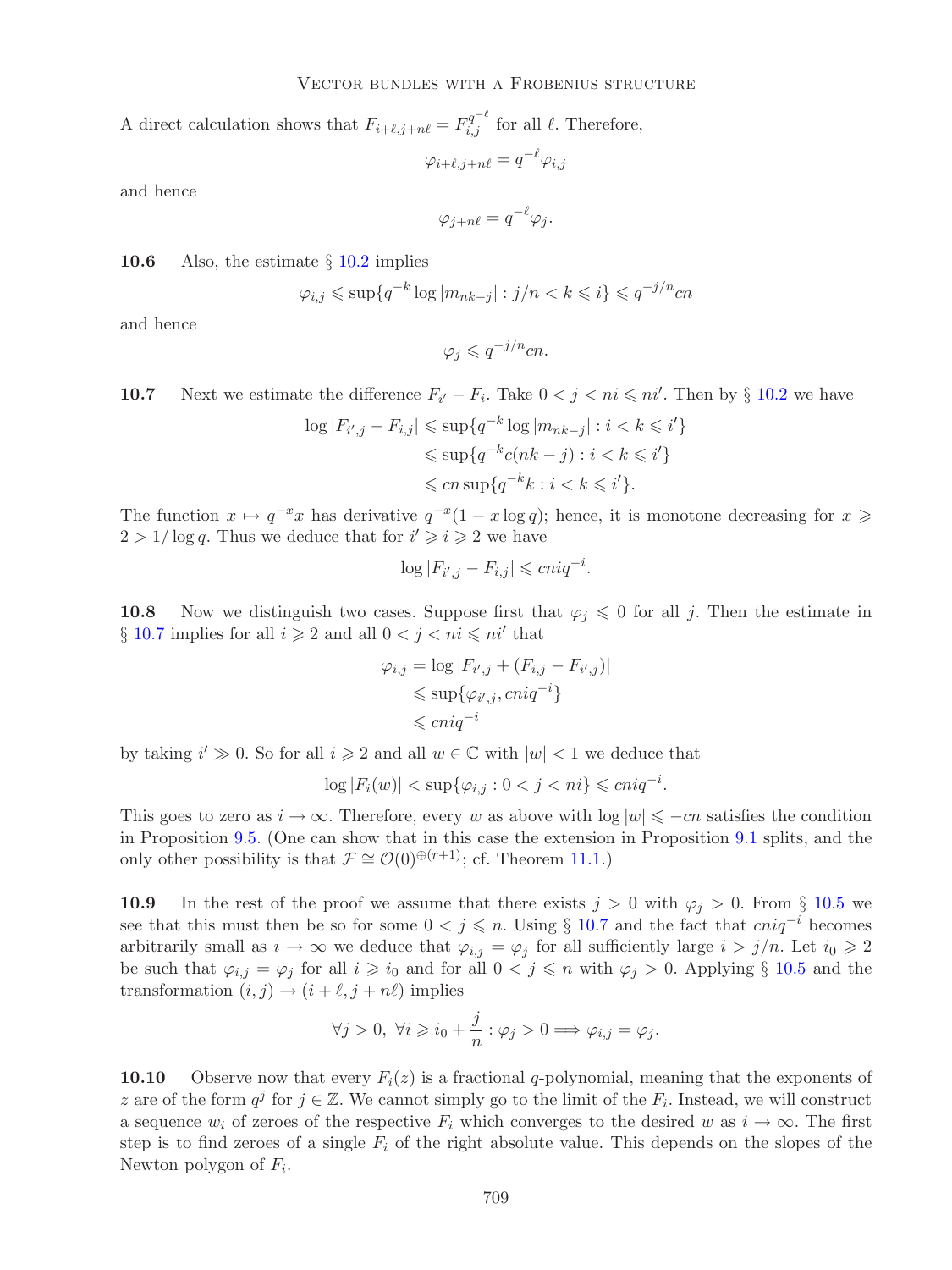# U. Hartl and R. Pink

**10.11** By the theory of Newton polygons  $F_i$  possesses a zero of absolute value  $\alpha$  if and only if the function  $j \mapsto |F_{i,j}| \alpha^{q^{-j}}$  attains its maximum at two different points  $j_1 < j_2$ . Thus it possesses a zero of logarithmic absolute value  $-\rho < 0$  if and only if the function  $j \mapsto \varphi_{i,j} - q^{-j}\rho$  attains its maximum at two different points. In view of § [10.9](#page-20-1) we first determine the maximum of the function  $j \mapsto \varphi_j - q^{-j} \rho.$ 

<span id="page-21-0"></span>LEMMA 10.12. *There exist*  $\rho \geqslant cn$  *and*  $j_2 > j_1 > 0$  *such that*  $\varphi_j - q^{-j}\rho$  *attains its maximum among all*  $j > 0$  *at both*  $j = j_1$  *and*  $j = j_2$  *and that maximum is positive.* 

*Proof.* First we determine the maximum within the residue class mod n of a given  $j_0$  with  $\varphi_{j_0} > 0$ . This maximum is achieved at  $j>n$  if and only if for all  $k > -j/n$  we have

$$
\varphi_j - q^{-j} \rho \geqslant \varphi_{j+nk} - q^{-j-nk} \rho = q^{-k} \varphi_j - q^{-nk} q^{-j} \rho,
$$

the last equality coming from § [10.5.](#page-19-1) This means that for all  $k > -j/n$  we have

$$
(1 - q^{-k})\varphi_j \geqslant (1 - q^{-nk})q^{-j}\rho,
$$

or equivalently for all integers  $k > 0$  and  $0 < k' < j/n$  we have

$$
\frac{1-q^{-nk}}{1-q^{-k}}\leqslant \frac{\varphi_j}{q^{-j}\rho}\leqslant \frac{q^{nk'}-1}{q^{k'}-1}.
$$

It is enough to have this for  $k = k' = 1$ , that is, to have

$$
q^{1-n}\cdot\frac{q^n-1}{q-1}=\frac{1-q^{-n}}{1-q^{-1}}\leqslant\frac{\varphi_j}{q^{-j}\rho}\leqslant\frac{q^n-1}{q-1}.
$$

Now within the given residue class we have  $j = j_0 + n\ell$ , and so by § [10.5](#page-19-1)

$$
\frac{\varphi_j}{q^{-j}\rho} = \frac{q^{-\ell}\varphi_{j_0}}{q^{-j_0 - n\ell}\rho} = q^{(n-1)\ell} \cdot \frac{\varphi_{j_0}}{q^{-j_0}\rho}.
$$

Since  $n \geq 2$ , for any  $\rho \gg cn$  we deduce that within the residue class  $j_0 \mod n$  the maximum is achieved either at precisely one point  $j>n$  or at precisely two points  $j + n$ ,  $j > n$ . Furthermore, the value of that maximum is

$$
\varphi_j - q^{-j} \rho \geqslant q^{-j} \rho \left( \frac{1 - q^{-n}}{1 - q^{-1}} - 1 \right) = q^{-j} \rho \frac{q^{-1} - q^{-n}}{1 - q^{-1}} > 0.
$$

So combining everything we conclude that for every  $\rho \gg cn$  the function  $j \mapsto \varphi_j - q^{-j}\rho$  attains a positive maximum for at least one and at most finitely many points  $j > 0$ . As soon as that maximum is attained at more than one point, we are done. So consider  $\rho \gg cn$  for which a positive maximum is attained at some  $j > 0$ . Then the above formulas show that for  $q^{n-1}\rho$  in place of  $\rho$  the maximum is attained at  $j + n$  instead of j. Thus as  $\rho$  increases to  $q^{n-1}\rho$ , it must reach a point where the maximum is attained at two places. This proves the lemma. п

<span id="page-21-1"></span>LEMMA 10.13. Let  $\rho$  be as in Lemma [10.12.](#page-21-0) Then there exists  $i_1 \geq 2$  such that for all  $i \geq i_1$  the *function*  $F_i$  *has a zero*  $w_i \in \mathbb{C}$  *with*  $\log |w_i| = -\rho$ *.* 

*Proof.* Let  $j_2 > j_1 > 0$  be as in Lemma [10.12.](#page-21-0) We must determine  $i_1 \geq 2$  such that for all  $i \geq i_1$ we have  $j_2 < in$  and the function  $j \mapsto \varphi_{i,j} - q^{-j}\rho$  attains its maximum at  $j_1$  and  $j_2$ . For this we first require that  $i_1 \geq i_0 + j_2/n$ . Then by § [10.9](#page-20-1) we have  $\varphi_{i,j} = \varphi_j$  for  $j = j_1, j_2$  and all  $i \geq i_1$ . It remains to show that

$$
\varphi_{i,j} - q^{-j}\rho \leqslant \varphi_{j_1} - q^{-j_1}\rho
$$

for all  $i \geq i_1$  and all  $0 < j < in$ . Here the right-hand side is positive by Lemma [10.12.](#page-21-0) By  $\S 10.6$  $\S 10.6$  the left-hand side is always less than or equal to  $q^{-j/n}cn$ ; hence the inequality holds whenever  $j \gg 0$ ,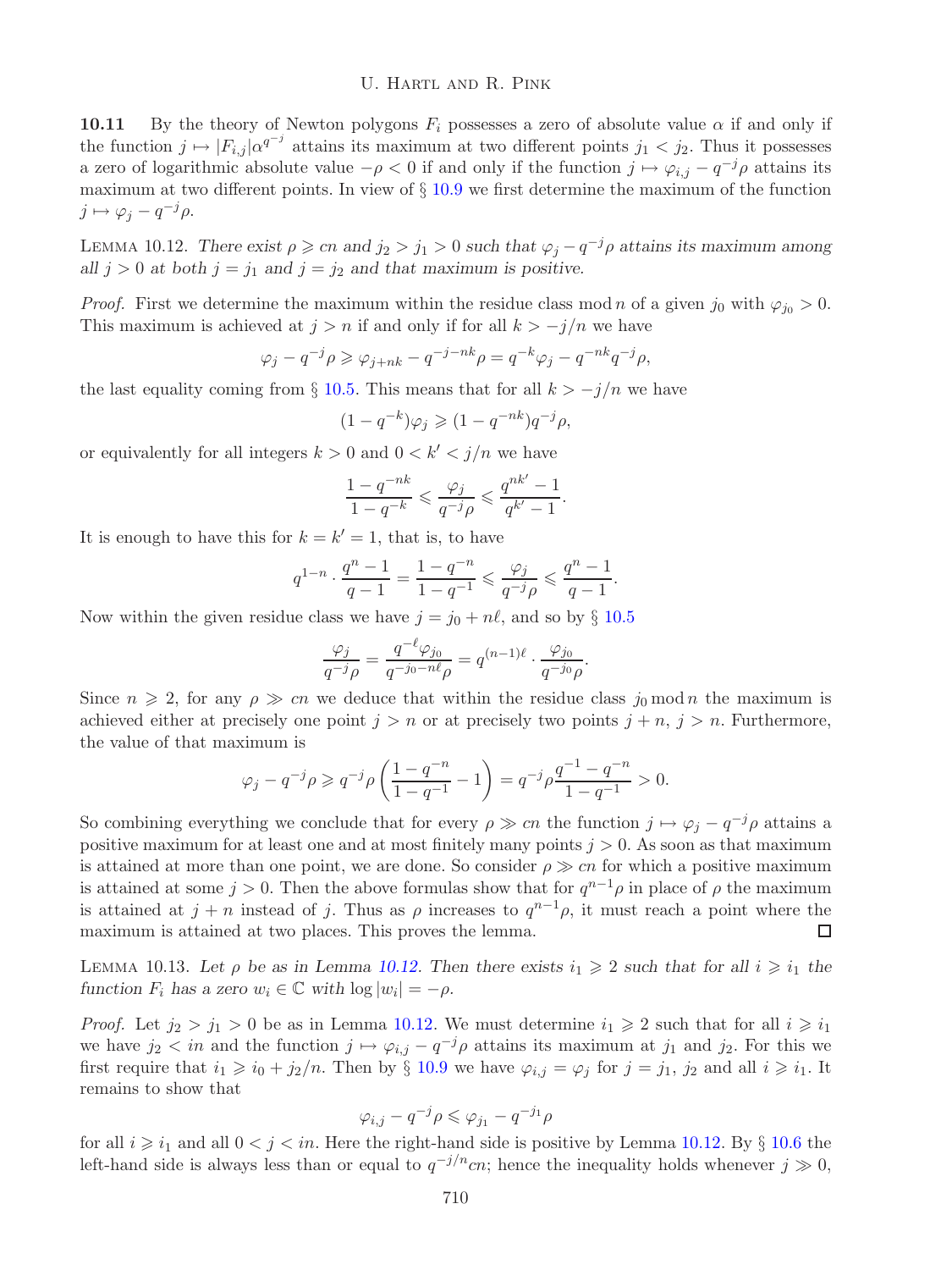independent of *i*. Fix one of the finitely many remaining *j*. If  $\varphi_j > 0$ , we require that  $i_1 \geq i_0 + j/n$ . Then by  $\S 10.9$  $\S 10.9$  and Lemma [10.12](#page-21-0) for all  $i \geq i_1$  we have

$$
\varphi_{i,j}-q^{-j}\rho=\varphi_j-q^{-j}\rho\leqslant \varphi_{j_1}-q^{-j_1}\rho,
$$

as desired. If  $\varphi_i \leq 0$ , by the definition of  $\varphi_i$  for all  $i \gg 0$  we have

$$
\varphi_{i,j}-q^{-j}\rho\leqslant 0<\varphi_{i,j_1}-q^{-j_1}\rho.
$$

In this case we adjust  $i_1$  so that this holds for all  $i \geq i_1$ . Altogether we have found finitely many lower bounds on  $i_1$  which imply the desired assertion. П

<span id="page-22-0"></span>LEMMA 10.14. *Consider a non-zero fractional q-polynomial*  $G(z) = \sum_i G_j z^{q^j}$ , indexed by finitely *many*  $j \in \mathbb{Z}$ *. For every*  $\lambda \in \mathbb{R}$  *consider the ball* 

$$
B_{\lambda} := \{ \zeta \in \mathbb{C} : \log |\zeta| \leqslant \lambda \}
$$

*and set*

$$
\psi(\lambda) := \sup \{ \log |G_j| + q^j \lambda : \text{all } j \}.
$$

*Then*

$$
G(B_{\lambda}) = B_{\psi(\lambda)}.
$$

*Proof.* For  $\zeta \in \mathbb{C}$  with  $\log |\zeta| \leq \lambda$  we have

$$
\log |G(\zeta)| \leq \sup \{ \log |G_j \zeta^{q^j}| : \text{all } j \} \leq \psi(\lambda),
$$

proving the inclusion '⊂'. To prove '⊃' consider  $\xi \in \mathbb{C}$  with  $\log |\xi| \leq \psi(\lambda)$ . We must show that the equation  $G(z) = \xi$  has a solution  $\zeta$  with  $\log |\zeta| \leq \lambda$ . But by the theory of the Newton polygon the smallest zero  $\zeta$  of  $G(z) - \xi$  satisfies

$$
\log |\xi| = \sup \{ \log |G_j \zeta^{q^j}| : \text{all } j \} = \psi(\log |\zeta|).
$$

As  $\psi$  is a strictly monotone increasing function, the inequality  $\psi(\log |\zeta|) \leq \psi(\lambda)$  now implies log  $|\zeta| \leq \zeta$  $\lambda$ , as desired.  $\Box$ 

<span id="page-22-1"></span>LEMMA 10.15. Let  $\rho$  and  $i_1$  be as in Lemma [10.13.](#page-21-1) Then there exist  $i_2 \geq i_1$  and  $c' > 0$  with the *following property. Consider*  $i \geq i_2$  *and a zero*  $w_i$  *of*  $F_i$  *with*  $\log |w_i| = -\rho$ . Then there exists a zero  $w_{i+1}$  *of*  $F_{i+1}$  *with* 

$$
\log |w_{i+1} - w_i| \leqslant -c' q^{(n-1)i/2}.
$$

*Proof.* Write  $w_{i+1} = w_i + \Delta w_i$ . Since  $F_{i+1}(z)$  is additive, we have

$$
F_{i+1}(w_{i+1}) = F_{i+1}(w_i) + F_{i+1}(\Delta w_i) = (F_{i+1} - F_i)(w_i) + F_{i+1}(\Delta w_i).
$$

So we must solve the equation

$$
F_{i+1}(\Delta w_i) = -(F_{i+1} - F_i)(w_i).
$$

We estimate the right-hand side using  $\S$  [10.6](#page-20-2) and [10.7:](#page-20-0)

$$
\log |(F_{i+1} - F_i)(w_i)| \le \sup \left\{ \begin{aligned} & \log |F_{i+1,j} - F_{i,j}| - q^{-j}\rho & : & 0 < j < ni \\ & \log |F_{i+1,j}| - q^{-j}\rho & : & ni \le j < n(i+1) \end{aligned} \right\} \\
& \le \sup \left\{ \begin{aligned} & cniq^{-i} - q^{-j}\rho & : & 0 < j < ni \\ & cnq^{-j/n} - q^{-j}\rho & : & ni \le j < n(i+1) \end{aligned} \right\} \\
& \le cniq^{-i}.\n\end{aligned}
$$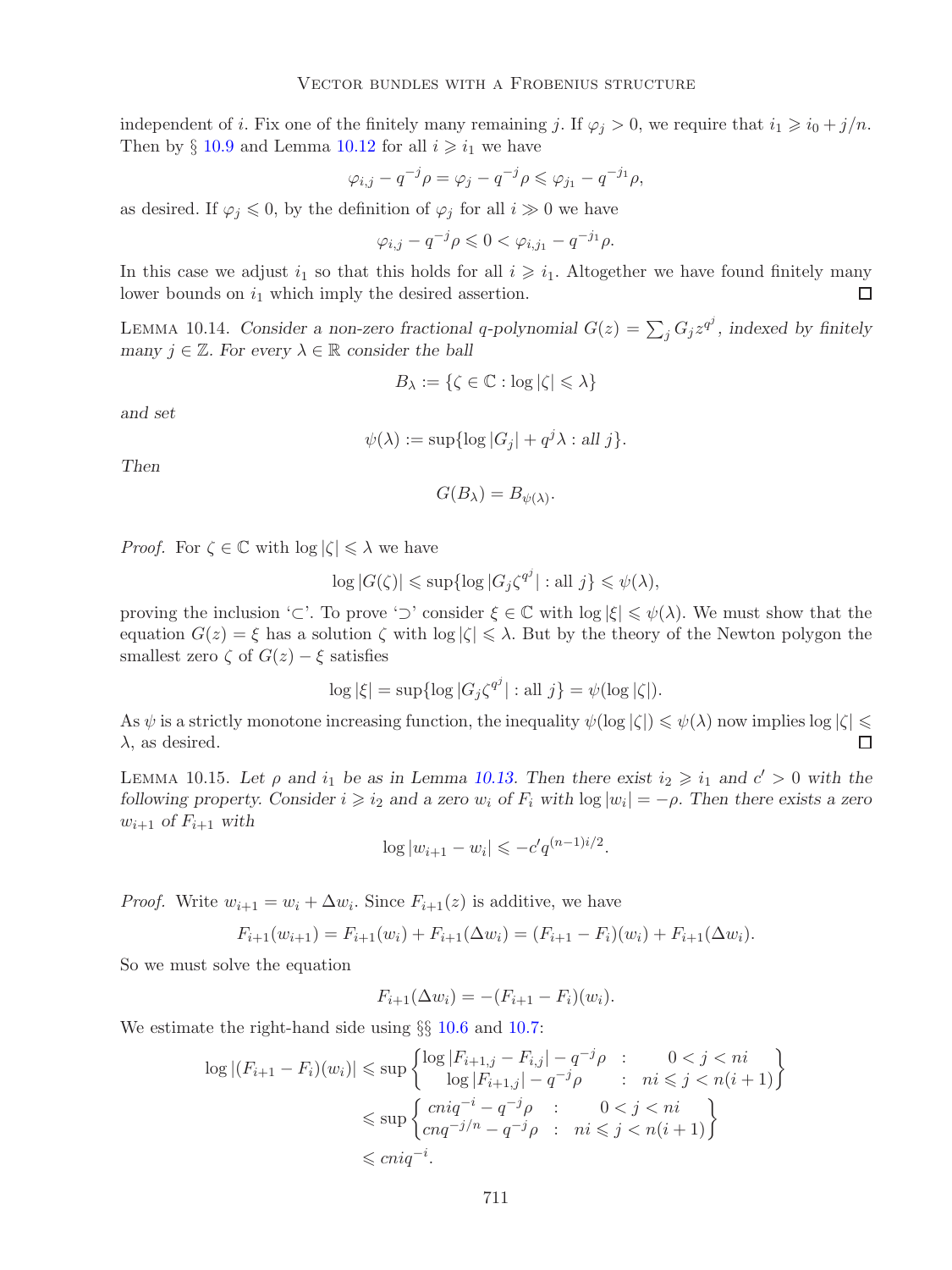Set

$$
\lambda := \min\{q^j(\text{cniq}^{-i} - \varphi_{i+1,j}) : 0 < j < n(i+1)\}.
$$

Then

$$
\sup\{\varphi_{i+1,j} + q^{-j}\lambda : 0 < j < n(i+1)\} = \operatorname{cniq}^{-i},
$$

so by Lemma [10.14](#page-22-0) we can find  $\Delta w_i$  solving the above equation with  $\log |\Delta w_i| \leq \lambda$ . To obtain an explicit bound fix  $0 < j_0 \le n$  with  $\varphi_{j_0} > 0$ . Consider any  $0 \le k \le i - i_0$  and set  $j := j_0 + nk$ . Then §§ [10.5](#page-19-1) and [10.9](#page-20-1) imply

$$
\varphi_{i+1,j} = q^{-k} \varphi_{i+1-k,j_0} = q^{-k} \varphi_{j_0}.
$$

Therefore,

$$
\log |\Delta w_i| \leq \lambda \leq q^{j_0+nk} (cniq^{-i} - q^{-k}\varphi_{j_0}) = -q^{(n-1)k} q^{j_0} (\varphi_{j_0} - cniq^{k-i}).
$$

Now choose  $k := [i/2]$ , the least integer greater than or equal to  $i/2$ , which is permitted if  $i \geq 2i_0$ . Then

$$
\varphi_{j_0} - cniq^{k-i} \geqslant \varphi_{j_0} - cniq^{-(i-1)/2}.
$$

There exists  $i_2 \ge \sup\{i_1, 2i_0\}$  such that this is greater than or equal to  $\varphi_{j_0}/2 > 0$  for all  $i \ge i_2$ . Under this condition it follows that

$$
\log |\Delta w_i| \leqslant -q^{(n-1)k} q^{j_0} \varphi_{j_0}/2 \leqslant -q^{(n-1)i/2} q^{j_0} \varphi_{j_0}/2,
$$
  
with  $c' := q^{j_0} \varphi_{j_0}/2$ .

so the lemma holds w

**10.16** Now we construct the desired sequence of zeroes  $w_i$  of  $F_i$  with  $\log |w_i| = -\rho$  by induction. Let  $i_2$  and c' be as in Lemma [10.15](#page-22-1) and choose  $i_3 \geq i_2$  such that  $c'q^{(n-1)i_3/2} > \rho$ . Let  $w_{i_3}$  be any zero of  $F_{i_3}$  with  $\log |w_{i_3}| = -\rho$ , using Lemma [10.13.](#page-21-1) If  $w_i$  has been constructed for  $i \geq i_3$ , we choose  $w_{i+1}$  as in Lemma [10.15.](#page-22-1) The inequalities

$$
\log |w_{i+1} - w_i| \leqslant -c' q^{(n-1)i/2} \leqslant -c' q^{(n-1)i/2} < -\rho
$$

then imply that  $\log |w_{i+1}| = -\rho$ . We may therefore repeat the construction indefinitely. Since  $-c'q^{(n-1)i/2} \to -\infty$  as  $i \to \infty$ , the sequence  $w_i$  converges to an element  $w \in \mathbb{C}$  with  $\log |w| = -\rho \leq$ cn.

<span id="page-23-0"></span>LEMMA 10.17.  $\limsup_{i\to\infty} \log |F_i(w)| \leq 0.$ 

*Proof.* Note that  $F_i(w) = F_i(w - w_i)$ , and that Lemma [10.15](#page-22-1) implies

$$
|w - w_i| \leqslant -c' q^{(n-1)i/2}.
$$

Thus, using  $\S$  [10.6,](#page-20-2) we can estimate

$$
\log |F_i(w)| \le \sup \{ \varphi_{i,j} + q^{-j} \log |w - w_i| : 0 < j < ni \} \le \sup \{ q^{-j/n}cn - q^{-j+(n-1)i/2}c' : 0 < j < ni \}.
$$

The term  $q^{-j/n}cn - q^{-j+(n-1)i/2}c'$  is less than or equal to zero if and only if

$$
\frac{c'}{cn} \geqslant q^{j-j/n-(n-1)i/2} = q^{(n-1)(j-ni/2)/n},
$$

that is, if  $j \leq n i/2 + c''$  for a constant c''. For the remaining j this term is less than

$$
q^{-j/n}cn \leqslant q^{-i/2 - c''/n}cn,
$$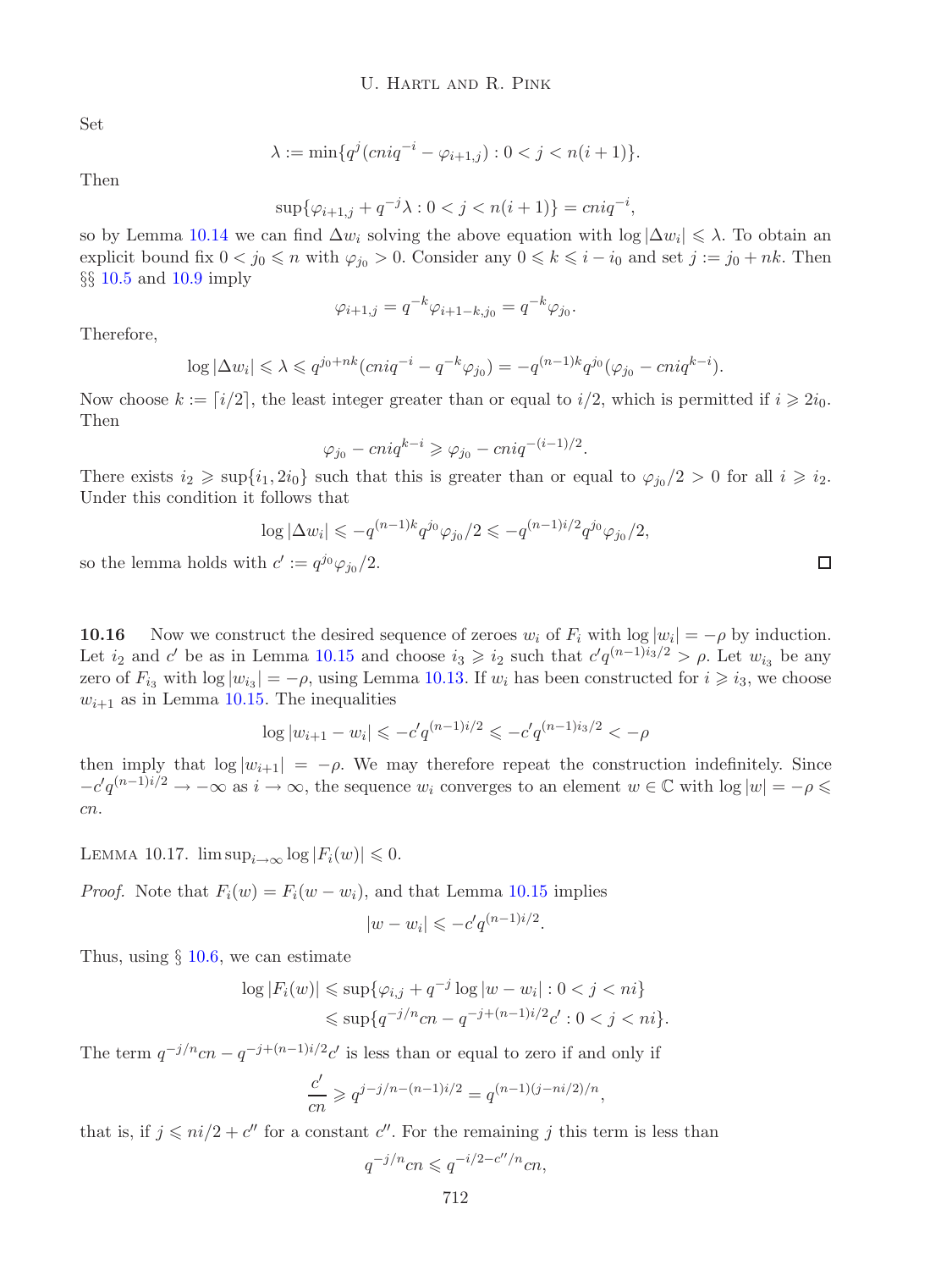which goes to zero as  $i \to \infty$ . Therefore,

$$
\limsup_{i \to \infty} \log |F_i(w)| \le \limsup_{i \to \infty} (\sup \{0, q^{-i/2 - c''/n} cn\}) = 0,
$$

<span id="page-24-1"></span>as desired. This proves Lemma [10.17](#page-23-0) and thereby finishes the proof of Propositions [9.5](#page-18-0) and [9.1.](#page-16-0)  $\Box$ 

#### **11. Classification**

<span id="page-24-0"></span>After all these preparations we can now prove the main result of this article.

THEOREM 11.1. *Every*  $\sigma$ -bundle is isomorphic to one of the form  $\bigoplus_{i=1}^k \mathcal{F}_{d_i,r_i}$  where the  $d_i$  and  $r_i$ *are integers with*  $r_i > 0$  *and*  $gcd(d_i, r_i) = 1$ *.* 

*Proof.* We prove the following assertions by induction on r.

 $A_r$ ) For any  $\sigma$ -bundle F of rank r and degree zero we have  $H^0(\mathcal{F}) \neq 0$ .

 $B_r$ ) Any  $\sigma$ -bundle of rank  $\leq r$  is isomorphic to a direct sum  $\bigoplus_i \mathcal{F}_{d_i,r_i}$ .

 $(C_r)$  For any non-zero  $\sigma$ -bundle  $\mathcal F$  of rank  $\leq r$  and degree  $\geq 0$  we have  $H^0(\mathcal F) \neq 0$ .

For  $r = 1$  these assertions hold by Theorem [5.4](#page-11-0) and Proposition [3.1.](#page-4-1) So let  $r \ge 2$ .

LEMMA 11.2. Assertions  $B_{r-1}$  and  $C_{r-1}$  *imply A<sub>r</sub>*.

*Proof.* Let F be a  $\sigma$ -bundle of rank r and degree zero. By Theorem [4.1](#page-7-1) there exists a  $\sigma$ -subbundle  $\mathcal{O}(m) \cong \mathcal{F}' \subset \mathcal{F}$ . The possible m for this are bounded above by Proposition [6.3](#page-12-0) item a. Thus we may choose m maximal. Proposition [6.2](#page-11-1) then implies that  $\mathcal{F}'$  is saturated, and so we obtain an exact sequence of  $\sigma$ -bundles

$$
0 \longrightarrow \mathcal{O}(m) \longrightarrow \mathcal{F} \longrightarrow \mathcal{F}'' \longrightarrow 0.
$$

By assertion  $B_{r-1}$  we have  $\mathcal{F}'' \cong \bigoplus_i \mathcal{F}_{d_i,r_i}$ . Note that  $0 = \deg \mathcal{F} = m + \deg \mathcal{F}'' = m + \sum_i d_i$  by Propositions [6.1](#page-11-2) and [7.6.](#page-13-3)

If  $r = 2$  we are done by Theorem [5.4](#page-11-0) and Corollary [9.2,](#page-16-1) so we assume  $r \geq 3$ . If  $m \geq 0$  we are done by Proposition [3.1,](#page-4-1) so we assume  $m \le -1$ . Then we may select i such that  $d_i \ge 1$ . By Proposition [8.5](#page-15-2) there exists an embedding  $\mathcal{O}(0) \hookrightarrow \mathcal{F}_{d_i,r_i} \hookrightarrow \mathcal{F}''$ . Consider the commutative diagram

$$
\begin{array}{ccccccc}\n0 & \longrightarrow & \mathcal{O}(m) & \longrightarrow & \mathcal{F} & \longrightarrow & \mathcal{F}'' & \longrightarrow & 0 \\
\parallel & & \cup & \square & & \cup & \\
0 & \longrightarrow & \mathcal{O}(m) & \longrightarrow & \mathcal{G} & \longrightarrow & \mathcal{O}(0) & \longrightarrow & 0\n\end{array}
$$

obtained via pull-back. By assertion  $B_{r-1}$  the  $\sigma$ -bundle  $\mathcal G$  is isomorphic to  $\mathcal O(m_1) \oplus \mathcal O(m_2)$  or to  $\mathcal{F}_{m',2}$  for suitable  $m_1, m_2$ , or m'. In the first case we have  $m = \deg \mathcal{G} = m_1 + m_2$  by Proposition [6.1.](#page-11-2) From the maximality of m we deduce that  $m \geqslant \sup\{m_1, m_2\} \geqslant m/2$  and thus  $m \geqslant 0$ , contradicting the assumption  $m \leq -1$ . Therefore,  $\mathcal{G} \cong \mathcal{F}_{m',2}$  for some odd m'. By Propositions [6.1](#page-11-2) and [7.6](#page-13-3) we then have  $m = \deg \mathcal{G} = m'$ ; in particular, m is odd. By Proposition [8.5](#page-15-2) there then exists a  $\sigma$ -subbundle  $\mathcal{O}((m-1)/2) \hookrightarrow \mathcal{G} \subset \mathcal{F}$ ; hence the maximality of m implies  $m \geqslant (m-1)/2$  and so  $m \geqslant -1$ . Therefore,  $m = -1$ .

Now if  $\mathcal{F}''$  consists of just one summand  $\mathcal{F}_{d_1,r_1}$ , we have  $d_1 = 1$  and the desired assertion is the content of Proposition [9.1.](#page-16-0) Otherwise select i such that  $d_i \geq 1$  and consider the commutative diagram

$$
\begin{array}{ccccccc}\n0 & \longrightarrow & \mathcal{O}(-1) & \longrightarrow & \mathcal{F} & \longrightarrow & \mathcal{F}'' & \longrightarrow & 0 \\
 & & || & & \bigcup & \Box & \bigcup & \\
0 & \longrightarrow & \mathcal{O}(-1) & \longrightarrow & \widetilde{\mathcal{G}} & \longrightarrow & \mathcal{F}_{d_i,r_i} & \longrightarrow & 0\n\end{array}
$$

obtained via pull-back. By the additivity of degrees we have deg  $\tilde{\mathcal{G}} \geq 0$ ; hence  $H^0(\tilde{\mathcal{G}}) \neq 0$  by assertion  $C_{r-1}$ . Therefore,  $H^0(\mathcal{F}) \neq 0$ , as desired.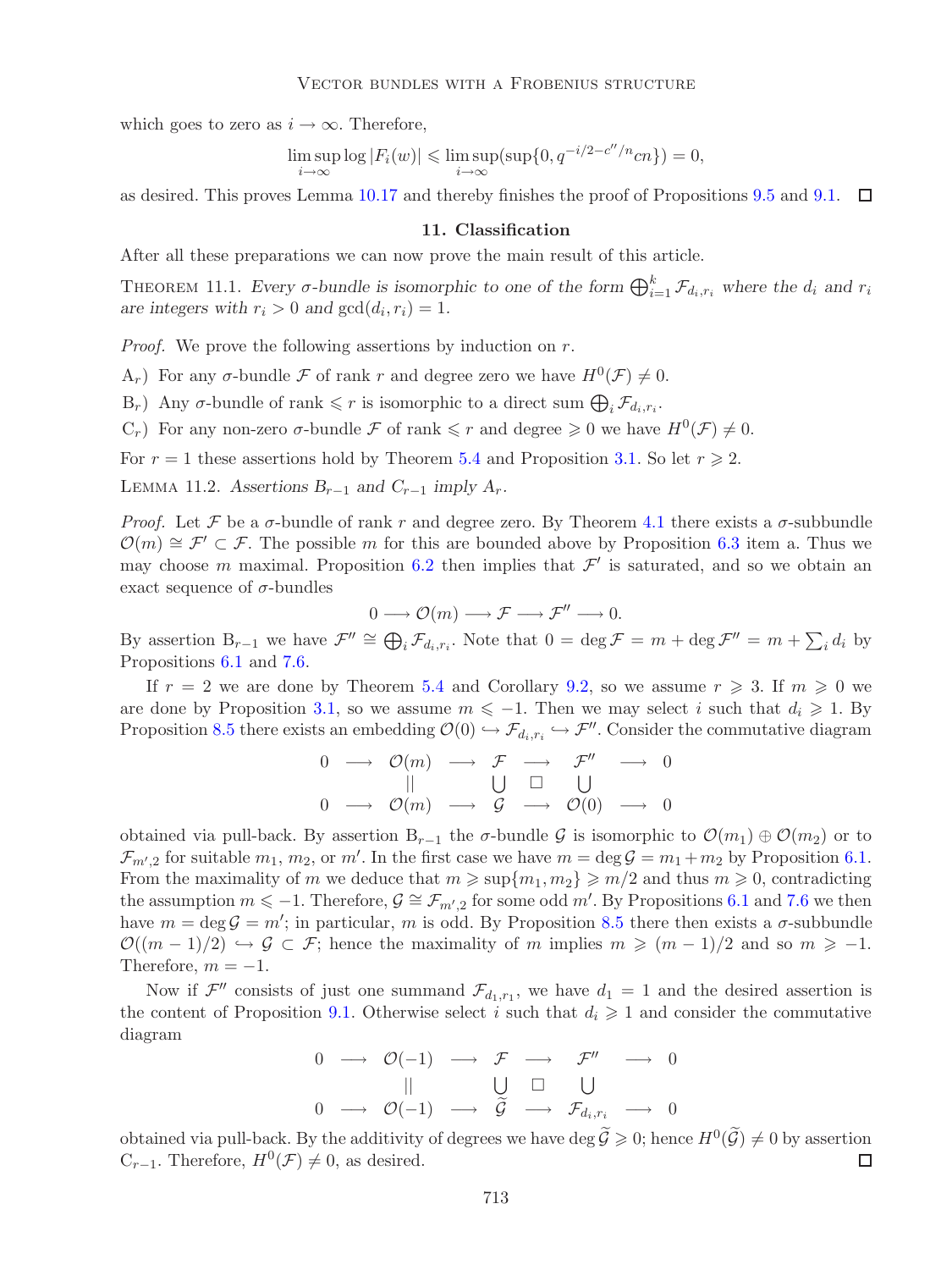LEMMA 11.3. Assertions  $B_{r-1}$  and  $A_r$  *imply*  $B_r$ *.* 

*Proof.* Let F be a  $\sigma$ -bundle of rank r and degree d. Then  $\mathcal{G} := ([r]^* \mathcal{F})(-d)$  has rank r and degree zero, so by assertion  $A_r$  we have  $Hom(O(d), [r]^* \mathcal{F}) \cong H^0(\mathcal{G}) \neq 0$ . Choose a  $\sigma$ -subbundle  $O(d) \hookrightarrow$  $[r]^* \mathcal{F}$  and consider the induced homomorphism  $[r]_* \mathcal{O}(d) \hookrightarrow [r]_* [r]^* \mathcal{F} \cong \mathcal{F}^{\oplus r}$ , using Proposition [7.4.](#page-13-5) Some component of it must be non-zero; hence there exists a non-zero homomorphism  $\varphi : [r], \mathcal{O}(d)$  $\rightarrow$  F. We distinguish two cases.

If  $\varphi$  is injective, its image is a  $\sigma$ -subbundle of  $\mathcal F$  of the same rank and the same degree, which by Proposition [6.2](#page-11-1) must be equal to F. Setting  $t := \gcd(d, r)$  this implies that

$$
\mathcal{F} \cong [r]_* \mathcal{O}(d) \cong [r/t]_*([t]_*[t]^* \mathcal{O}(d/t)) \cong \mathcal{F}_{d/t, r/t}^{\oplus t}
$$

using Proposition [7.4,](#page-13-5) as desired.

If  $\varphi$  is not injective, let F' be the saturation of Im( $\varphi$ ) in F and  $r' < r$  be the common rank of Im( $\varphi$ ) and F'. By assertion B<sub>r−1</sub> we may write  $\mathcal{F}' \cong \bigoplus_i \mathcal{F}_{d_i,r_i}$ . Since  $[r]_*\mathcal{O}(d)$  is semi-stable of weight  $d/r$  by Proposition [7.6,](#page-13-3) its quotient Im( $\varphi$ ) has weight  $\geq d/r$ . Thus by Proposition [6.2](#page-11-1) we have  $\mu(\mathcal{F}') \geq d/r$ , and so we may fix an i with  $d_i/r_i \geq d/r$ . Consider the exact sequence of  $\sigma$ -bundles

$$
0\longrightarrow \mathcal{F}_{d_i,r_i}\longrightarrow \mathcal{F}\longrightarrow \mathcal{F}/\mathcal{F}_{d_i,r_i}\longrightarrow 0.
$$

By assertion  $B_{r-1}$  we may write  $\mathcal{F}/\mathcal{F}_{d_i,r_i} \cong \bigoplus_j \mathcal{F}_{d'_j,r'_j}$ . By the additivity of degrees we have  $\mu(F/\mathcal{F}_{d_i,r_i}) \leq d/r$ ; hence there is a j with  $d'_i/r'_i \leq d/r \leq d_i/r_i$ . Now Proposition [8.8](#page-16-2) implies that the extension of  $\mathcal{F}_{d'_i,r'_i}$  by  $\mathcal{F}_{d_i,r_i}$  splits; hence  $\mathcal{F} \cong \mathcal{F}_{d'_i,r'_i} \oplus \mathcal{G}$  for some  $\sigma$ -bundle  $\mathcal{G}$  of rank  $r - r'_j < r$ . Applying assertion  $B_{r-1}$  to  $\mathcal G$  yields  $B_r$ , as desired.  $\Box$ 

LEMMA 11.4. Assertion  $B_r$  *implies*  $C_r$ .

*Proof.* For  $\mathcal{F} \cong \bigoplus_i \mathcal{F}_{d_i,r_i}$  we have  $\deg \mathcal{F} = \sum_i d_i$  by Propositions [6.1](#page-11-2) and [7.6.](#page-13-3) Thus if  $\mathcal{F} \neq 0$  and  $\deg \mathcal{F} \geqslant 0$ , at least one of the  $d_i$  must be greater than or equal to zero. Therefore, Proposition [8.4](#page-15-0) implies  $H^0(\mathcal{F}) \neq 0$ , as desired.  $\Box$ 

The three lemmas above complete the proof of Theorem [11.1.](#page-24-0)

Theorem [11.1](#page-24-0) now permits us to generalize Proposition [7.5.](#page-13-2)

<span id="page-25-1"></span>COROLLARY 11.5.  $[n]^*[n]_*\mathcal{F} \cong \mathcal{F}^{\oplus n}$  for any  $\sigma$ -bundle  $\mathcal F$  and any positive integer n.

*Proof.* By Theorem [11.1](#page-24-0) it suffices to prove this for  $\mathcal{F} = \mathcal{F}_{d,r}$ . In this case Proposition [7.5](#page-13-2) implies

$$
[r]^*([n]^*[n]_*\mathcal{F}_{d,r})\cong [rn]^*[rn]_*\mathcal{O}(d)\cong \mathcal{O}(d)^{\oplus rn}\cong [r]^*[r]_*\mathcal{O}(d)^{\oplus n}\cong [r]^*\mathcal{F}_{d,r}^{\oplus n}.
$$

<span id="page-25-0"></span>From this the corollary follows by Proposition [7.3.](#page-13-4)

#### Corollary 11.6.

- a) The semi-stable  $\sigma$ -bundles are, up to isomorphism, exactly the direct sums  $\mathcal{F}_{d,r}^{\oplus t}$ .
- b) The stable  $\sigma$ -bundles are, up to isomorphism, exactly the  $\mathcal{F}_{d,r}$ .

*Proof.* Let F be a semi-stable  $\sigma$ -bundle of weight  $d/r$  with  $gcd(d, r) = 1$ . Then  $\mathcal{F} \cong \bigoplus_i \mathcal{F}_{d_i, r_i}$  by Theorem [11.1,](#page-24-0) and  $d_i/r_i \le d/r$  by semi-stability. This is possible only if all  $(d_i, r_i)=(d, r)$ ; hence  $\mathcal{F} \cong \mathcal{F}_{d,r}^{\oplus t}$ . If  $\mathcal{F}$  is stable, there can be only one summand; hence  $\mathcal{F} \cong \mathcal{F}_{d,r}$ . Conversely  $\mathcal{F}_{d,r}$  is stable by Proposition [8.2,](#page-14-2) and

$$
\mathcal{F}_{d,r}^{\oplus t} \cong [r]_*([t]_*[t]^* \mathcal{O}(d)) \cong [rt]_* \mathcal{O}(td)
$$

is semi-stable by Proposition [7.6.](#page-13-3)

 $\Box$ 

 $\Box$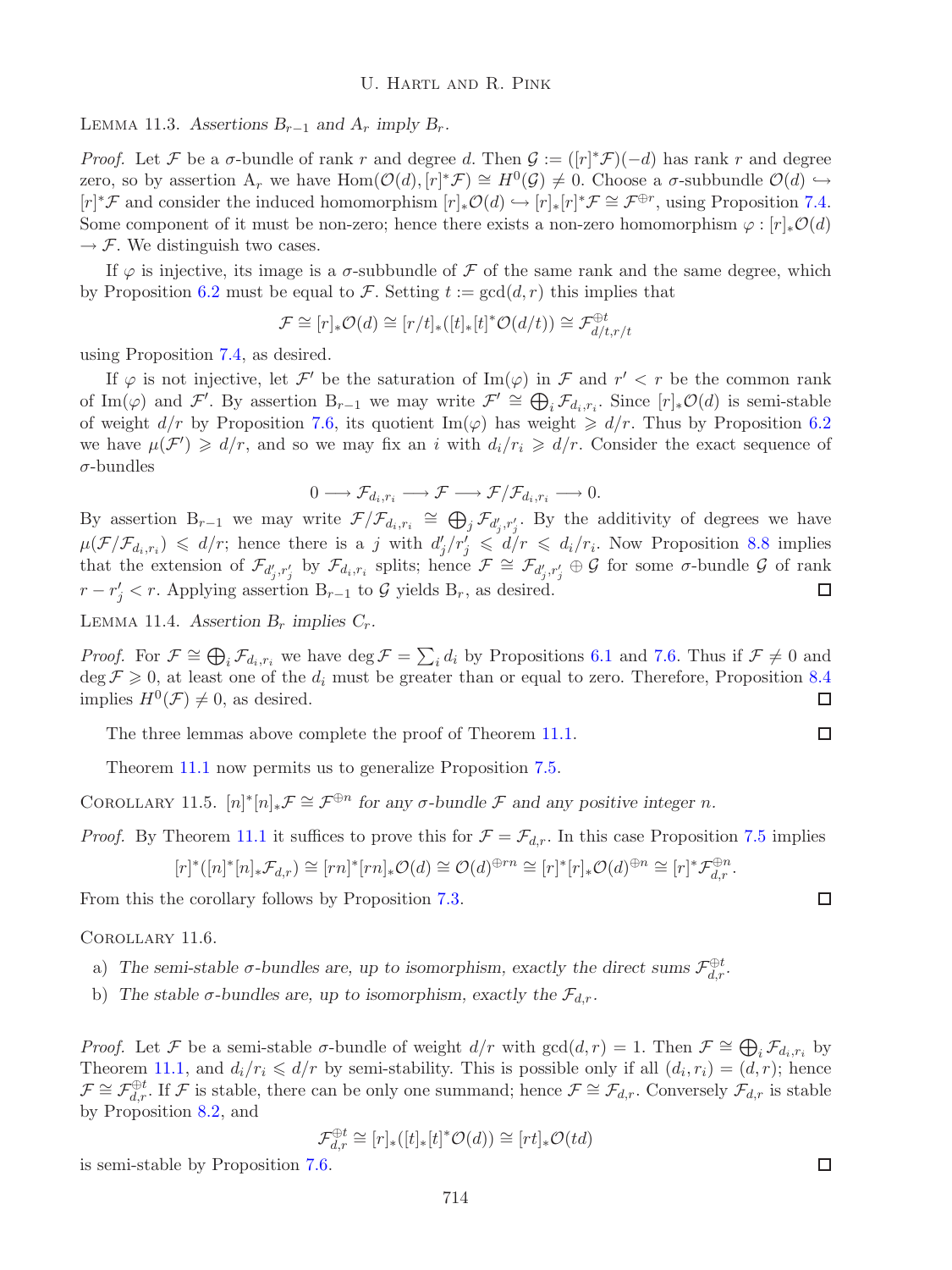<span id="page-26-14"></span>COROLLARY 11.7. Let  $\mathcal{F} = \bigoplus_i \mathcal{F}_{d_i,r_i}$ . Then the Harder–Narasimhan filtration of  $\mathcal{F}$  is given by the *descending chain of* σ*-subbundles*

$$
\mathcal{F}^{(\mu)} := \bigoplus_{i:d_i/r_i \geq \mu} \mathcal{F}_{d_i,r_i}.
$$

<span id="page-26-0"></span>COROLLARY 11.8. The pairs  $(d_i, r_i)$  in Theorem [11.1](#page-24-0) are uniquely determined up to a permutation.

*Remark* 11.9*.* To every σ-bundle we can therefore associate its *Harder–Narasimhan polygon* (cf. Shatz [\[Sha77\]](#page-26-17)) in the coordinate plane, which begins at the origin and is composed of a line segment of horizontal width  $r_i$  and slope  $d_i/r_i$  for every pair  $(d_i, r_i)$ , arranged in ascending order of slopes. By construction all break points and end points of this polygon have integral coordinates, and clearly all such upper convex finite polygons occur for some  $\sigma$ -bundle. Conversely, Theorem [11.1](#page-24-0) states that the isomorphy class of a  $\sigma$ -bundle is uniquely determined by its Harder–Narasimhan polygon.

#### **REFERENCES**

- <span id="page-26-5"></span>And86 G. Anderson, t-*motives*, Duke Math. J. **53** (1986), 457–502.
- <span id="page-26-11"></span>Bar81 W. Bartenwerfer, k*-holomorphe Vektorraumb¨undel auf offenen Polyzylindern*, J. Reine Angew. Math. **326** (1981), 214–220.
- <span id="page-26-9"></span>BGR84 S. Bosch, U. G¨untzer and R. Remmert, *Non-Archimedean analysis*, Grundlehren, vol. 261 (Springer, Berlin, 1984).
- <span id="page-26-1"></span>Die57 J. Dieudonné, *Groupes de Lie et hyperalgèbres de Lie sur un corps de caractéristique*  $p > 0$  *(VII)*, Math. Ann. **134** (1957), 114–133.
- <span id="page-26-8"></span>FP81 J. Fresnel and M. van der Put, *G´eom´etrie analytique rigide et applications*, Progress in Mathematics, vol. 18, (Birkhäuser, Basel, 1981).
- <span id="page-26-6"></span>Gar01 F. Gardeyn, t*-Motives and Galois representations*, Dissertation Universiteit Gent, October (2001).
- <span id="page-26-3"></span>Gro57 A. Grothendieck, *Sur la classification des fibr´es holomorphes sur la sph`ere de Riemann*, Amer. J. Math. **79** (1957), 121–138.
- <span id="page-26-15"></span>Gro72 A. Grothendieck *et al.*, *Groupes de monodromie en g´eom´etrie alg´ebrique*, in *S´eminaire de G´eom´etrie Alg´ebrique du Bois Marie SGA7*, Lecture Notes in Mathematics, vol. 288, 340 (Springer, Berlin, 1972, 1973).
- <span id="page-26-10"></span>Gru68 L. Gruson, *Fibr´es vectoriels sur un polydisque ultram´etrique*, Ann. Sci. Ecole Norm. Sup. (4) **1** (1968), 45–89.
- <span id="page-26-13"></span>HN75 G. Harder and M. Narasimhan, *On the cohomology groups of moduli spaces of vector bundles on curves*, Math. Ann. **212** (1975), 215–248.
- <span id="page-26-4"></span>Ked01 K. Kedlaya, *A* p*-adic local monodromy theorem*, Preprint (2001), arXiv: math.AG/0110124. Ann. of Math. (2), to appear.
- <span id="page-26-7"></span>Laz62 M. Lazard, *Les zéros d'une fonction analytique sur un corps valué complet*, Publ. Math. IHES 14 (1962), 47–75.
- <span id="page-26-12"></span>Mac75 S. MacLane, *Homology*, Grundlehren, vol. 114 (Springer, Berlin, 1975).
- <span id="page-26-2"></span>Man63 Yu. I. Manin, *The theory of commutative formal groups over fields of finite characteristic*, Russian Math. Surveys **18**(6) (1963), 1–83.
- <span id="page-26-16"></span>Rei75 I. Reiner, *Maximal orders*, London Mathematical Society Monographs, vol. 5, (Academic, London, 1975).
- <span id="page-26-17"></span>Sha77 S. Shatz, *The decomposition and specialization of algebraic families of vector bundles*, Compositio Math. **35** (1977), 163–187.